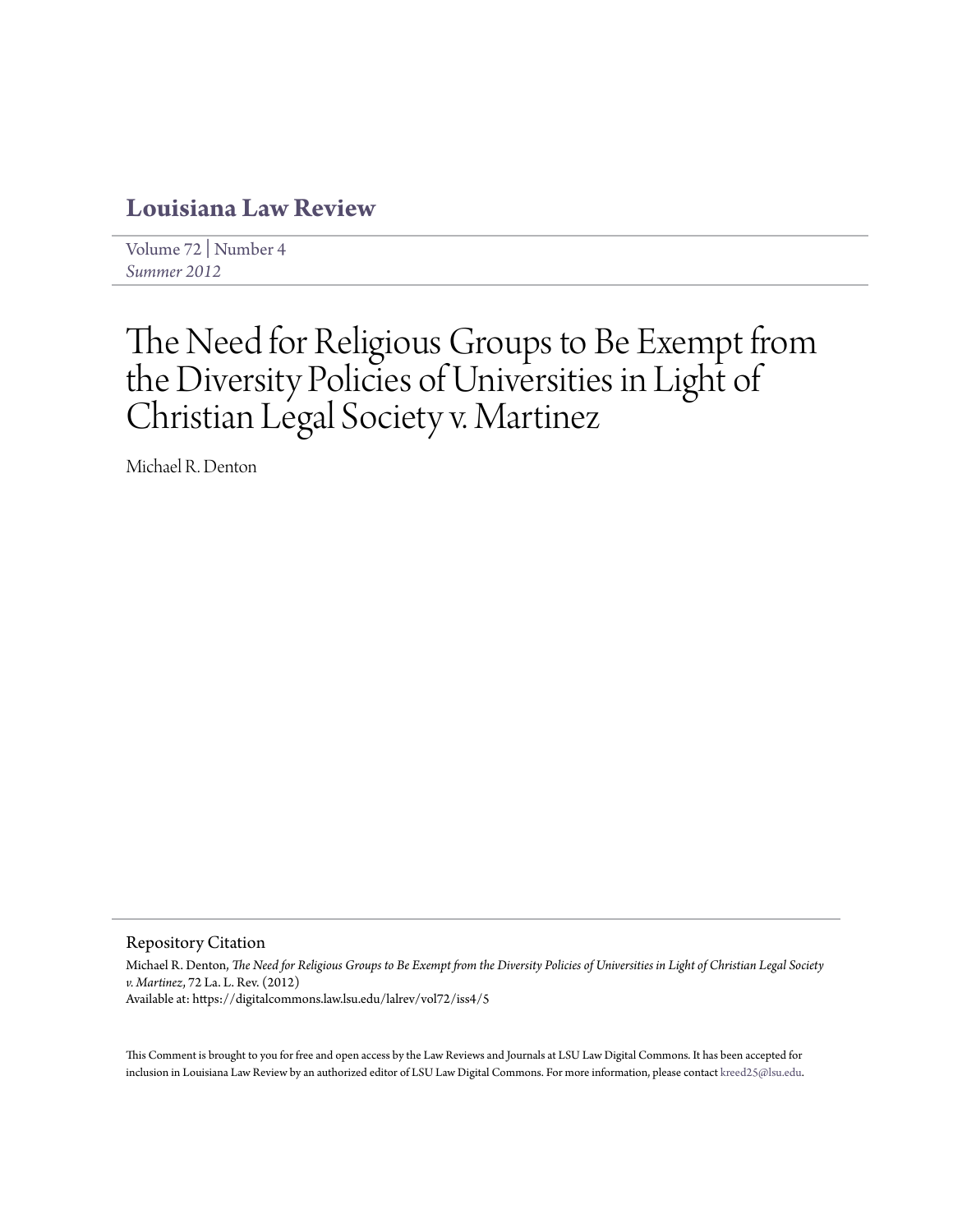# **The Need for Religious Groups to Be Exempt from the Diversity Policies of Universities in Light of**  *Christian Legal Society v. Martinez*

#### **INTRODUCTION**

"This is an environment of welcoming, so you should just get the hell out.'

The irony of the above statement is obvious. It is a tragedy, then, that the humor appears to have been lost on the Supreme Court of the United States. Now, a state law school's policy that, under the guise of welcoming all comers, has told religious groups to effectively "get the hell out" has been given constitutional blessing.

The case arose when a group of Christian students sought recognition at the University of California, Hastings College of the Law (Hastings).<sup>3</sup> The group they wished to organize, the Christian Legal Society (CLS), would require all members and officers to affirm certain tenets of the Christian faith, as well as abstain from sexual conduct outside of marriage.<sup>4</sup> This requirement meant that all homosexual activity was prohibited for CLS members and officers.<sup>5</sup> Hastings, finding that these requirements violated its policy prohibiting students from discriminating on any basis, denied the group recognition.<sup>6</sup> The CLS sued Hastings, arguing that the denial impaired the constitutional rights of the students to free speech, expressive association, and free exercise of religion.<sup>7</sup> By a 5–4 majority, the Court ruled in favor of Hastings, finding that the "all-comers" policy Hastings had in place was contentneutral and that the burdens on students resulting from the need to organize without official school recognition were not overly burdensome.<sup>9</sup>

Although it is debatable how far-reaching the effects of this decision will be, the Court's reasoning puts many collegiate religious groups in jeopardy of being denied recognition by their universities. By placing religious groups in such a position, the Supreme Court has unwisely endangered the nature of a university

Copyright 2012, by MICHAEL R. DENTON.

 <sup>1.</sup> *The Office: Diversity Day* (NBC television broadcast Mar. 29, 2005).

 <sup>2.</sup> Christian Legal Soc'y v. Martinez, 130 S. Ct. 2971, 2978 (2010).

 <sup>3.</sup> *Id.* at 2980.

 <sup>4.</sup> *Id.*

 <sup>5.</sup> *Id.*

 <sup>6.</sup> *Id.* at 2981.

 <sup>7.</sup> *Id.*

 <sup>8.</sup> *Id.*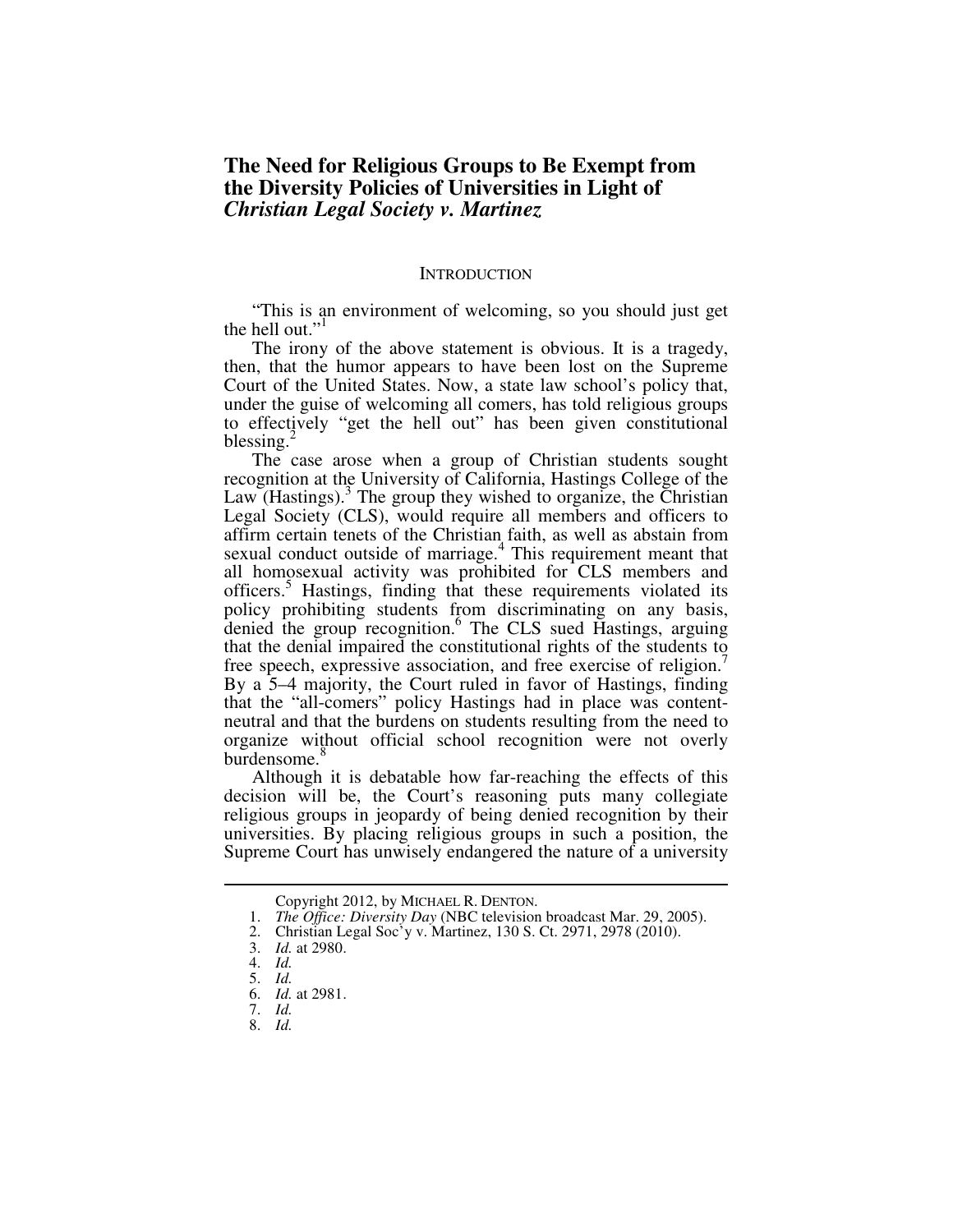as a marketplace of ideas.<sup>9</sup> In order to counteract these harms, the Supreme Court should overturn *Martinez* and allow religious groups to be exempt from the diversity policies of universities. Alternatively, state legislatures should be proactive and amend the diversity policies of state universities to allow student groups formed around the viewpoints of comprehensive religions to be exempt from such policies. $10$ 

This Comment is divided into four parts. Part I sets forth two lines of jurisprudence relevant to the *Martinez* decision: (1) the right of groups not to associate with particular persons, and (2) the rules regarding limited public fora. Part I also analyzes a factually similar case decided before *Martinez* that addressed a nondiscrimination policy using these lines of jurisprudence. In Part II, this Comment examines the reasoning of the *Martinez* majority, concurring, and dissenting opinions. Part III argues the *Martinez* Court erred by failing to apply analogous precedents in the jurisprudence regarding traditional public fora, by considering Hastings's policy to be viewpoint neutral, and by failing to provide protection for student groups with minority viewpoints. Finally, in Part IV, this Comment argues that religious groups are so important to university life that reasons of law and policy necessitate that either the Court or state legislatures act in order to preserve the existence of religious groups on college campuses. This Comment demonstrates that universities achieve authentic diversity through the protection of student religious groups.

# I. THE JURISPRUDENCE BEFORE *MARTINEZ* REGARDING THE RELEVANT RIGHTS OF STUDENTS

Associations, particularly those on college campuses, had enjoyed favorable treatment from the Supreme Court in the jurisprudence leading up to *Martinez*. The Court had been protective of the right to associate and had allowed some groups to exclude members with opposing viewpoints.<sup>11</sup> Attempts by colleges to exclude groups, particularly religious ones, from campuses were constitutionally disfavored.<sup>12</sup> With this background, the Seventh Circuit found that a state school's attempt to deny recognition to a CLS chapter based on a nondiscrimination policy was

 <sup>9.</sup> *See infra* Part IV.

 <sup>10.</sup> Because the *Martinez* opinion relies on a distinction between "allcomers" policies and nondiscrimination policies, this Comment uses "diversity policies" as an umbrella term to refer to both types of policies.

 <sup>11.</sup> *See infra* Part I.A.

 <sup>12.</sup> *See infra* Part I.B.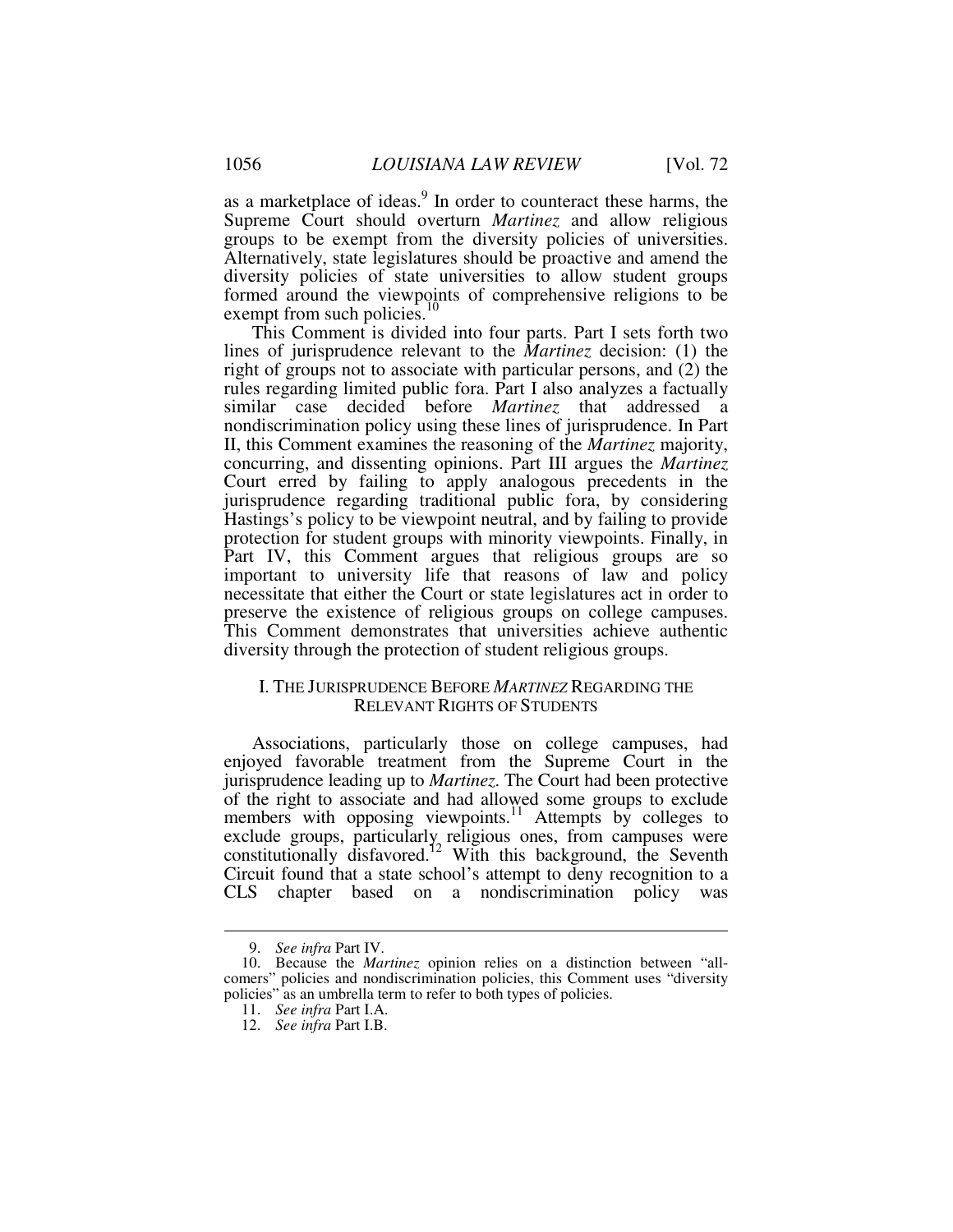unconstitutional.<sup>13</sup> In order to determine what impact *Martinez* may have on the rights of students to form religious groups, it is necessary to first examine this background.

# *A. The Rights of Association and Non-Association*

The Supreme Court has held that the freedom to associate has a "close nexus" to the freedom of speech in that effective advocacy of a viewpoint, including a religious one, is "undeniably enhanced by group association."<sup>14</sup> An implicit and necessary element of the freedom to associate is the freedom not to associate.<sup>15</sup> This freedom is included in the "liberty" granted through the Due Process Clause of the Fourteenth Amendment.<sup>10</sup>

This right of "disassociation" is not absolute. In a line of cases, the Court has examined the right of groups to limit membership on the basis of sex. The seminal case in this line is *Roberts v. U.S. Jaycees*. <sup>17</sup> In *Roberts*, a national civic organization for young men, the Jaycees, attempted to justify a policy limiting membership to males in spite of Minnesota's Human Rights Act, which prohibited discriminatory practices based on sex.<sup>18</sup> The Court upheld Minnesota's act based on several factors. First, the Jaycees were a "large and basically unselective group."<sup>19</sup> Other than age and sex, there were no other requirements for members.<sup>20</sup> This kind of broad structure lacked the "small and selective" nature the Court found necessary to merit constitutional protection from sexual discrimination prohibitions.<sup>21</sup> Second, the Court emphasized that the admission of women did not appear to threaten any alteration of the Jaycees' viewpoints, noting that the Jaycees had already allowed women to participate in many Jaycee activities.<sup>22</sup> This

 <sup>13.</sup> Christian Legal Soc'y v. Walker, 453 F.3d 853 (7th Cir. 2006).

 <sup>14.</sup> NAACP v. Alabama *ex rel.* Patterson, 357 U.S. 449, 460 (1958). Thus, infringement upon one's right to freely associate may also infringe upon one's right to freely speak when the association is meant to promote a viewpoint. *Id.* 

 <sup>15.</sup> Roberts v. U.S. Jaycees, 468 U.S. 609, 623 (1984).

<sup>16</sup>*. Patterson*, 357 U.S. at 460.

 <sup>17.</sup> This line also includes *Board of Directors of Rotary International v. Rotary Club of Duarte*, 481 U.S. 537 (1987), and *New York State Club Association v. City of New York*, 487 U.S. 1 (1988). *See* Mark Andrew Snider, Note, *Viewpoint Discrimination by Public Universities: Student Religious Organizations and Violations of University Nondiscrimination Policies*, 61 WASH. & LEE L. REV. 841, 858–60 (2004).

 <sup>18.</sup> *Roberts*, 468 U.S. at 612.

 <sup>19.</sup> *Id.* at 621.

 <sup>20.</sup> *Id.*

 <sup>21.</sup> *Id.*

 <sup>22.</sup> *Id.* at 627.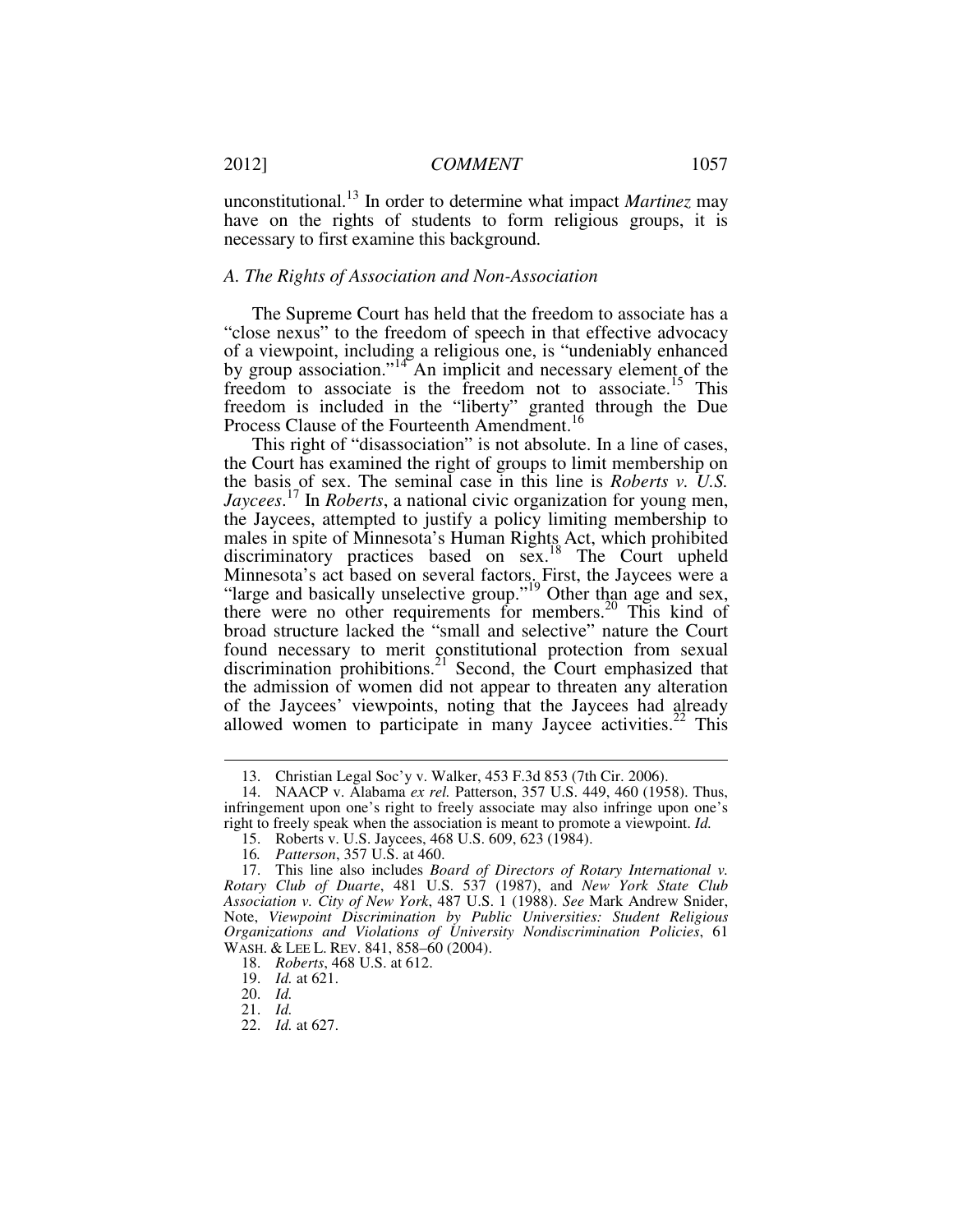analysis suggested that the Court was not willing to be deferential to a group's self-definition and instead would examine a group to see if discrimination was in fact an element of a group's viewpoint. $^{23}$  That is, groups bore the burden of proving that admission of certain members would interfere with their expressive purposes when defending exclusionary policies. $^{24}$ 

The Court seemed to move away from this line of reasoning beginning with *Hurley v. Irish-American Gay, Lesbian and Bisexual*  Group of Boston.<sup>25</sup> The case involved an Irish-American parade that, although allowing homosexuals to march in the parade, prevented a gay group from carrying a pro-homosexual banner.<sup>26</sup> The gay group sued, alleging a violation of the state public accommodation laws.<sup>27</sup> Under the analysis utilized in *Roberts*, this discrimination would likely fail the test for constitutional protection, as such a parade is unlikely to be "small and selective," nor does an Irish-American parade have an immediately apparent viewpoint that conflicts with homosexuality.<sup>28</sup> However, the Court did not use the *Roberts* analysis.<sup>29</sup> Instead, the Court allowed the group itself to decide whether a message promoting homosexuality was one it wished to express.<sup>30</sup> This suggested a subtle shift in the Court's approach. The Court deferred to the group's stated purposes rather than determining objectively what messages the group actually expressed. $31$  Indeed, the Court explicitly held that the right to speech includes the right to control the messages broadcast by one's  $\mathsf{group}^3$ 

The Court continued to utilize the *Hurley* approach in *Boy*  Scouts of America v. Dale.<sup>33</sup> In that case, the Boy Scouts of America (BSA) interpreted its values of "clean" and "morally straight" to require a prohibition of homosexuality and so dismissed a gay scoutmaster.<sup>34</sup> The scoutmaster, like the group in

 <sup>23.</sup> Ryan C. Visser, Note, *Collision Course?* Christian Legal Society v. Kane *Could Create a Split over the Right of Religious Student Groups to Associate in the Face of Law School Antidiscrimination Policies*, 30 HAMLINE L. REV. 449, 466 (2007).

 <sup>24.</sup> *Id.* at 466.

 <sup>25. 515</sup> U.S. 557 (1995).

 <sup>26.</sup> *Id.* at 561.

 <sup>27.</sup> *Id.*

 <sup>28.</sup> *See supra* notes 19–22 and accompanying text.

 <sup>29.</sup> *See* Visser, *supra* note 23.

 <sup>30.</sup> *Hurley*, 515 U.S. at 569–70.

 <sup>31.</sup> *Id.*

 <sup>32.</sup> *Id.* at 573–74.

 <sup>33. 530</sup> U.S. 640 (2000).

 <sup>34.</sup> *Id.* at 650.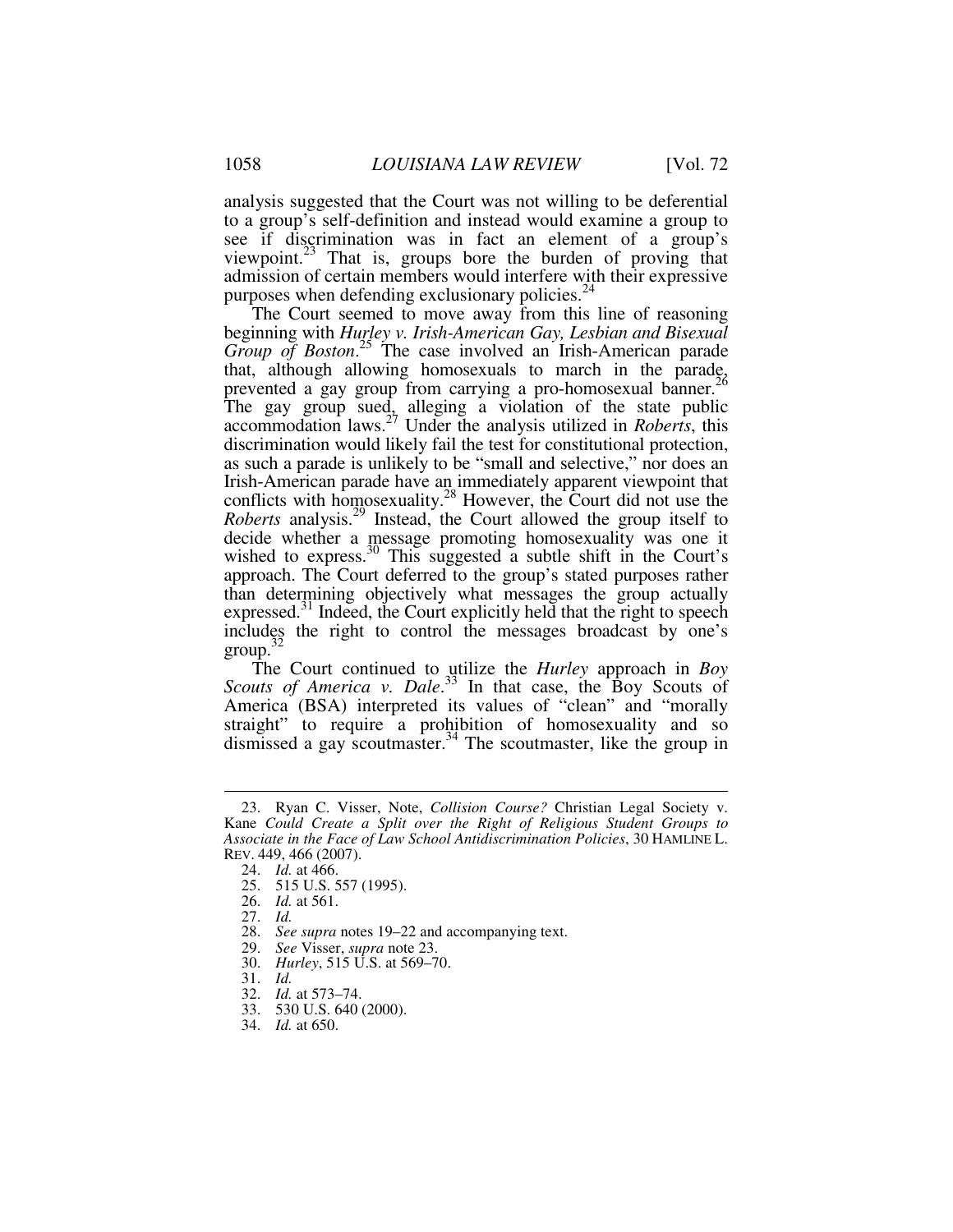*Hurley*, sued on the basis of public accommodation laws.<sup>35</sup> The Court found that, despite the public accommodation laws, it would be unconstitutional to compel the BSA to admit the gay scoutmaster. The Court again deferred to the BSA's own definition of its club. More importantly, the Court found that it was irrelevant that some members of the BSA disagreed with the BSA's view on homosexuality and that some members were unaware that views on homosexuality were even a part of the BSA's values.<sup>36</sup>

These cases show considerable reluctance by the Court to determine whether a group's expressed viewpoints required membership exclusion because forced inclusion was so burdensome to the exercise of the right of association.<sup>37</sup> While these cases demonstrate a broadening of the Court's allowance for discrimination that is generally applicable to all groups, they were also decided in circumstances in which the groups were acting in traditional public fora.<sup>38</sup> In order to determine whether student groups could enjoy similar protections in the limited public forum of the university, this Comment now turns to the jurisprudence concerning the rights of groups in the university setting.

#### *B. The University as a Limited Public Forum*

Traditional public fora are characterized as being "immemorially . . . held in trust for the public" and "used for purposes of assembly, communicating thoughts between citizens and discussing public questions."<sup>39</sup> Either government or private entities can own traditional public fora.<sup>40</sup> Examples of traditional public fora include parks and sidewalks.<sup>41</sup> However, when the government creates a forum, the government may place some restrictions upon its access just as a property owner could.<sup>42</sup> These

-

38. *See supra* Part I.A.

 <sup>35.</sup> *Id.* at 645.

 <sup>36.</sup> *Id.* at 655–56. The Court argued BSA was free to decide to permit dissent within its ranks, but that the "presence of an avowed homosexual and gay rights activist in an assistant scoutmaster's uniform sends a distinctly different message from the presence of a heterosexual assistant scoutmaster who is on record as disagreeing with Boy Scouts policy." *Id.* The Court then noted that BSA did claim that it would not permit any person to become a member that did not agree with BSA's views on homosexuality. *Id.* at 655 n.1.

 <sup>37.</sup> Visser, *supra* note 23.

 <sup>39.</sup> Hague v. Comm. for Indus. Org., 307 U.S. 496, 515 (1939).

 <sup>40.</sup> *Id*.

 <sup>41.</sup> *Id.*; *see also* Ward v. Rock Against Racism, 491 U.S. 781 (1989); Hill v. Colorado, 530 U.S. 703 (2000).

 <sup>42.</sup> Lamb's Chapel v. Ctr. Moriches Union Free Sch. Dist., 508 U.S. 384, 390–91 (1993).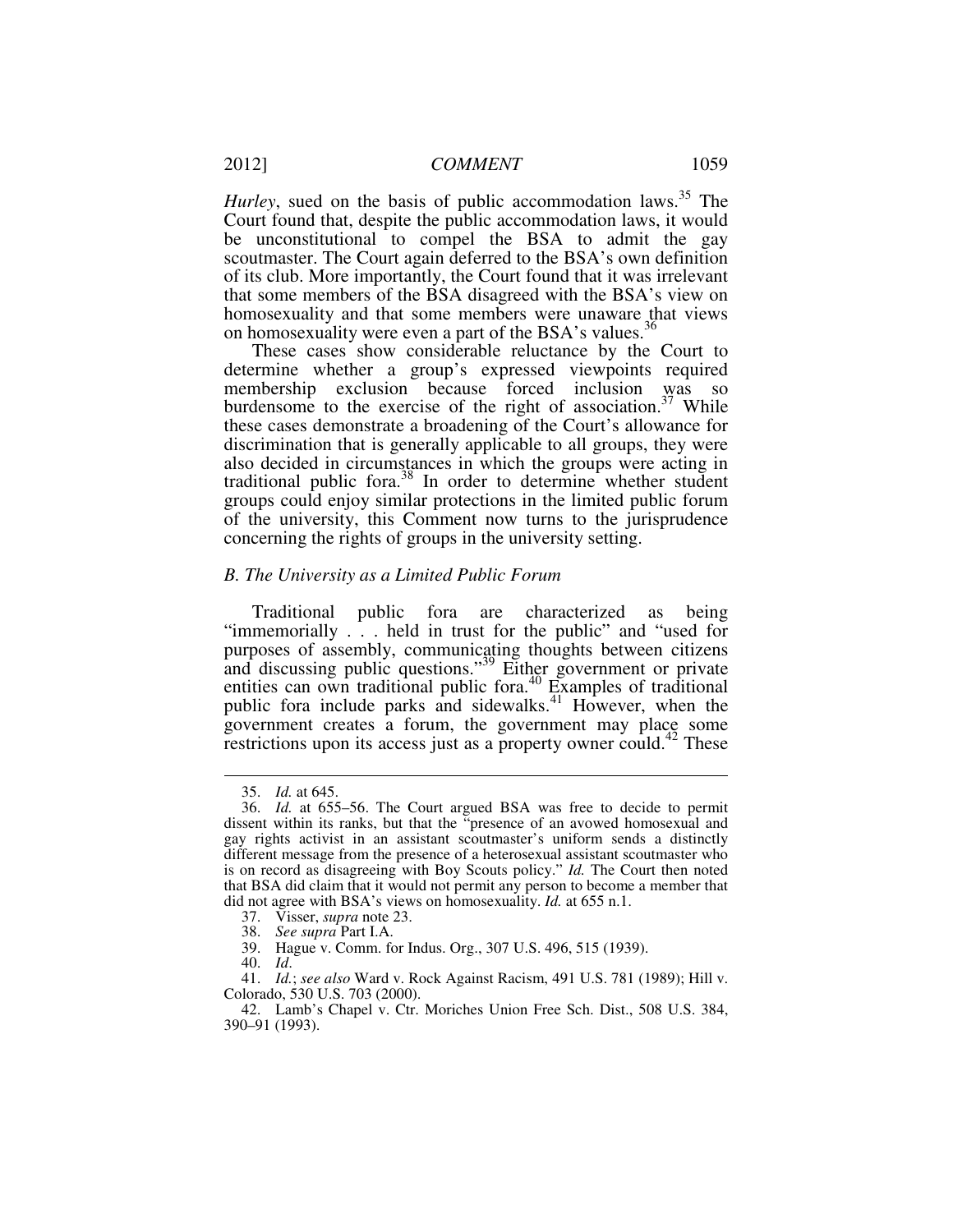fora must abide by the rules the government creates for them; that is, the rules must be applied consistently to all those who use or attempt to use the fora.<sup>43</sup> Programs for student groups on public college campuses are limited public fora according to Supreme Court jurisprudence.<sup>44</sup> Therefore, although universities are allowed to refuse recognition of student groups for legitimate reasons, this authority has constitutional limits.

# *1. The Constitutionality of Denying Recognition to Student Groups on the Basis of Viewpoint*

In *Healy v. James*, a college president rejected the application of the Students for Democratic Society (SDS) because he found the viewpoints of the SDS conflicted with the views of the university.<sup>45</sup> This was not merely a philosophical objection; the president was concerned that the university's SDS would follow other chapters of the national SDS in promoting disruption of instruction and other university activities essential to the university's mission to educate its students.<sup>46</sup> Specifically, the SDS was found by the university to "openly repudiatel" the university's dedication to academic freedom and its status as an open forum for the exchange of ideas.<sup>47</sup>

Despite these concerns, the Court ruled it was an impermissible basis upon which to deny recognition to the SDS.<sup>48</sup> The Court stated that, because a college campus is "peculiarly the marketplace of ideas," disagreements between the university and a group on basic principles of education are insufficient by themselves to justify a denial of recognition.<sup>49</sup> The Court also rejected the argument that allowing the SDS to meet off campus would make the university's decision constitutionally valid.<sup>50</sup> In doing so, the Court noted that a presence on campus is essential for any student group:

 <sup>43.</sup> Rosenberger v. Rectors & Visitors of the Univ. of Va., 515 U.S. 819, 829 (1995).

 <sup>44.</sup> *Id.* at 830.

 <sup>45. 408</sup> U.S. 169, 174–76 (1972). Although the Court framed its analysis in terms of the SDS's right to associate because the SDS was an expressive association, the case is applicable to speech rights as well. *See supra* note 14 and accompanying text.

 <sup>46.</sup> *Healy*, 408 U.S. at 175.

 <sup>47.</sup> *Id.* at 175–76.

 <sup>48.</sup> *Id.* at 180.

 <sup>49.</sup> *Id.* at 180, 187.

 <sup>50.</sup> *Id.* at 183.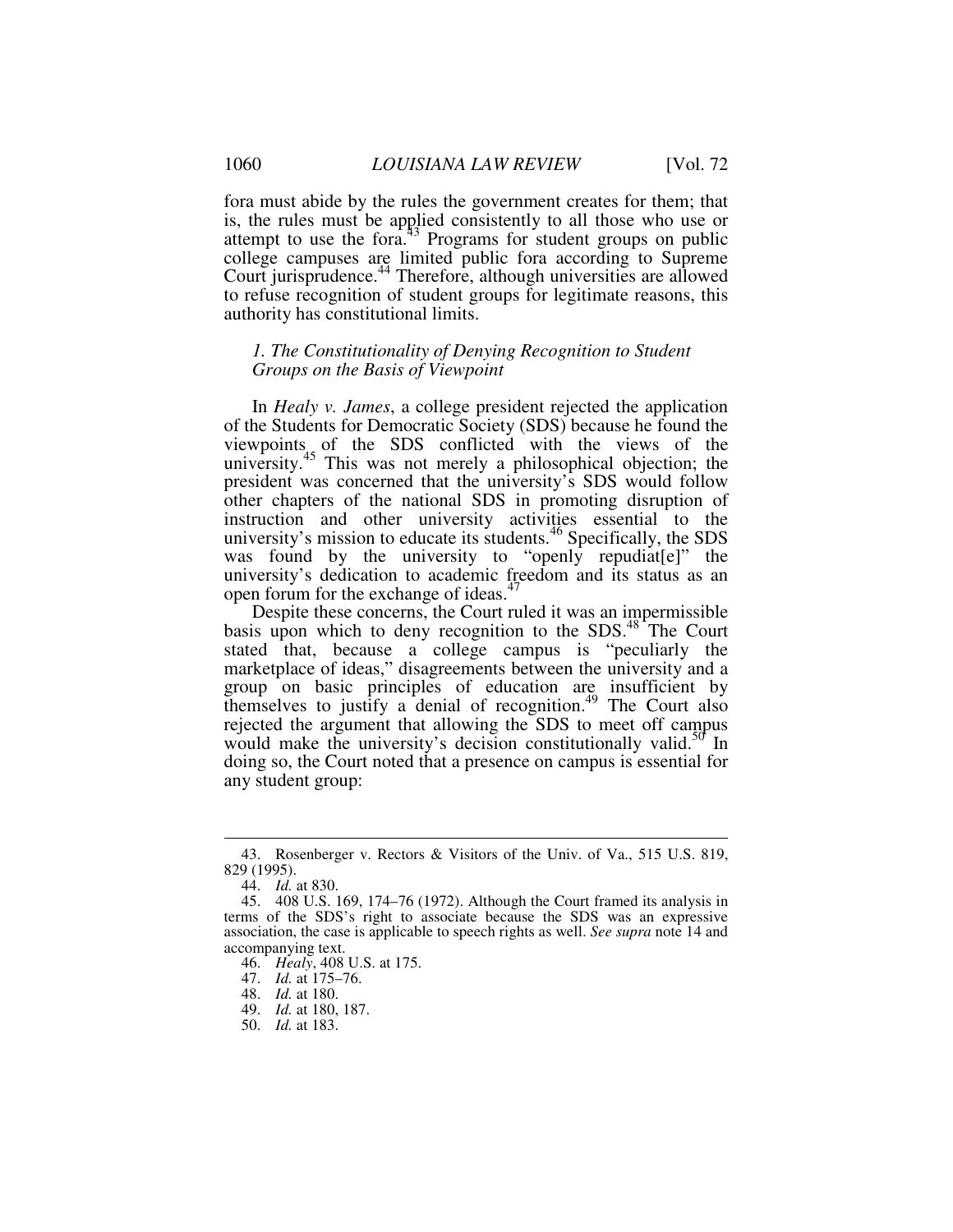If an organization is to remain a viable entity in a campus community in which new students enter on a regular basis, it must possess the means of communicating with these students. Moreover, the organization's ability to participate in the intellectual give and take of campus debate, and to pursue its stated purposes, is limited by denial of access to the customary media from communicating with the administration, faculty members, and other students. Such impediments cannot be viewed as insubstantial.<sup>51</sup>

The Court noted that student organizations require the "customary media" to remain viable.<sup>52</sup> Even though outside media provided means for the group's communication, alternatives lacked the kind of exposure to the campus that the students required because the group's viability is based "in [the] campus community."<sup>53</sup> This suggested that campus is the center of life for students.<sup>54</sup> The university is a distinct place in First Amendment analysis. If students cannot meet on the campus, quite often they are unable to function as a group or to dialogue with other campus groups.<sup>35</sup> Because of the unique nature of universities, the Court suggested that First Amendment protections may apply with greater force to universities than elsewhere.<sup>56</sup> Considering the university's role as a marketplace of ideas, the Court found this burden on student groups to be substantial. $\frac{3}{7}$ 

The *Healy* Court, however, stated that it would allow the university to deny recognition if it could prove that the group was unwilling to be bound by "reasonable standards respecting conduct."<sup>58</sup> This allowance suggested a distinction between a university's disagreement with a group's conduct and disagreement with a group's beliefs or philosophy. This is a difficult distinction to apply, as beliefs often inspire conduct and conduct reflects belief.<sup>59</sup> Despite the problems this distinction may pose, the Court continued to expand the rights of student groups to receive recognition by establishing that a university may not deny recognition solely because a group is religious.<sup>60</sup>

 <sup>51.</sup> *Id.* at 181–82.

 <sup>52.</sup> *Id.*

 <sup>53.</sup> *Id.*

 <sup>54.</sup> Christian Legal Soc'y v. Martinez, 130 S. Ct. 2971, 3007 (2010).

 <sup>55.</sup> *Healy*, 408 U.S. at 181–83.

 <sup>56.</sup> *Id.* at 180.

 <sup>57.</sup> *Id.* at 183–84.

 <sup>58.</sup> *Id.* at 193.

 <sup>59.</sup> *See infra* Part III.B.1.

 <sup>60.</sup> *See infra* Part I.B.2.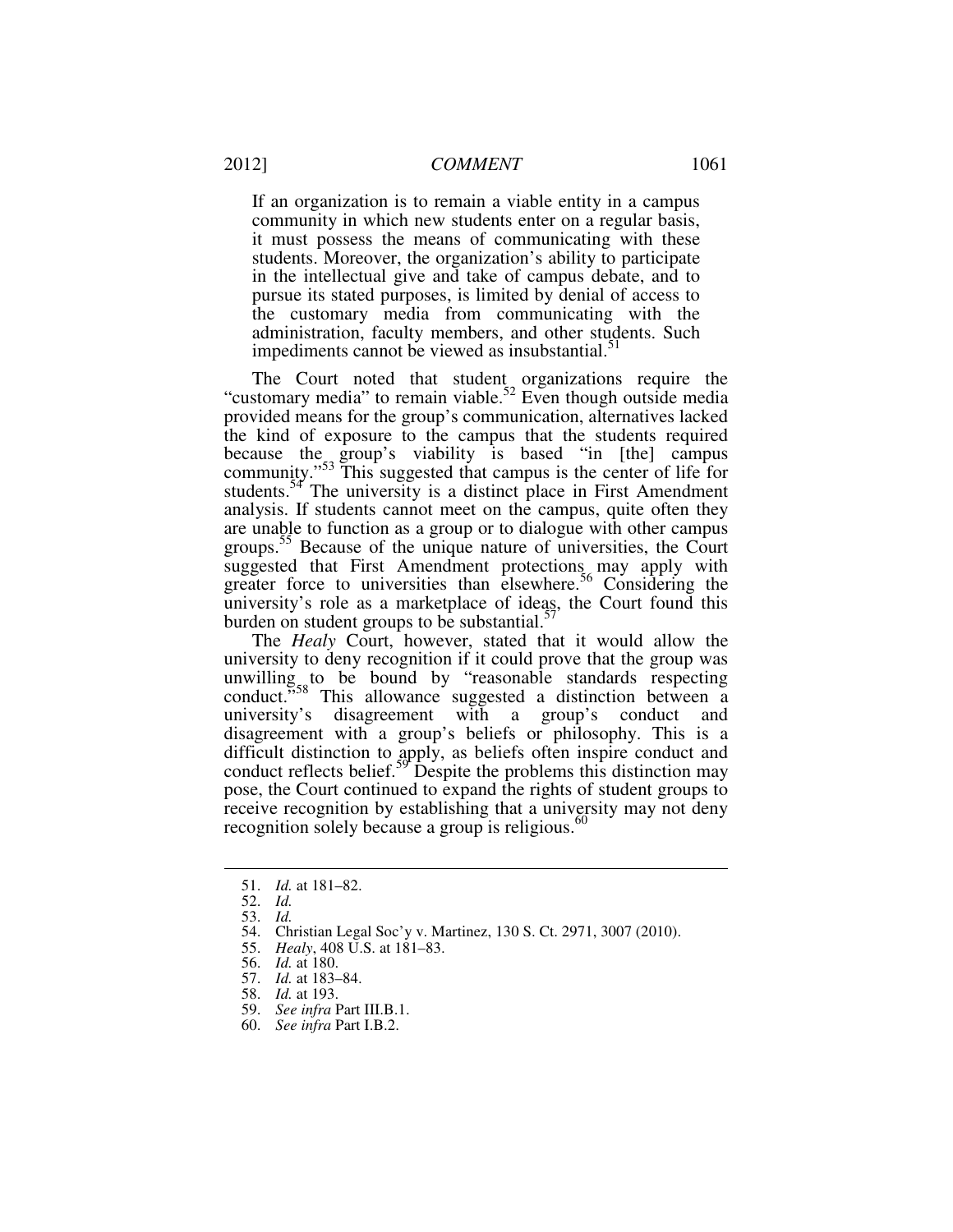# *2. The Constitutionality of Excluding Religious Groups Out of Fear of Violating the Establishment Clause*

The Court has been clear in several cases that, despite Establishment Clause concerns, the state may not deny access to a limited public forum to religious groups merely because they are religious.<sup>61</sup> In *Widmar v. Vincent*, the Court rejected a university policy that denied the use of university facilities to groups wishing to meet for "purposes of religious worship or religious teaching."<sup>62</sup> The Court found that religious worship is a form of speech and is therefore protected by the First Amendment.<sup>63</sup> Although this does allow reasonable time, place, and manner regulations (such as those designed to preserve scarce resources) to be applied against religious groups, banning religion is a content-based regulation and fails a strict scrutiny test.<sup>64</sup> In a later case, the Court explained that allowing secular groups to speak about issues in the government forum while disallowing religious groups from speaking on those same issues in the same forum unconstitutionally disadvantages religious groups.<sup>65</sup>

The Court has emphasized that this analysis does not merely protect the right to religious speech and association.<sup>66</sup> Instead, the Court stated that the presence of religious viewpoints adds greatly to the marketplace of ideas that is ideal for education in general and universities in particular.<sup>67</sup> In *Rosenberger v. Rectors and* 

 <sup>61.</sup> The "Establishment Clause" refers to the clause in the First Amendment prohibiting the government from making laws "respecting an establishment of religion." U.S. CONST. amend. I. The concern of these schools is that by providing financial and other resources to religious groups, the government is in effect funding religion. *See*, *e.g.*, Widmar v. Vincent, 454 U.S. 263, 270–71 (1981).

 <sup>62.</sup> *Widmar*, 454 U.S. at 265.

 <sup>63.</sup> *Id.* at 268.

 <sup>64.</sup> *Id.* at 276–77.

 <sup>65.</sup> Lamb's Chapel v. Ctr. Moriches Union Free Sch. Dist., 508 U.S. 384, 393 (1993). The case involved a group seeking the use of a classroom for the purpose of showing videos addressing family issues from a Christian perspective that was denied use of the classroom on the grounds that the school did not allow religious presentations. *Id.* at 387–89.

 <sup>66.</sup> *See infra* notes 69–76.

 <sup>67.</sup> *Id.* "Marketplace of ideas" refers to the theory, explicated by thinkers such as J.S. Mill, that by allowing all ideas to interact with each other through debate and critique, the weaker ideas would be rejected and the stronger ideas would rise to the surface. *See* J.S. MILL, ON LIBERTY (Longmans, Green, and Co., eds., 4th ed. 1869). This would allow our understanding to grow as weaker ideas were eliminated by being exposed and compared to better ideas. *See* Abrams v. United States, 250 U.S. 616, 630 (1919) (Holmes, J., dissenting);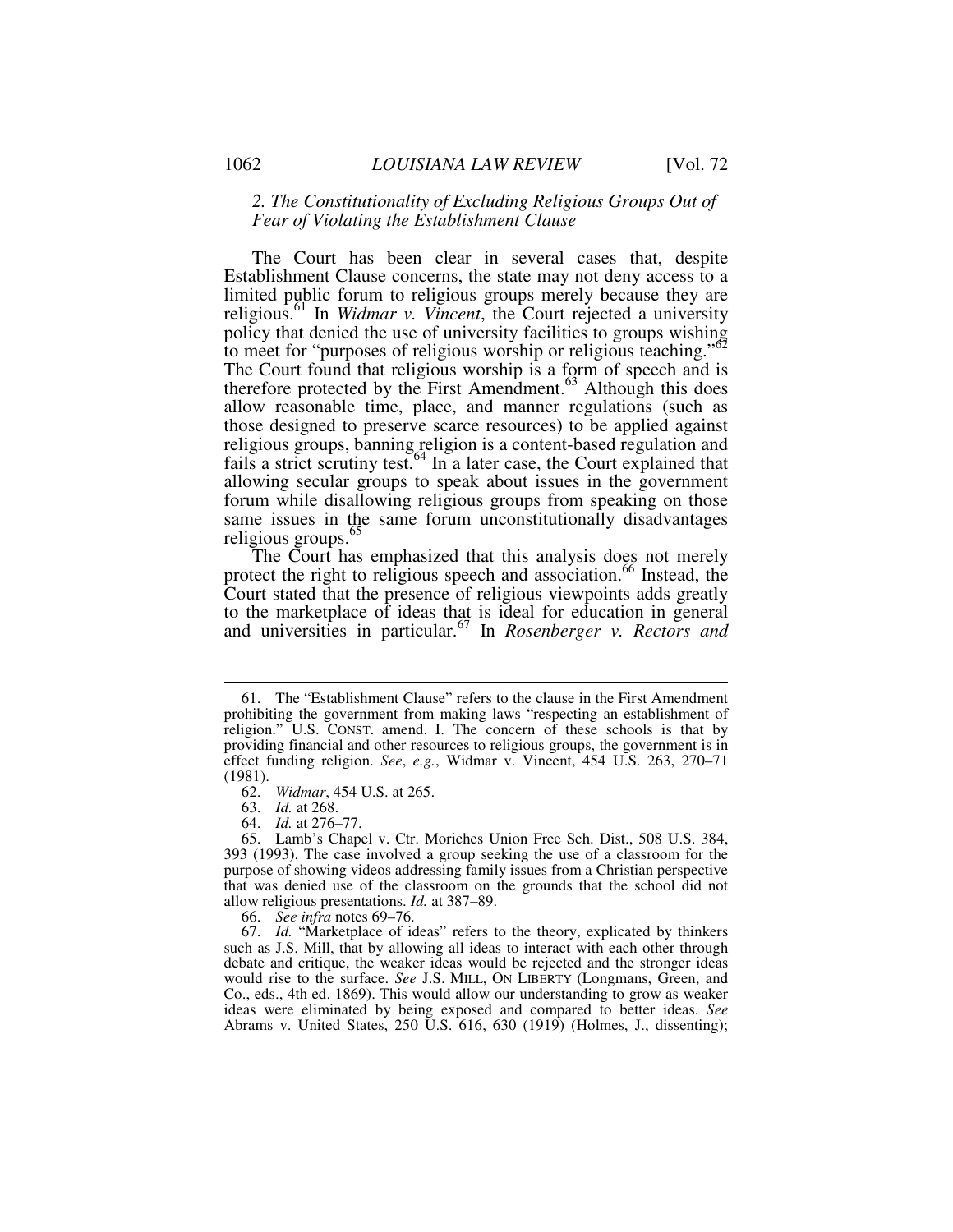*Visitors of the University of Virginia*, the Court addressed a funding restriction against religious speech.<sup>68</sup> The university set up a system whereby, if a group of students qualified under certain criteria, the university would reimburse the group for its printing costs.<sup>69</sup> However, the university refused to reimburse any costs for a publication that "primarily promotes or manifests a particular belie[f] in or about a deity or an ultimate reality" out of a concern that such funding would violate the Establishment Clause of the First Amendment.<sup>70</sup> When one group published a Christian paper and the university did not reimburse it, the group filed suit.<sup>71</sup>

In finding this refusal unconstitutional, the Court noted that even though content discrimination "may be permissible if it preserves the purposes of that limited forum . . . , viewpoint discrimination  $\mathcal{L}_{\text{tot}}$  is presumed impermissible when directed against speech."<sup>72</sup> The Court rejected the idea that funding was distinguishable from the access to facilities at issue in *Lamb's Chapel*. <sup>73</sup> Although religion is one area of inquiry, a ban of religious groups could be considered content discrimination as religion's unique nature makes it a "specific premise, a perspective, a standpoint from which a variety of subjects may be discussed and considered."<sup>74</sup> The Court recognized that religion often forms the basis of many viewpoints and perspectives.<sup>75</sup> It was clear to the Court that a ban on religious speech would result in the "suppression of free speech and creative inquiry in one of the vital centers for the Nation's intellectual life, its college and university campuses."<sup>76</sup>

In these cases, the Court took stances very favorable to religious student groups. The Court stated that the university is uniquely the marketplace of ideas; therefore, student groups would

<u>.</u>

 75. *Id.* The Court pointed out that the ban at issue would also prohibit the funding of essays by such important thinkers as Plato, Spinoza, Descartes, Karl Marx, Betrand Russel, and Jean-Paul Sartre had they been students. *Id.* at 836– 37. Almost all renowned thinkers would have their writings rejected unless they submitted "articles disclaiming all connection to their ultimate philosophy." *Id.*  at 837.

76. *Id.* at 836.

Keyishian v. Bd. of Regents, 385 U.S. 589, 603 (1967) (holding that "[t]he classroom is peculiarly the 'marketplace of ideas'").

 <sup>68. 515</sup> U.S. 819 (1995).

 <sup>69.</sup> *Id.* at 824–25.

 <sup>70.</sup> *Id.* at 823.

 <sup>71.</sup> *Id.* at 827.

 <sup>72.</sup> *Id.* at 830.

 <sup>73.</sup> *Id.* at 820, 832–33.

 <sup>74.</sup> *Id.* at 831.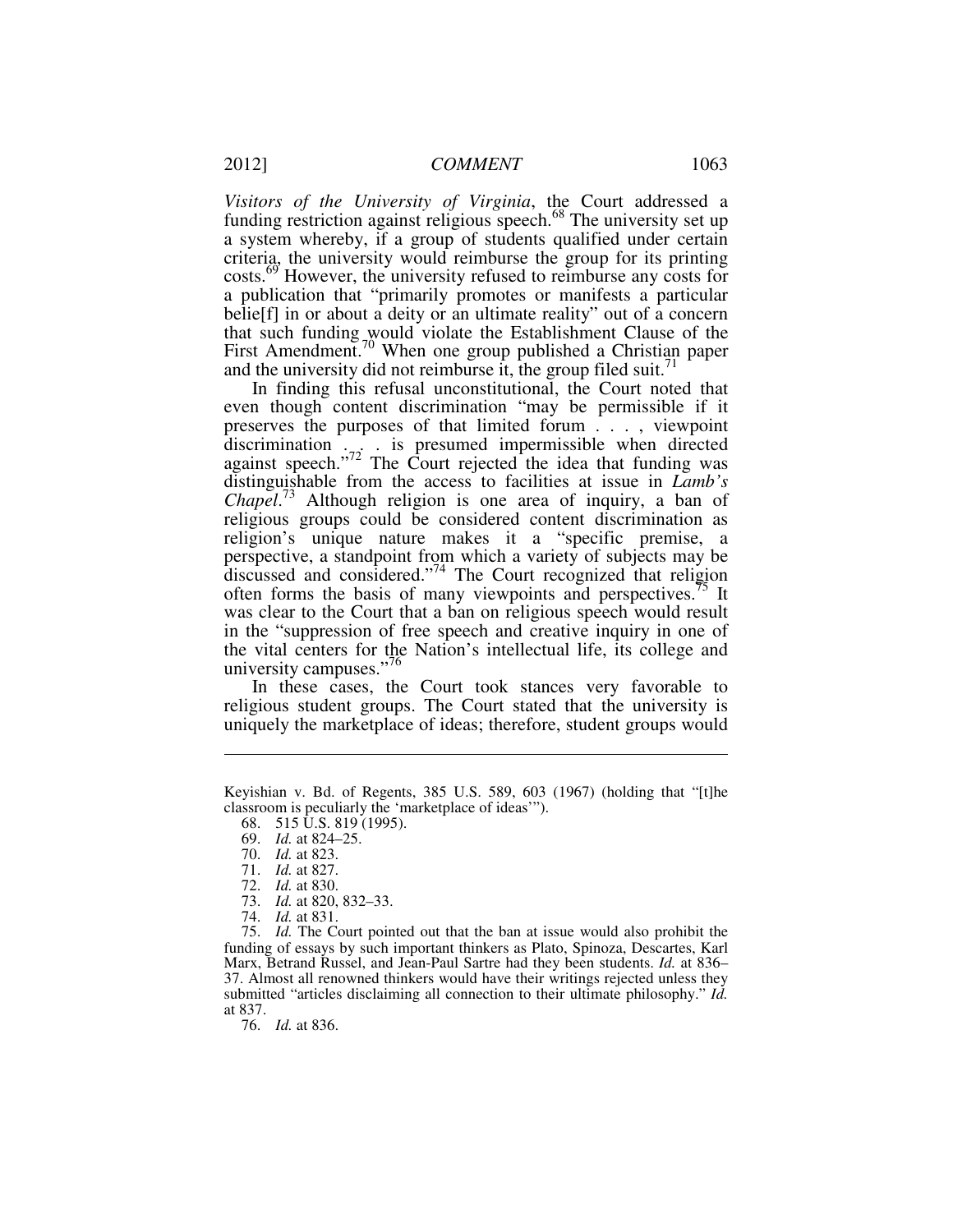be significantly burdened by not having access to the campus through the "customary media."<sup>77</sup> The Court appeared very interested in allowing student groups of all kinds to participate in the marketplace of the university and so prevented universities from denying recognition even out of a concern for violating the Establishment Clause. The constitutional bar for universities to deny recognition to student groups appeared to be very high.<sup>78</sup>

# *C.* Christian Legal Society v. Walker *and the Constitutional Protections for Student Groups Before* Martinez*.*

*Martinez* did not mark the first time a chapter of the Christian Legal Society was denied recognition due to a diversity policy. The Southern Illinois University School of Law (SIU) had in place a nondiscrimination policy that listed certain bases upon which a campus organization could not discriminate, including sexual orientation and religion.<sup>79</sup> When someone complained about CLS violating that policy, SIU withdrew the group's recognition. $80^{\circ}$  This resulted in CLS being unable to reserve rooms for private meetings, to use the bulletin boards, to be shown on the school website, to have a faculty advisor, or to receive funds given to student organizations.<sup>81</sup> As a result, CLS filed suit.<sup>82</sup>

In reversing the district court and granting an injunction against SIU, the Seventh Circuit found that the university's actions violated the group's freedom of association and affected its ability to advocate "in a significant way."<sup>83</sup> For these harms to be declared unconstitutional, CLS had to prove three things: (1) that CLS was an expressive association, (2) that "the forced inclusion of active homosexuals [would] significantly affect CLS's ability to express

79. Christian Legal Soc'y v. Walker, 453 F.3d 853, 858 (7th Cir. 2006).

 <sup>77.</sup> Healy v. James, 408 U.S. 169, 181–82 (1972).

 <sup>78.</sup> Even though the Court has allowed the government to use funding to promote certain viewpoints, the Court has suggested that it would not allow the government to do so in a marketplace of ideas context, specifically the university. *See* Rust v. Sullivan, 500 U.S. 173, 199–200 (1991). The Court stated that the university "is a traditional sphere of free expression so fundamental to the functioning of our society that the Government's ability to control speech within that sphere by means of conditions attached to the expenditure of Government funds is restricted by the vagueness and overbreadth doctrines of the First Amendment." *Id.* at 200.

 <sup>80.</sup> *Id.* 

<sup>81</sup>*. Id.* The group could meet in classrooms on campus, but "other students and faculty were free to come and go from the room." *Id.*

 <sup>82.</sup> *Id.* 

 <sup>83.</sup> *Id.* at 861 (quoting Boy Scouts of America v. Dale, 530 U.S. 640, 648  $(2000)$ ).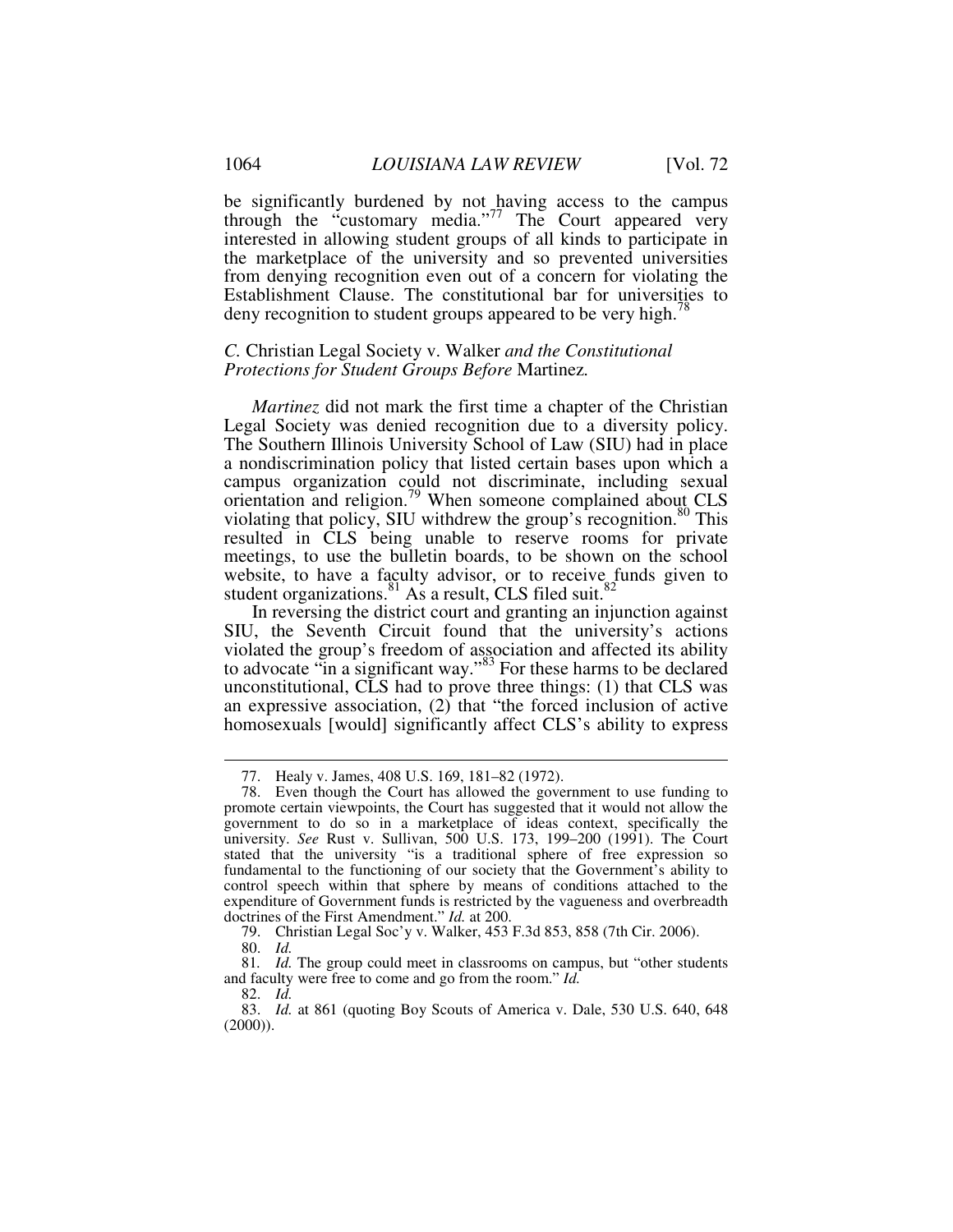its disapproval of homosexual activity," and (3) that CLS's "interest in expressive association outweigh[ed] the university's interest in eradicating discrimination against homosexuals."<sup>84</sup> The university's interest could not be "related to the suppression of ideas" or "[achievable] through a less restrictive means."<sup>85</sup>

As CLS clearly expressed a Christian viewpoint, CLS met the first prong of being an expressive association.<sup>86</sup> As for the second prong, which asks whether this forced inclusion would affect CLS's ability to express its views on homosexuality, the Seventh Circuit stated that to "ask this question is very nearly to answer it."<sup>87</sup> The court found that it "would be difficult for CLS to sincerely and effectively convey a message of disapproval of certain types of conduct if, at the same time, it must accept members who engage in that conduct."<sup>88</sup> On the final prong of the test, which weighs the state's interests against the group's, the court noted that the state "has an interest in eliminating discriminatory conduct and providing for equal access to opportunities."<sup>89</sup> However, the only reason to force CLS to alter its membership policies was "to induce CLS to modify the content of its expression or suffer the penalty of derecognition."<sup>90</sup> Therefore, the university likely unconstitutionally withdrew its recognition of CLS on the basis of its nondiscrimination policy. $91$ 

The Seventh Circuit's opinion in *Walker* seemed to be supported by the majority of the jurisprudence. Courts were so unfavorable to universities' attempts to enforce diversity policies in this context that, when religious groups pursued legal action, the university often capitulated and granted the religious groups an exception. $92$  Courts were highly critical of the arguments

-

90. *Walker*, 453 F.3d at 863.

 91. *Id.* at 867. *Walker* only involved a preliminary injunction, and therefore the Seventh Circuit needed to only decide whether CLS was likely to win on the merits, not whether SIU's policy was in fact unconstitutional. *Id.* at 859–60.

 92. Note, *Leaving Religious Students Speechless: Public University Antidiscrimination Policies and Religious Student Organizations*, 118 HARV. L. REV. 2882, 2883 n.8 (2005) (citing Burton Bollag, *Choosing Their Flock*,

 <sup>84.</sup> *Id.* at 862 (citing *Dale*, 530 U.S. at 648–59).

 <sup>85.</sup> *Id.* at 863 (citing *Dale*, 530 U.S. at 648).

 <sup>86.</sup> *Id.* at 862.

 <sup>87.</sup> *Id.*

 <sup>88.</sup> *Id.* at 863.

 <sup>89.</sup> *Id.* (citations omitted). It is important to note that while the Seventh Circuit found such an interest, it did not find it to be a "compelling" one. *Id.* at 863 (stating only that the "state has an interest"). The Supreme Court has also refrained from finding the prevention of discrimination against homosexuals to be a compelling state interest. *See* Daniel R. Garner, *Open Attendance—The First Amendment Implications of Fighting Discrimination Against Homosexuals in Law School Student Organizations*, 52 ST. LOUIS U. L.J. 1249, 1260 (2008).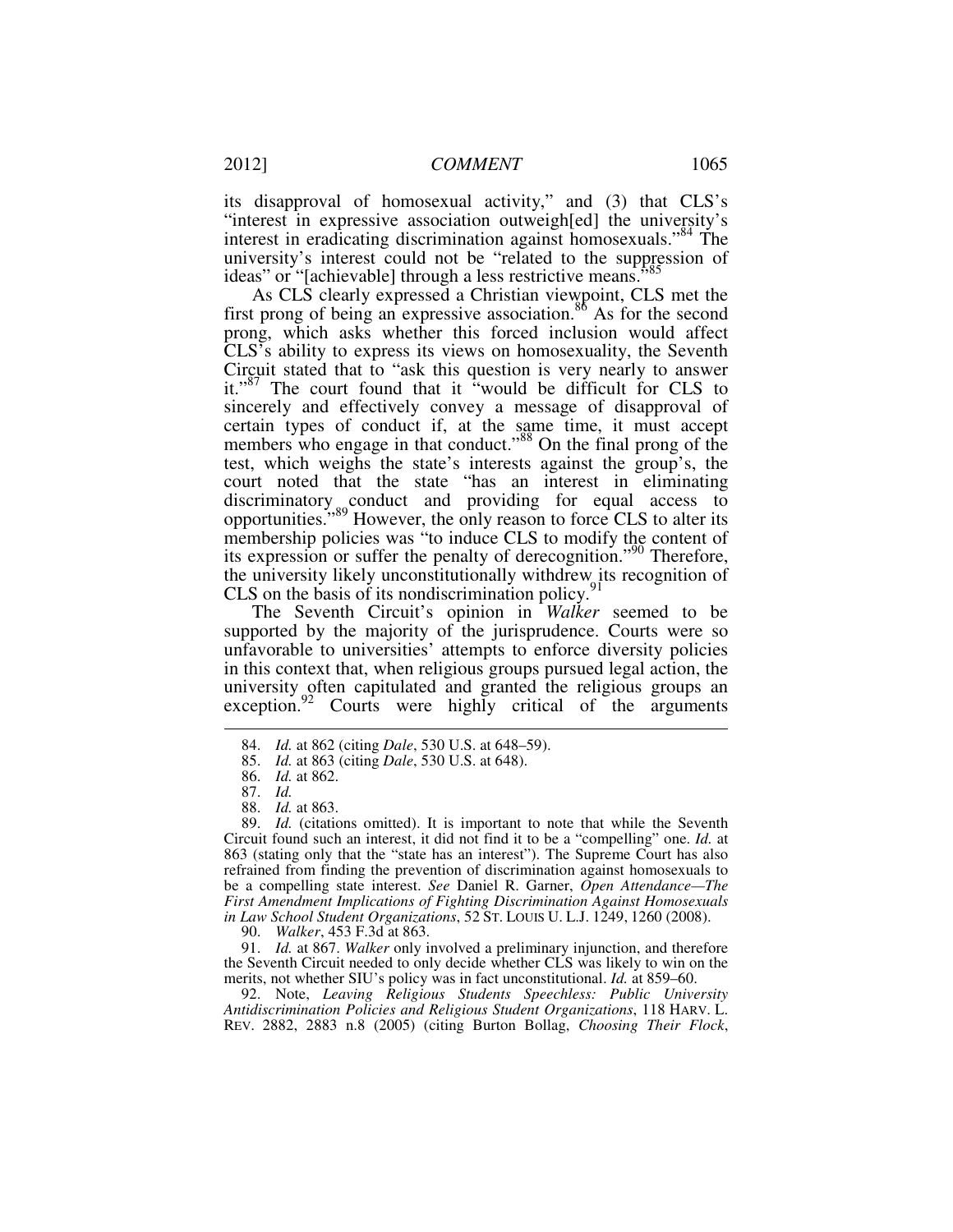universities were advancing in favor of diversity policies being used against Christian groups. Instead, the courts were more concerned with protection of the marketplace of ideas and the freedom of association. In *Martinez*, the Court was indifferent to these concerns.

#### II. *CHRISTIAN LEGAL SOCIETY V. MARTINEZ*

# *A. Facts of the Case*

Hastings is a public law school in the State of California.<sup>93</sup> For years, it has had a written nondiscrimination policy that, like the one used by SIU, names specific bases upon which groups may not discriminate.<sup>94</sup> This specifically includes religion and sexual orientation.<sup>95</sup> For a decade, there was a recognized Christian student group at Hastings.<sup>96</sup> In 2004, the leaders of this group decided to affiliate with the national  $CLS<sup>97</sup>$  When the group affiliated, Hastings required it to turn in a new set of paperwork in order to be recognized by the school.<sup>98</sup> The paperwork contained the "Statement of Faith" that all members and officers of a  $CLS$ organization must sign.<sup>99</sup> This statement included an affirmation that Jesus Christ is the Savior, the Bible is inspired by God, and

CHRON. HIGHER EDUC., Jan. 28, 2005, at A33). Since 2000, there were at least 50 cases in which the university capitulated after a Christian group resisted the university's attempts to enforce its nondiscrimination policies. *Id.* There does not appear to be a contrary case in which a court ruled in a favor of a university in this context before *Martinez*.

 <sup>93.</sup> Christian Legal Soc'y v. Martinez, 130 S. Ct. 2971, 2978 (2010).

 <sup>94.</sup> *Id.* at 2979.

 <sup>95.</sup> *Id.* 

 <sup>96.</sup> *Id.* at 2980.

 <sup>97.</sup> *Id.* at 2980. There are no indications in the opinion why the group decided to make the change. It is possible that affiliation with CLS would bring many more resources. *See Law Student Resources*, CHRISTIAN LEGAL SOCIETY, http://www.clsnet.org/page.aspx?pid=415 (last visited March 16, 2012). However, the majority does note that in the year preceding the decision to affiliate with CLS, a homosexual student became significantly involved with a Bible study the group was hosting. *Martinez*, 130 S. Ct. at 2990 n.19. It would have been interesting for the case if the group had sought affiliation in order to better advocate against the pro-homosexual views the group encountered in that Bible study or because of concern that if other practicing homosexuals joined the group, the group would no longer be able to advocate the views on sexual morality it had previously advocated.

 <sup>98.</sup> *Martinez*, 130 S. Ct. at 2980.

 <sup>99.</sup> *Id.*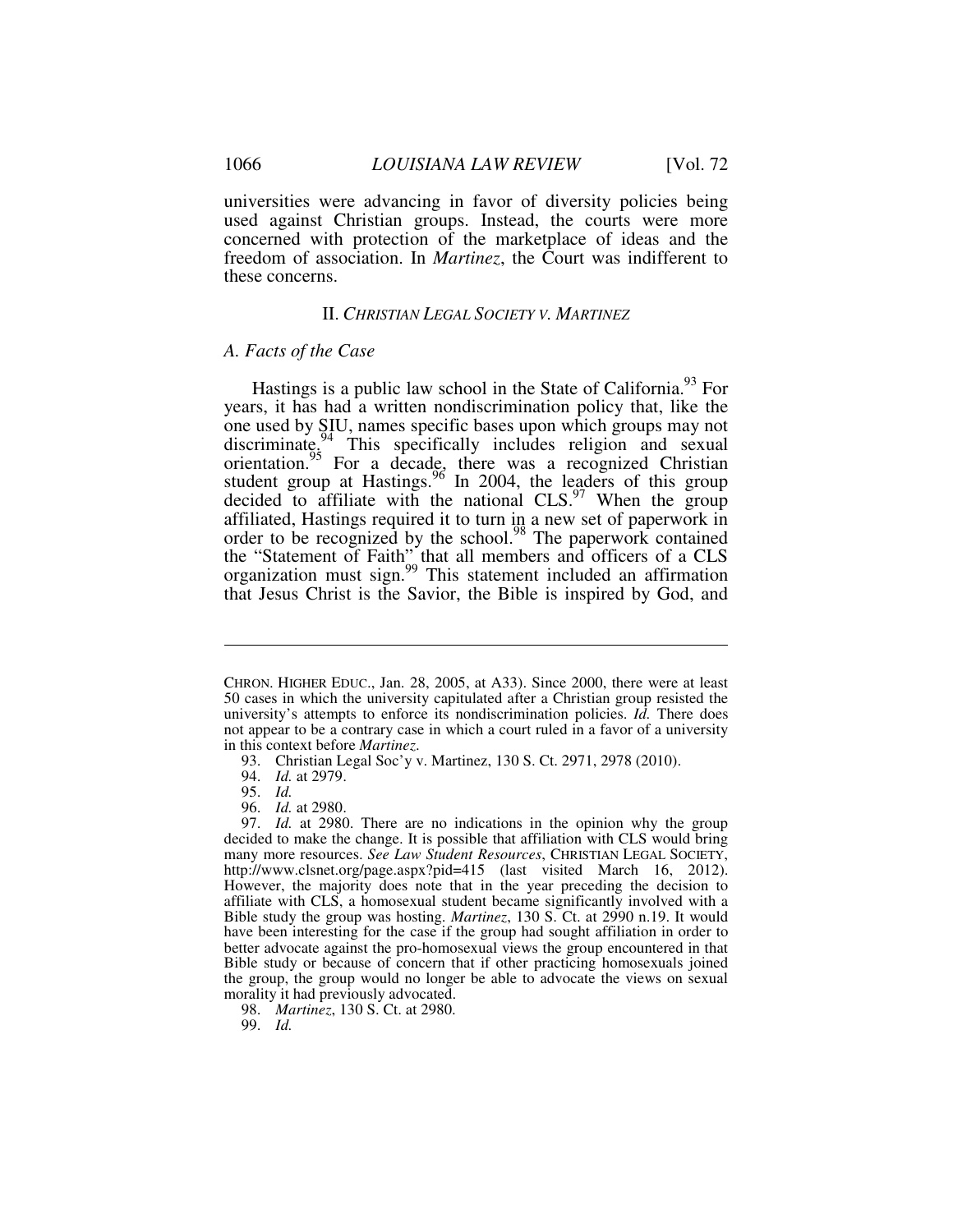other tenets of the Christian faith.<sup>100</sup> The chapter also adopted bylaws that require members and officers to conduct their lives in accordance with certain principles, including abstinence from sexual activity outside of marriage.<sup>101</sup> The national CLS defined marriage as "between a man and a woman," meaning that a practicing homosexual could never live within those principles.<sup>102</sup> The national CLS interpreted these by-laws to exclude anyone who engages in "unrepentant homosexual conduct."<sup>103</sup>

Because of these exclusions, Hastings refused to recognize the CLS.<sup>104</sup> Although Hastings would allow the CLS to use facilities for meetings and bulletin boards for announcements, Hastings informed CLS that fees could be charged for use of the rooms.<sup>105</sup> Hastings would not provide any funding to the group.<sup>106</sup> Hastings' decision also prevented the CLS from using the university logo and from participating in the Student Organizations Fair that allows groups to recruit new members.<sup>107</sup> Although the CLS was able to put on a few activities as an independent group, it eventually decided that the burdens caused by the denial of recognition were too great and filed suit against Hastings.<sup>108</sup> The CLS lost its case both at the district court and at the Ninth Circuit.<sup>109</sup> The Supreme Court granted a writ of certiorari.<sup>110</sup>

-

106. *Id*. at 2981.

 107. *Id.* at 2979. These fairs are very important for groups to regenerate membership. They give freshmen notice about the club and allow interested persons to seek the group out. Without the fairs, the group is tasked with identifying potential members and communicating the existence of the group to them. Even then, because many freshmen will have committed to organizations that were at the fair, these potential members may have already made too many time commitments to join the group.

 108. These activities included weekly Bible studies, a few social activities, and a lecture. *Id.* at 2981. However, the CLS only had seven members during this time, making it difficult to argue that the group managed to flourish with its independent status. *Id.* at 3006 (Alito, J., dissenting).

 109. The Ninth Circuit's opinion disposed of the case in a mere two sentences. *See* Christian Legal Soc'y v. Kane, 2009 U.S. App. LEXIS 5654, at \*1 (9th Cir. Mar. 10, 2009). Kane was the dean of Hastings Law School at the

 <sup>100.</sup> *Id.* at 2980 n.3.

 <sup>101.</sup> *Id.* at 2980.

 <sup>102.</sup> *Id.*

 <sup>103.</sup> *Id.* This exclusion would allow someone who had a homosexual orientation to be a member. Even if one committed a homosexual act, that by itself would not seem to be enough. Instead, it would be the lack of repentance (i.e., the refusal to accept that the act was wrong) that would be the basis for exclusion. It is hard to imagine a group writing a policy more inclusive while maintaining a stance that homosexual acts are immoral.

 <sup>104.</sup> *Id*. at 2980–81.

 <sup>105.</sup> *Id*. at 3006 (Alito, J., dissenting).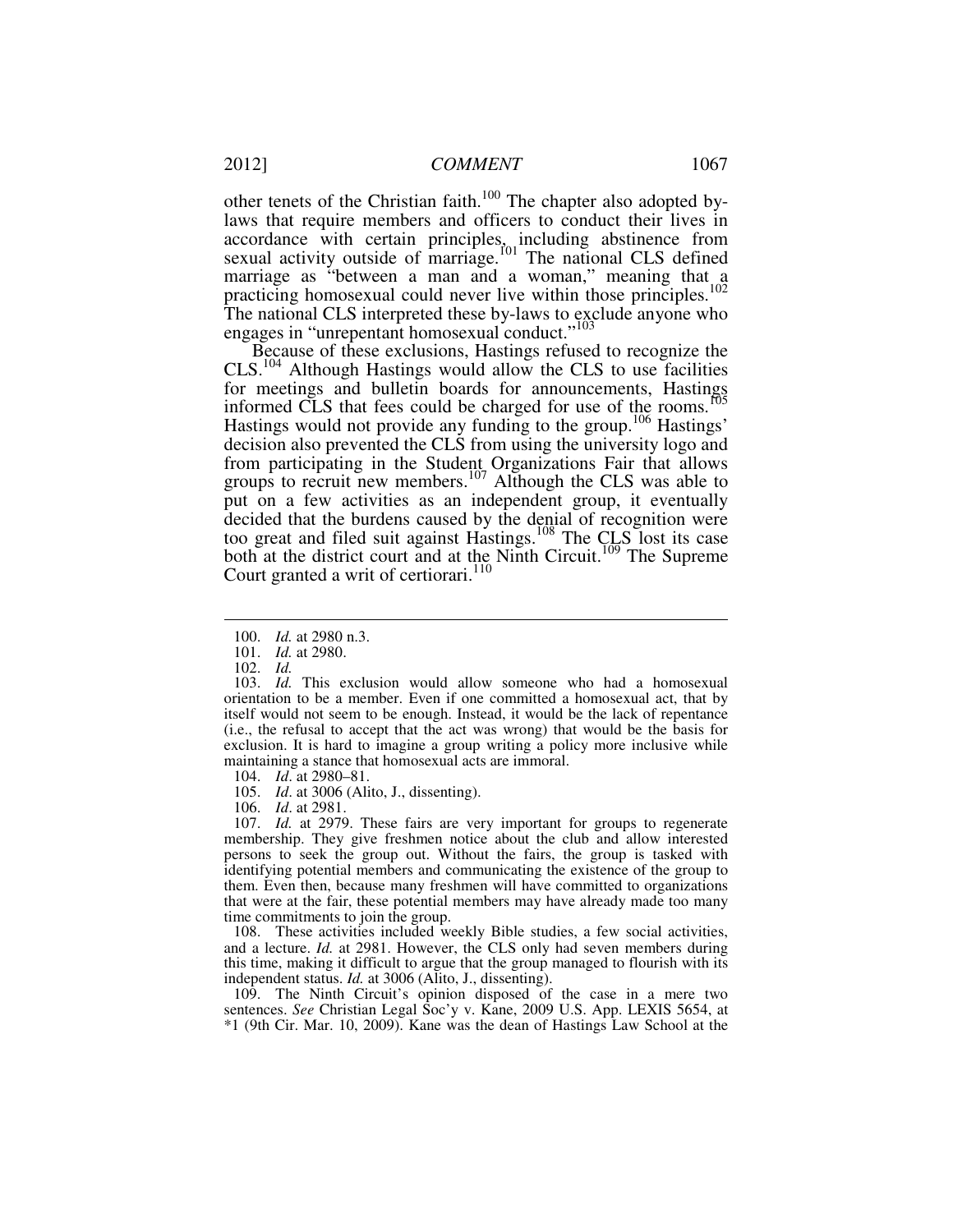There is one point crucial to the *Martinez* opinions and their approaches that must be explained. When both sides filed for summary judgment in the district court, the stipulated facts included a statement that Hastings's regulations required student organizations to allow *any* students to become members and officers.<sup>111</sup> Thus, CLS had to argue not against the nondiscrimination policy as written, but against the "all-comers" policy agreed to in the stipulation.<sup>112</sup> The distinction is substantial. Under a nondiscrimination policy, groups could discriminate on bases of belief (for example, the Republican group could exclude Democrats); that is not the case under an "all-comers" policy.<sup>113</sup> If a group denied membership to any student for any reason (other than the student's qualifications, as in the case of the law review, for example), the denial would violate an all-comers policy.<sup>114</sup>

What made this case particularly difficult for the Court and observers alike to analyze is that it does not appear that Hastings in fact operated under such a policy.<sup>115</sup> Several recognized groups may have limited membership to those who agreed with the positions the group wished to advocate.<sup>116</sup> Therefore, it is hard to judge exactly what student groups operating under an all-comers policy actually looks like. This makes comparisons between the situations at Hastings and other universities using nondiscrimination policies problematic.

#### *B. The Majority Opinion*

The Court held that Hastings's "all-comers" policy was constitutional.<sup>117</sup> The majority opinion, written by Justice Ginsburg, began the analysis by stating that the university's

<u>.</u>

 116. *Id.* at 3004. This included, among others, the Trial Lawyers of America, the Vietnamese American Law Society, and the Silenced Right. *Id.*

time. When Leo P. Martinez became the Dean, the case name was altered to the present caption.

 <sup>110.</sup> *Martinez*, 130 S. Ct. at 2982.

 <sup>111.</sup> *Id.* The stipulation reads: "Hastings requires that registered student organizations allow *any* student to participate, become a member, or seek leadership positions in the organization, regardless of [her] status or beliefs." *Id.* 112. *Id.*

 <sup>113.</sup> *Id.* at 2979.

 <sup>114.</sup> *See id.*

 <sup>115.</sup> The written discrimination policy was written as a nondiscrimination policy. *Id.* at 3001 (Alito, J., dissenting). The evidence that Hastings operated under an all-comers policy only came in a deposition of the dean taken during the litigation. *Id.* 

 <sup>117.</sup> *Id.* at 2995.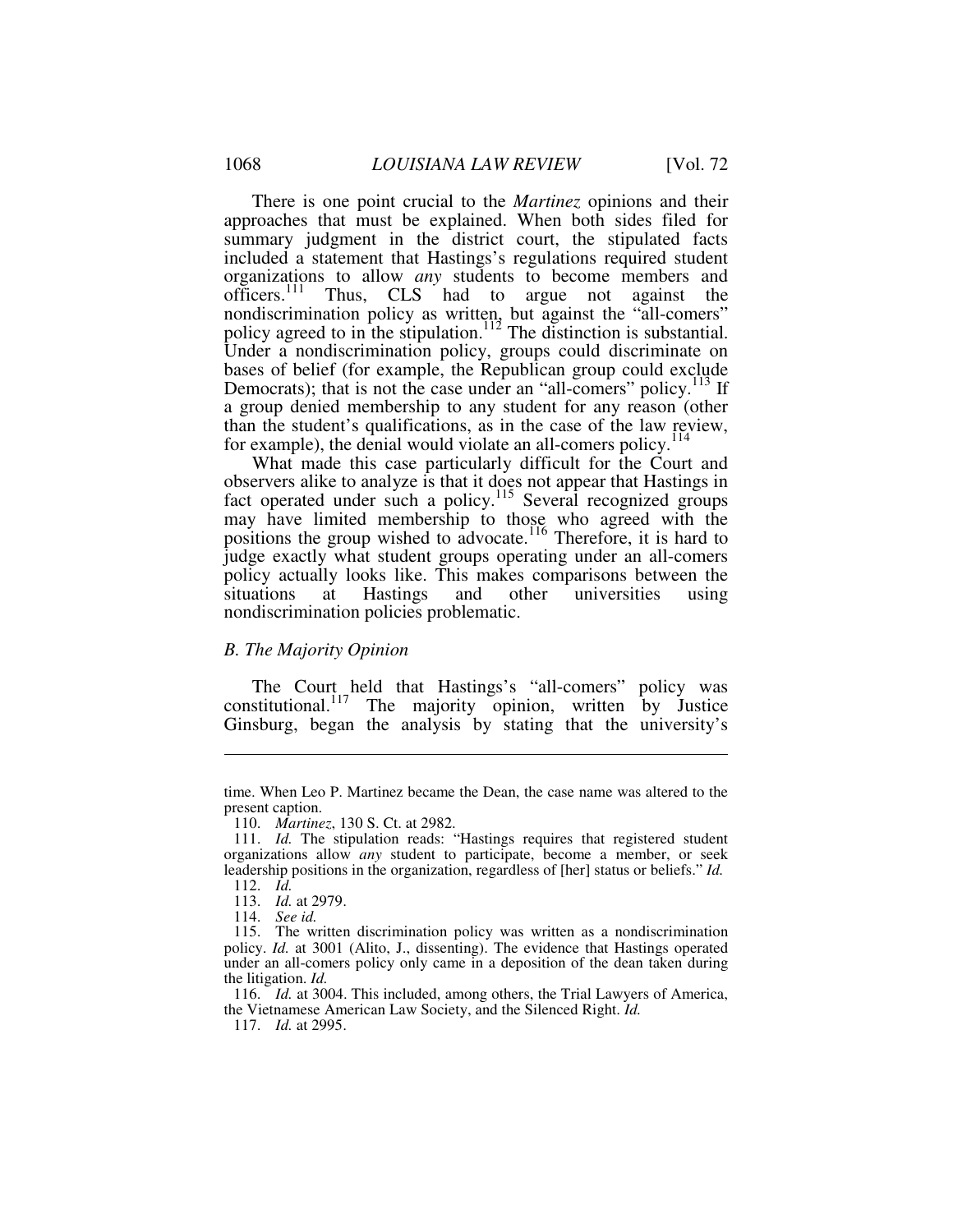student group program is a limited public forum; therefore, the Court would review the "all-comers" policy to see if the restrictions were reasonable and viewpoint neutral.<sup>118</sup> In doing so, the majority emphasized that *Dale* and *Hurley* had limited application to the present case, as both of those cases involved traditional public fora.<sup>119</sup> In those cases, the groups would have had no choice to "opt out," whereas CLS could function as an independent organization outside the forum of the university. $120$ The Court summarized this difference by stating that Hastings "is dangling the carrot of subsidy, not wielding the stick of prohibition."<sup>121</sup>

The Court then proceeded to distinguish the case at hand from *Healy* by noting that *Healy* involved a college denying a group recognition explicitly because of the group's viewpoints.<sup>12</sup> Similarly, the cases of *Widmar* and *Rosenberger* were distinguished because those, too, involved exclusions of groups *solely* because of their religious viewpoint.<sup>123</sup> In this case, however, the majority stated that Hastings rejected CLS not because of its viewpoints, but because of its conduct—namely, the actions of preventing practicing homosexuals and non-Christians from membership. $124$ 

Having separated itself from those precedents, the Court analyzed the reasonableness of the all-comers policy.<sup>125</sup> Stating that the judiciary ought to give a great deal of deference to college administrators, the Court found that it was reasonable for the administrators to find that the best educational experience is "promoted when all participants in the forum must provide equal access to all students."<sup>126</sup> The majority found a significant fact in favor of that assessment was the student fees from which the funding would come.<sup>127</sup> The Court found that it was reasonable to ensure "that no Hastings student is forced to fund a group that would reject her as a member."<sup>128</sup>

 <sup>118.</sup> *Martinez*, 130 S. Ct. at 2978. The other justices joining in the opinion were Justices Stevens, Kennedy, Breyer, and Sotomayor. *Id.* at 2977. Justices Stevens and Kennedy also wrote separate concurrences. *Id.*

 <sup>119.</sup> *Id.* at 2986 & n.14.

 <sup>120.</sup> *Id.* at 2986.

 <sup>121.</sup> *Id.*

 <sup>122.</sup> *Id.* at 2987.

 <sup>123.</sup> *Id.* at 2987–88.

 <sup>124.</sup> *Id.* at 2990.

 <sup>125.</sup> *Id.* at 2988–93.

 <sup>126.</sup> *Id.* at 2989.

 <sup>127.</sup> *Id.*

 <sup>128.</sup> *Id.*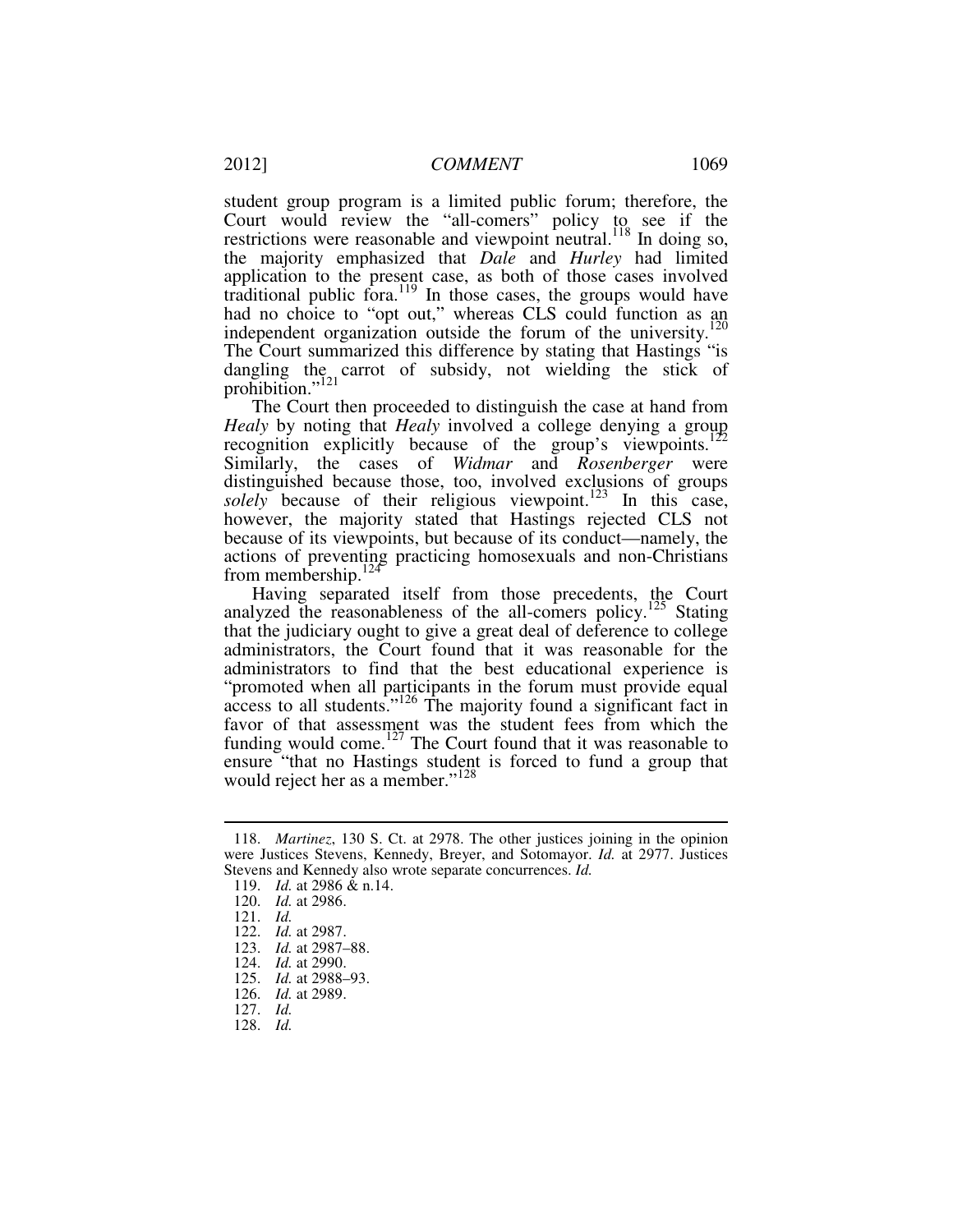Also troubling to the Court was the prospect of groups cloaking status-based discrimination in the "garb" of belief.<sup>129</sup> The Court used the example of a male chauvinist club that excluded a woman: would the exclusion be based on her sex or her belief in the virtues of women?<sup>130</sup> The majority noted this concern as heightened in the case of homosexuals, as previous jurisprudence has held that there is no distinction between discrimination against homosexual conduct and homosexual persons.<sup>131</sup>

The majority was confident that a lack of recognition would not be troublesome to the CLS.<sup>132</sup> Hastings did allow CLS to meet on campus, as opposed to the facts of *Healy* in which the university, prohibited the SDS from meeting on the campus entirely.<sup>133</sup> The Court also stated that "the advent of electronic media and social-networking sites reduces the importance of those channels."<sup>134</sup> After all, if CLS had an Internet presence, "any student at the school with access to Google . . . could have easily found it."<sup>135</sup>

The Court then found that the all-comers policy was reasonable.<sup>136</sup> Noting that the reasonableness test is not one of "advisability," the Court dismissed CLS's objection that the "allcomers" policy would lead to groups sabotaging one another.<sup>137</sup> The majority argued that students "presumably will not endeavor en masse to join . . . groups pursuing missions wholly at odds with their personal beliefs."<sup>138</sup>

Finally, the Court considered the question of whether an "allcomers" policy is neutral.<sup>139</sup> The majority thought it would be

 $\overline{a}$ 

136. *See id.* at 2992.

137*. Id.* The objection is that an all-comers policy would allow students with antagonistic viewpoints to become members and take over the group, thereby preventing the group from effectively communicating its viewpoint. *Id*.

138. *Id.*

139. *Id.* at 2993.

 <sup>129.</sup> *Id.* at 2990.

 <sup>130.</sup> *Id.*

 <sup>131.</sup> *Id.*; Lawrence v. Texas, 539 U.S. 558, 575 (2003).

 <sup>132.</sup> *Martinez*, 130 S. Ct. at 2991.

 <sup>133.</sup> *Id.* 

 <sup>134.</sup> *Id.* 

 <sup>135.</sup> *Id.* (quoting Christian Legal Soc'y v. Walker, 453 F.3d 853, 874 (7th Cir. 2006) (Wood, J., dissenting)). This seems to represent a significant shift from *Healy*. If simply being able to use the Internet to organize is a sufficient alternative channel, then it becomes difficult to imagine a case where the burdens placed on organizations on college campuses is too substantial. Although the Court pointed out that the presence of these alternative channels would not cure a policy that discriminated on the basis of viewpoints of its unconstitutionality, the opinion appears to reduce the test to merely require a content neutral policy. *Id.*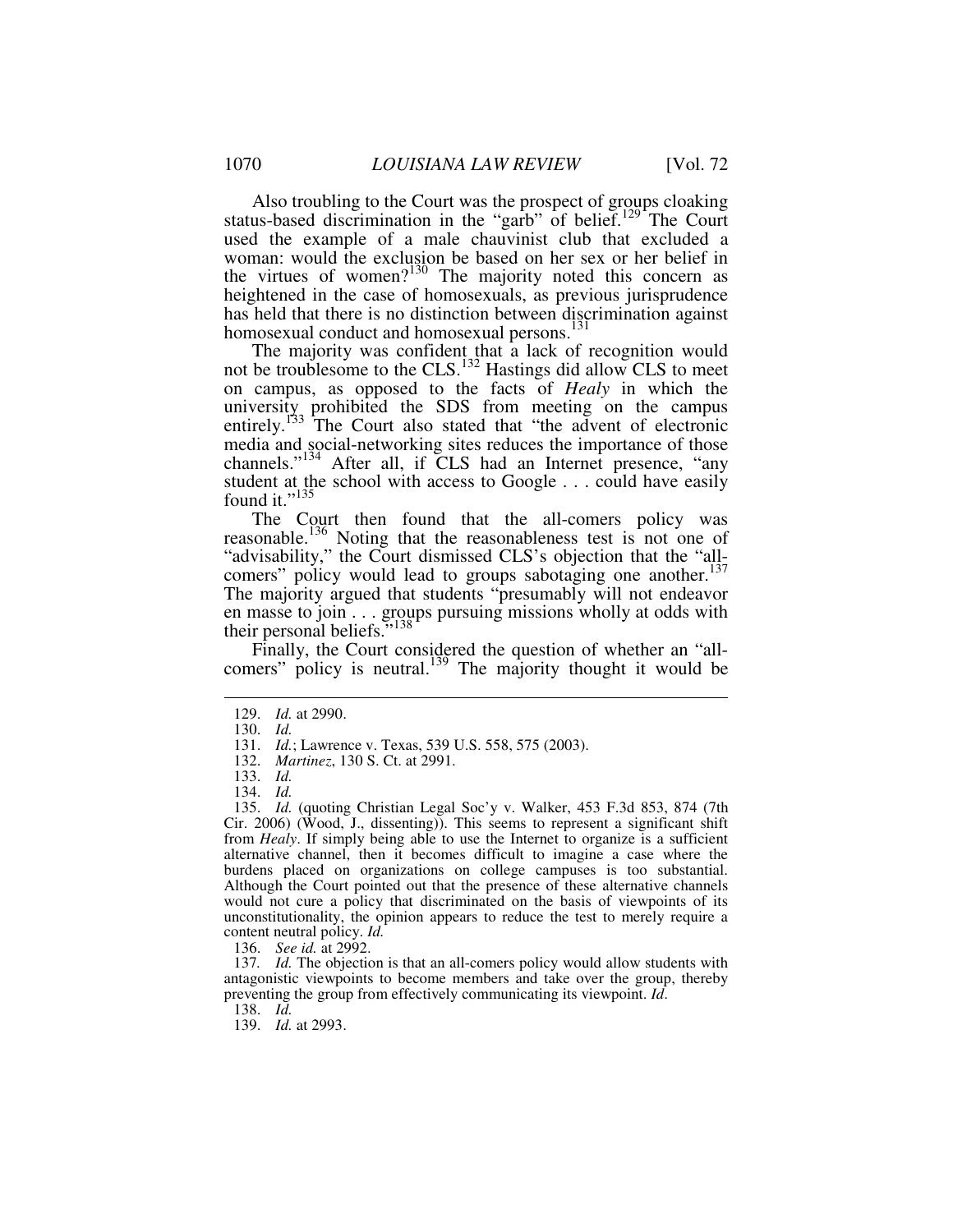"hard to imagine a more viewpoint-neutral policy than one requiring *all* student groups to accept *all* comers."<sup>140</sup> The Court then rejected the argument that, even if the "all-comers" policy was neutral on its face, it would be discriminatory in application, as only groups with exclusionary viewpoints would be affected.<sup>141</sup> This argument failed because the Court found the purposes of the policy were unrelated to the content of expression; therefore, any disparate effects did not affect the policy's neutrality.<sup>142</sup> Having found that the "all-comers" policy was constitutional, the Court remanded the case to determine whether the policy was applied against CLS in a discriminatory fashion, as Hastings has only used the all-comers policy as the basis for denying recognition to CLS but had not denied recognition to other groups that may have had similar membership requirements.<sup>143</sup>

#### *C. Concurrences by Justices Stevens and Kennedy*

#### *1. Concurrence by Justice Stevens*

In his concurrence, Justice Stevens argued that had the Court examined the nondiscrimination policy as written, such a policy would still have passed the constitutional tests.<sup>144</sup> This was true because the policy was not directed at "the substance of any student group's speech," but rather the organization's activities.<sup>145</sup> Only those with discriminatory conduct, not discriminatory beliefs, would be denied recognition.<sup>146</sup> Stevens acknowledged that the policy "may end up having greater consequence for religious groups," but because there was "no evidence that the policy was intended to cause harm to religious groups, or that it has in practice caused significant harm to their operations," the policy did not discriminate against religion.<sup>147</sup>

Instead, Stevens argued that the policy reflected a reasonable choice by the university to set the goals of its limited public forum.<sup>148</sup> It was a policy determination by the university of how to best utilize its resources, and courts should leave such

 $\overline{a}$ 

148. *Id.* at 2997.

 <sup>140.</sup> *Id.*

 <sup>141.</sup> *Id.* at 2994.

 <sup>142.</sup> *Id.* at 2994–95.

 <sup>143.</sup> *Id.* at 2995.

 <sup>144.</sup> *Id.* (Stevens, J., concurring).

 <sup>145.</sup> *Id.* at 2996.

 <sup>146.</sup> *Id.*

 <sup>147.</sup> *Id.*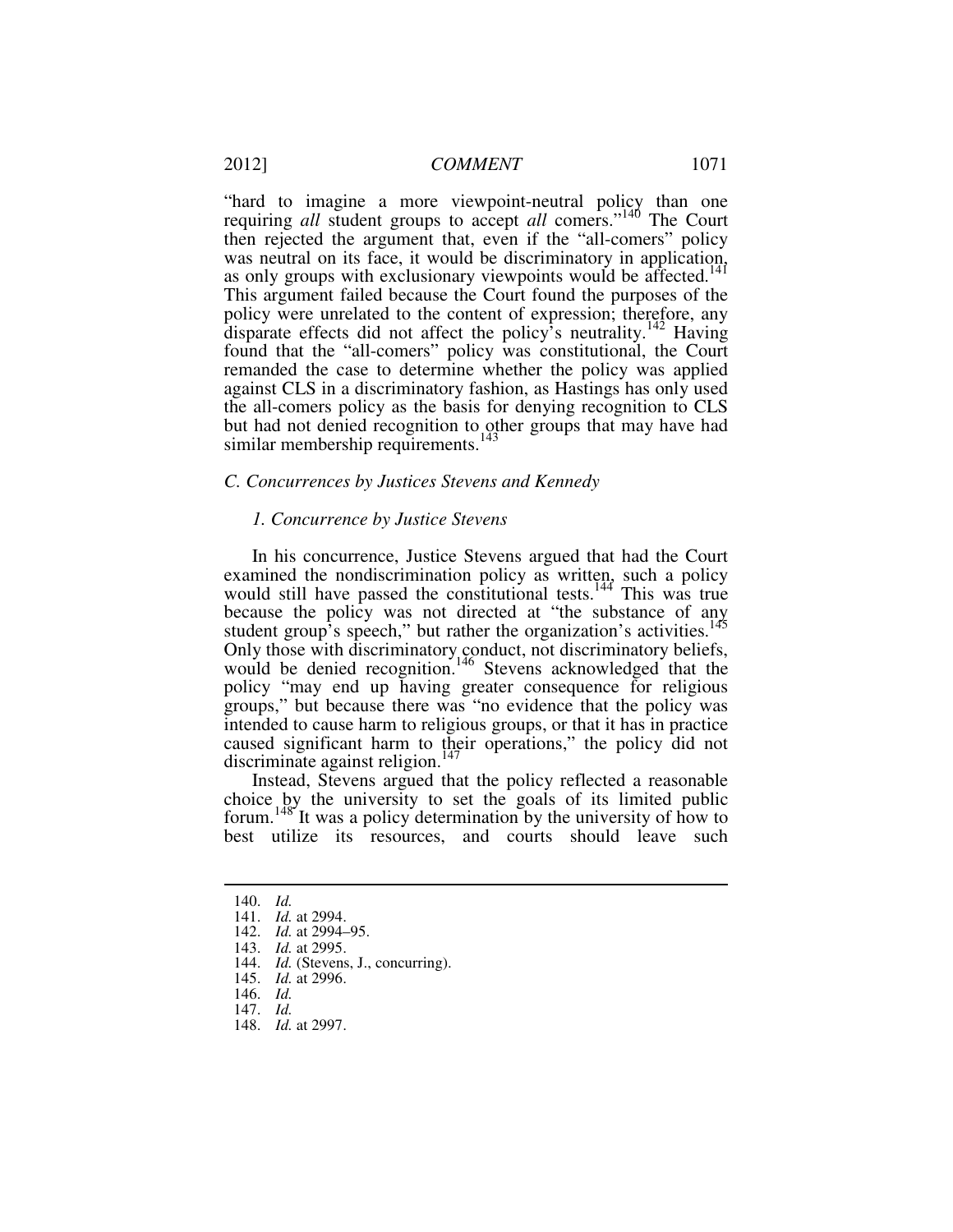determinations alone.<sup>149</sup> Although society has to "tolerate" groups that discriminate, it does not have to subsidize them or "grant them equal access to law school facilities."<sup>150</sup>

# *2. Concurrence by Justice Kennedy*

Justice Kennedy's concurrence largely repeated arguments made by the majority. Where he offered different analysis was in his view of the function of a university's limited public forum. He noted that education occurs both inside and outside the classroom setting and that extracurricular activities are intended to "facilitate interactions between students, enabling them to explore new points of view, to develop interests and talents, and to nurture a growing sense of self."<sup>151</sup> Particularly for law schools, the goal is to teach students the skills of creating "arguments in a convincing, rational, and respectful manner and to express doubt and disagreement in a professional way."<sup>152</sup> This comes through a "vibrant dialogue [that] is not possible if students wall themselves off from opposing points of view."<sup>153</sup>

Justice Kennedy seems to have argued that groups that associate around any particular viewpoint are frustrating the goals of education by closing themselves off from opposite viewpoints.<sup>154</sup> This points towards a view of extracurricular groups as not representing different viewpoints but rather groups with varying viewpoints, though perhaps a common interest. An example of this would be a debate club that liked to meet to discuss issues of constitutional law, as opposed to the CLS or the Young Republicans.<sup>155</sup>

 <sup>149.</sup> *Id.* at 2998.

 <sup>150.</sup> *Id.*

 <sup>151.</sup> *Id.* at 2999 (Kennedy, J., concurring).

 <sup>152.</sup> *Id.*

 <sup>153.</sup> *Id.* at 3000.

 <sup>154.</sup> *Id.* at 2999–3000. That is, when a student surrounds herself with those of the same viewpoint, she deprives herself of the enriched educational experience that accompanies interaction, both inside and outside the classroom, with students of different viewpoints.

 <sup>155.</sup> In fact, if a group must admit members with different viewpoints and such members do come to extracurricular organizations, all groups would have varying degrees of resemblance to debate clubs.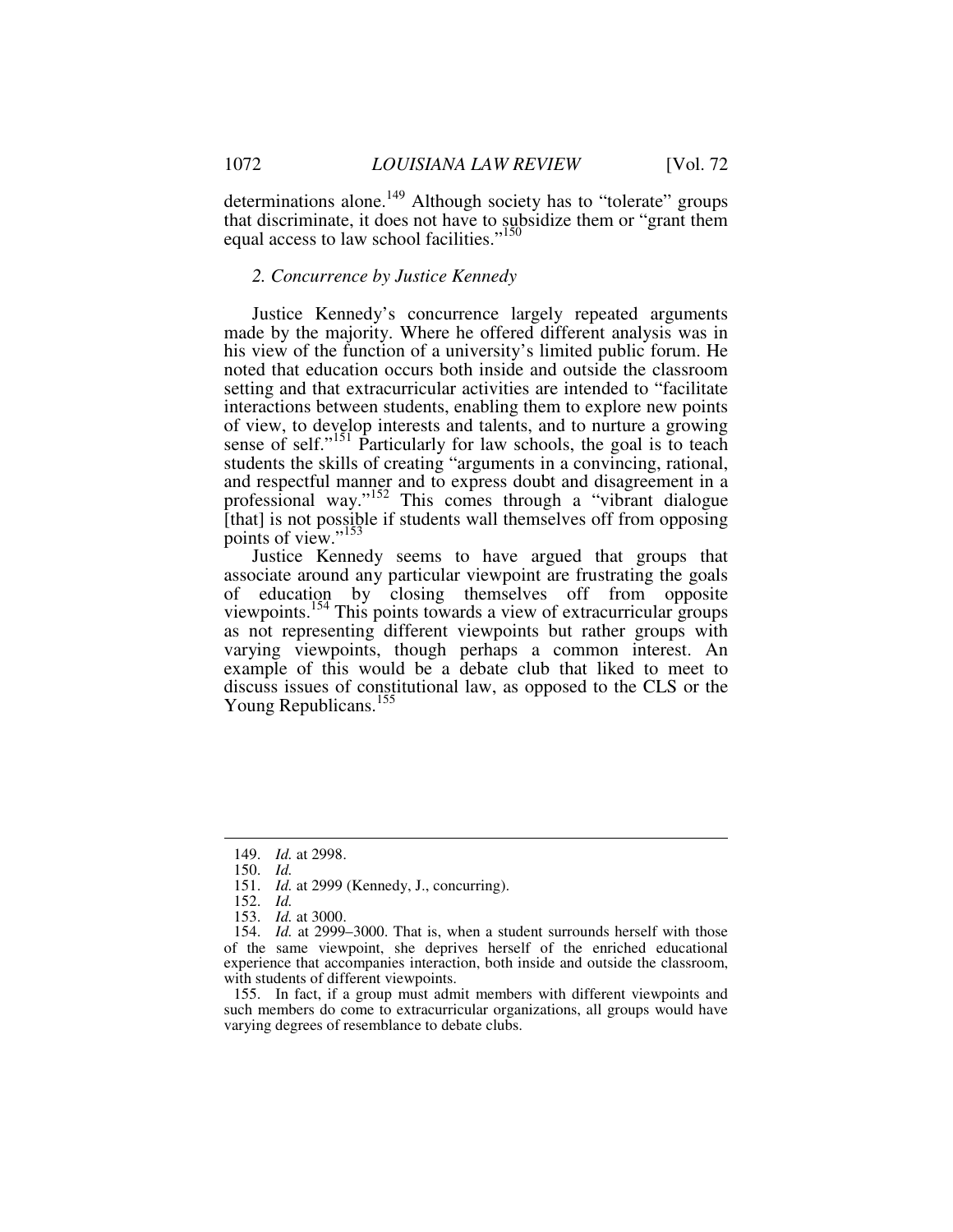# *D. The Dissent*

Justice Alito wrote on behalf of the four justices who dissented.<sup>156</sup> Justice Alito criticized the Court for dismissing a claim of unlawful discrimination on the basis that "the effects of the discrimination were really not so  $b$ ad."<sup>157</sup> CLS had only seven members and was hardly flourishing.<sup>158</sup> Even if the discrimination did not harm CLS significantly, discrimination cases have not taken the approach that "a little viewpoint discrimination is acceptable," and therefore Justice Alito believed that the majority's attempts to downplay the burdens. CLS suffered as a result of Hastings's policy were misguided.<sup>159</sup>

Justice Alito compared the majority's opinion to the Court's decision in *Healy*. In *Healy*, the SDS suffered effects similar to those suffered by CLS.<sup>160</sup> Yet, unlike the Court's finding in *Martinez*, the *Healy* Court accepted the argument that, notwithstanding the SDS's ability to conduct itself off campus or meet informally on campus, the university's policy still constituted a substantial burden.<sup>161</sup> Although the *Martinez* Court distinguished *Healy* on the grounds that the SDS was discriminated against because of its viewpoint while the CLS's conduct was at issue in *Martinez*, Alito argued the distinction was irrelevant.<sup>162</sup> CLS attempted to express its viewpoint through its membership requirement, and it was that viewpoint that conflicted with the university's views.<sup>163</sup>

Turning toward the line of cases holding that universities may not restrict speech on the basis of its religious nature, Justice Alito argued that the nondiscrimination policy as written would not pass constitutional scrutiny.<sup>164</sup> Although Hastings allowed "political,

 <sup>156.</sup> These included Chief Justice Roberts and Justices Scalia and Thomas. *Id.* at 3000.

 <sup>157.</sup> *Id.* at 3006 (Alito, J., dissenting).

<sup>158.</sup> *Id.* When CLS twice attempted to use Hastings's facilities, both times the requests were ignored until after the date requested. *Id.* This did not appear to Justice Alito to be the actions of an institution striving to fairly apply its policies, particularly considering the presence of other groups at Hastings that *were* allowed to exclude members on the basis of viewpoints opposite to the viewpoints of the groups. *Id.*

 <sup>159.</sup> *Id.*

 <sup>160.</sup> *Id.* at 3007.

 <sup>161.</sup> *Id.* at 3007–08 (citing Healy v. James, 408 U.S. 169, 181–82 (1972)).

 <sup>162.</sup> *Id.* at 3011.

 <sup>163.</sup> *Id.*

 <sup>164.</sup> *Id.* at 3010. Justice Alito directed much of his argumentation against the university's written nondiscrimination policy, as he believed that the Court was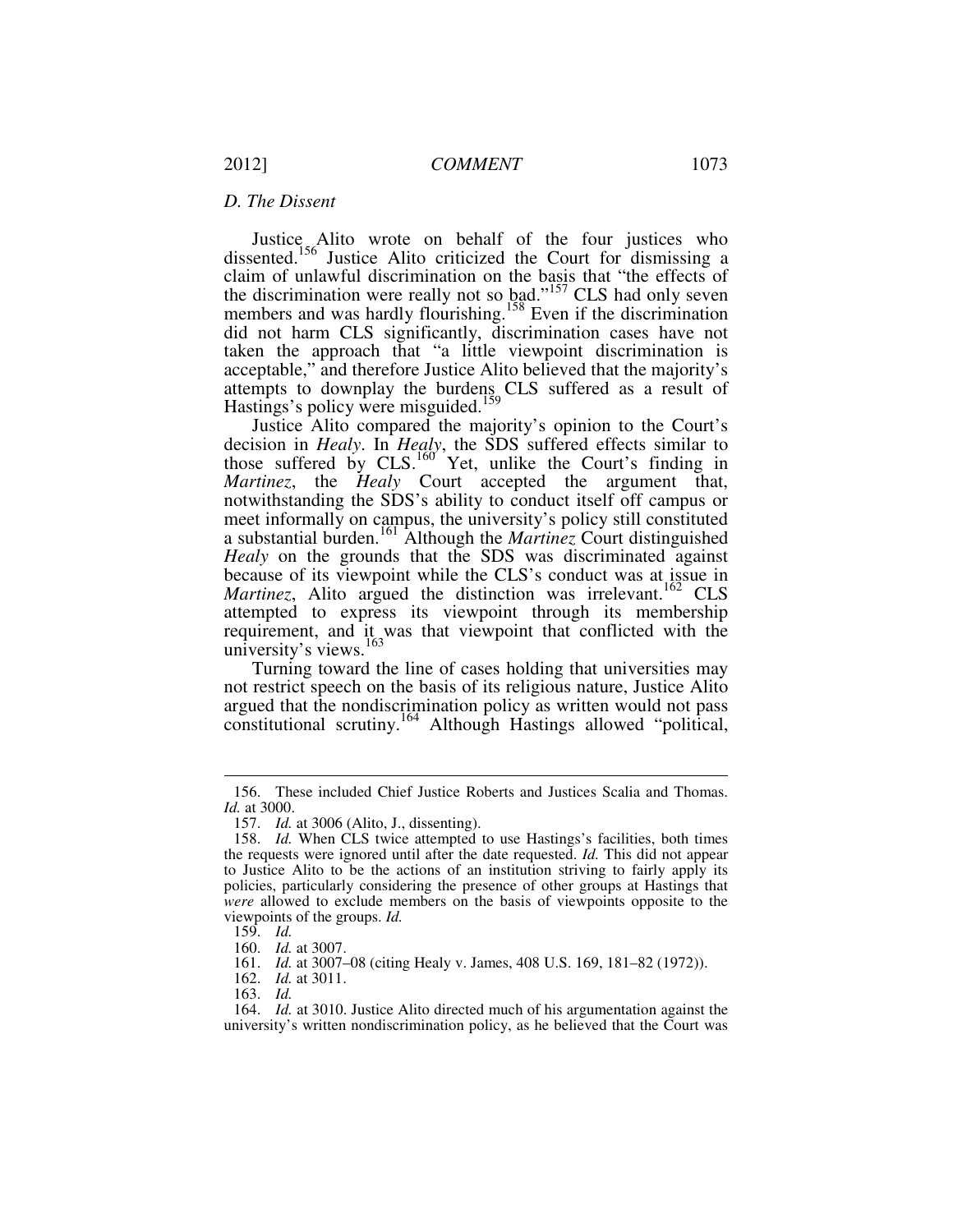social and cultural student organizations" to restrict membership to those who were dedicated to the ideals or beliefs of the organization, Hastings did not allow religious groups to impose the same restrictions.<sup>165</sup> Even though the majority attempted to distinguish between the beliefs and conduct of an organization, Justice Alito pointed out that the conduct at issue was the conduct of association, which "constitutes a form of expression that is protected by the First Amendment."<sup>166</sup> In this case, the line between conduct and belief was a false one because the beliefs required the conduct.<sup>167</sup>

Justice Alito then argued for what he believed to be a more sensible policy. Exclusion from a group on the grounds of religion or belief is generally not constitutionally-protected discrimination.<sup>168</sup> If religion is not relevant to a group's expression or if the group is not expressive, then it is good policy to prohibit religion-based exclusions.<sup>169</sup> However, religious groups are inherently different. Justice Alito cited a coalition of Muslim, Christian, Jewish, and Sikh groups in stating, "[o]f course there is a strong interest in prohibiting religious discrimination where religion is irrelevant. But it is fundamentally confused to apply a rule against religious discrimination to a religious association."<sup>170</sup> Justice Alito hypothesized that a nondiscrimination policy, while preventing a religious group that believes in traditional sexual mores from discriminating based on sexual orientation or religion, would simultaneously allow a "Free Love Club" to require members to reject traditional sexual morality and thus discriminate based on viewpoint.<sup>171</sup>

Justice Alito specifically addressed the constitutionality of the all-comers policy addressed by the majority.<sup>172</sup> Because every limited public forum "must respect the lawful boundaries it has

 $\overline{a}$ 

169. *Id*.

 170. *Id*. at 3012 (quoting Brief for American Islamic Congress et al. as Amici Curiae Supporting Petitioner at 3, Christian Legal Soc'y v. Martinez, 130 S. Ct. 2971 (2010) (No. 08-1371), 2010 WL 711180). That is, prohibitions against discriminating on the basis of religion is meant to protect religious believers; ironically, Hastings is construing these clauses in a way that hinders religious believers more than it aids them.

unfairly construing a stipulation against CLS to mean that Hastings did in fact have an all-comers policy. *Id.* at 3012–13.

 <sup>165.</sup> *Id*. at 3010.

 <sup>166.</sup> *Id*. at 3011.

 <sup>167.</sup> *Id*.

 <sup>168.</sup> *Id*.

 <sup>171.</sup> *Id.* at 3012.

 <sup>172.</sup> *Id.* at 3013.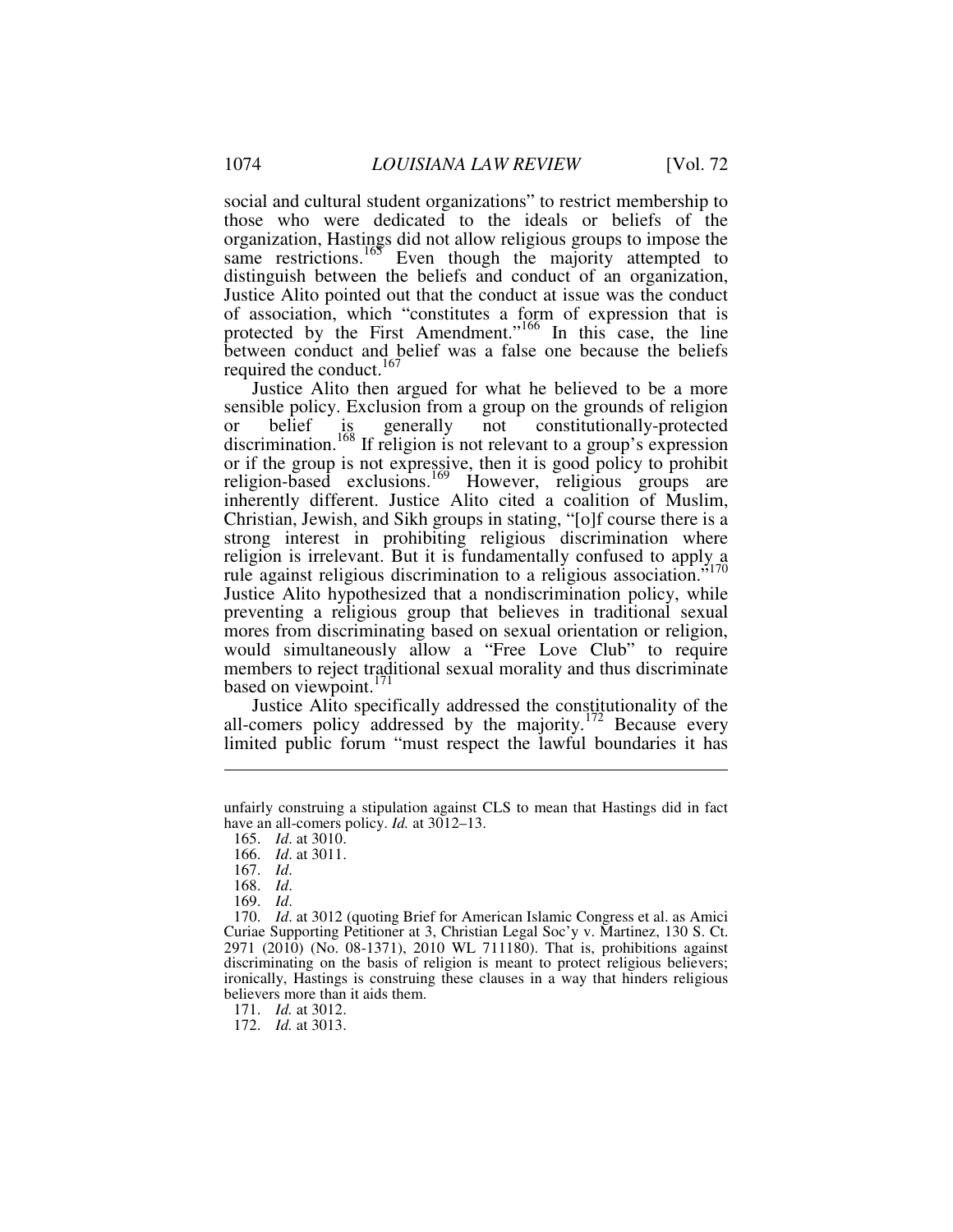itself set," Justice Alito looked to the rules governing Hastings's extracurricular organizations.<sup>173</sup> Among the rules Justice Alito cited was a regulation that charged the Dean with "ensur[ing] an ongoing opportunity for the expression of a variety of viewpoints."<sup>174</sup> This had led to many different types of organizations, including recreational ones, common interest clubs, and clubs promoting a viewpoint.<sup>175</sup> Even though Hastings attempted to open opportunities for leadership to all students through the all-comers policy, Alito believed that allowing even very small groups of students to form the organizations they want would have also allowed for growth in leadership opportunities.<sup>176</sup> Thus, in Justice Alito's mind, prohibiting religious groups frustrated the goal of promoting leadership opportunities. Furthermore, Justice Alito argued that dialogue is promoted through groups that produce a "confident pluralism that . . . advances democratic consensus-building."<sup>177</sup> The all-comers policy, by limiting religious groups, prevented the very goals it attempted to accomplish.

Justice Alito pointed out that religious groups that cannot agree to admit those who do not share their beliefs will be marginalized.<sup>178</sup> In Justice Alito's mind, this marginalization does not reflect the First Amendment's commitment to robust public debate. Rather, it represents "a serious setback for freedom of expression in this country."<sup>179</sup>

# III. THE THREE ERRORS OF THE *MARTINEZ* COURT AND THEIR EFFECT ON THE RIGHTS OF UNIVERSITY STUDENTS

The Court in *Martinez* erred in three ways. First, the Court erred in finding *Hurley* and *Dale* inapplicable in a limited public forum context. Second, even under the limited public forum analysis, the Hastings "all-comers" policy is not content neutral. Finally, the Court was wrong to ignore the harms such policies inflict upon student groups, particularly those organizations that attempt to promote a minority viewpoint.

 <sup>173.</sup> *Id.* (quoting Rosenberger v. Rectors & Visitors of the Univ. of Va., 515 U.S. 819, 829 (1995)).

 <sup>174.</sup> *Id.*

 <sup>175.</sup> *Id.* at 3013–14.

 <sup>176.</sup> *Id.* at 3014–15.

 <sup>177.</sup> *Id.* at 3016 (citing Brief for Gays & Lesbians for Individual Liberty as Amicus Curiae Supporting Petitioner at 35, Christian Legal Soc'y v. Martinez, 130 S. Ct. 2971 (2010) (No. 08-1371), 2010 WL 530513).

 <sup>178.</sup> *Id*. at 3019.

 <sup>179.</sup> *Id.* at 3020.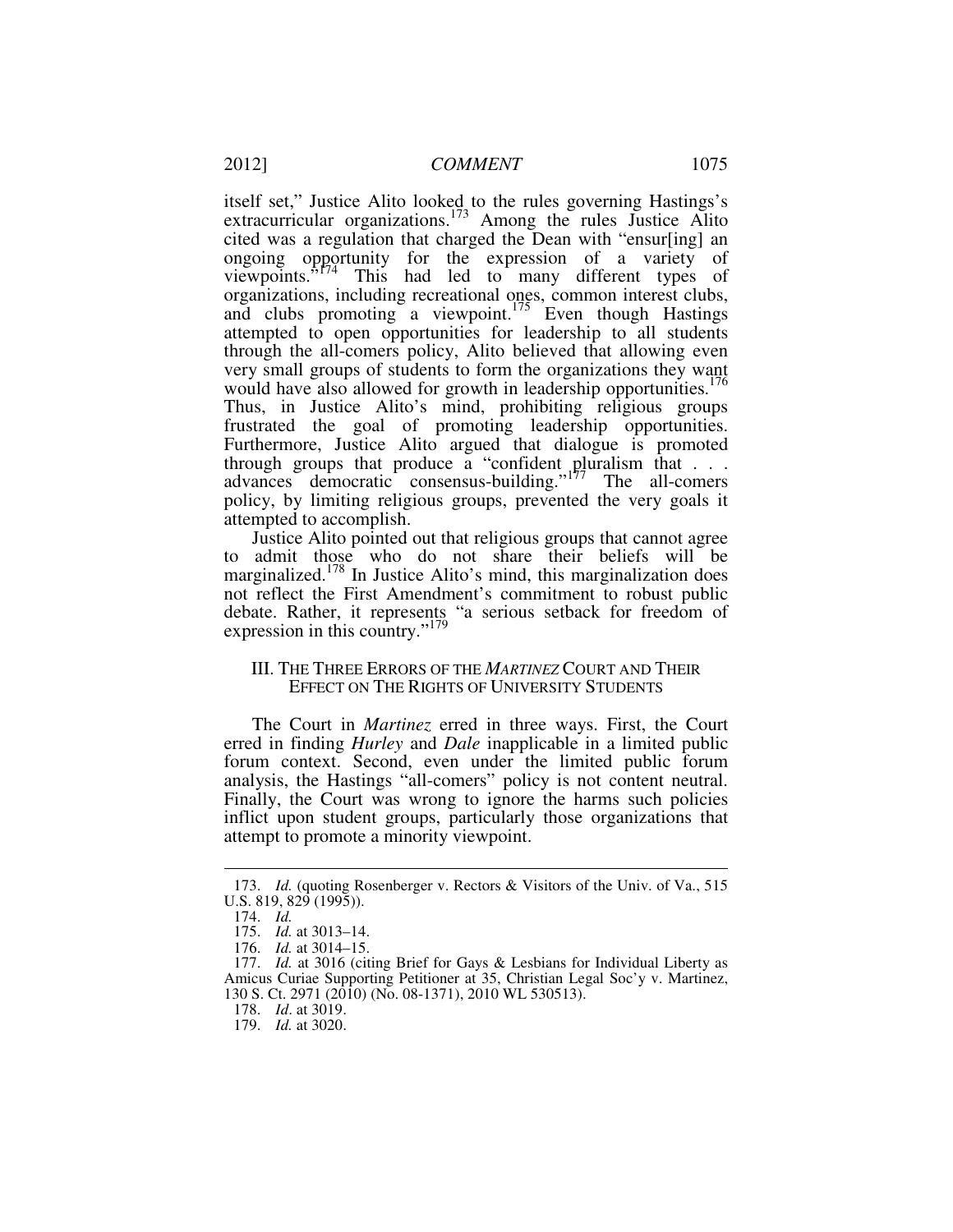#### *A. Why* Hurley *and* Dale *Ought to Have Been Applied*

The majority argued that *Hurley* and *Dale* were inapplicable to *Martinez* because those cases involved "the most traditional of public forums" rather than a limited public forum.<sup>180</sup> In making this distinction, the Court read too much into the difference between public and limited public fora. When the government creates a limited public forum, the government "is bound by the same standards as apply in a traditional public forum." $181$  This means that the government can place reasonable time, place, and manner regulations on speech only if the regulation is narrowly tailored to serve a compelling state interest and is content neutral.<sup>182</sup> While this would allow the government to place some restrictions on student extracurricular groups (such as budgetary restrictions or preventing non-students from using university resources), it does not follow that the university is so radically different from traditional fora that *Hurley* and *Dale* ought not apply. In fact, the Court itself has held that "the campus of a public university, at least for its students, possesses many of the characteristics of a public forum."<sup>183</sup> Students require access to the means of communication of their university in order to fully participate in the marketplace of ideas, just as citizens require  $\frac{1}{2}$  access to the town square.<sup>184</sup> An exclusion of a student group from a university is analogous to an exclusion of a group from a traditional public forum.

Therefore, the precedents of *Hurley* and *Dale* are analogous to the case presented in *Martinez* and ought to have been applied.<sup>185</sup> Under this analysis, the CLS has a clearer expressive viewpoint that requires exclusion of gay members than either the Irish-American parade or the BSA.<sup>186</sup> When one considers the Court's trend in *Hurley* and *Dale* of giving deference to the group's stated

 <sup>180.</sup> *Id.* at 2986 n.14.

 <sup>181.</sup> Perry Educ. Ass'n v. Perry Local Educators' Ass'n, 460 U.S. 37, 46 (1983).

 <sup>182.</sup> *Id.* 

 <sup>183.</sup> Widmar v. Vincent, 454 U.S. 263, 267 n.5 (1981).

 <sup>184.</sup> *See* Healy v. James, 408 U.S. 169, 183 (1972).

 <sup>185.</sup> Even though *Hurley* and *Dale* involved the right of association and this Comment has primarily addressed CLS's right of free speech, because the association was found to be expressive in both *Hurley* and *Dale* the cases are applicable to speech cases as well as association cases. *See supra* Part I.A. In fact, the *Martinez* court acknowledged that *Hurley* could possibly be categorized as both an association and a speech case, though it did not direct the issue as it thought *Hurley* was irrelevant either way. Christian Legal Soc'y v. Martinez, 130 S. Ct. 2971, 2986 n.14 (2010).

 <sup>186.</sup> *See supra* Part I.B.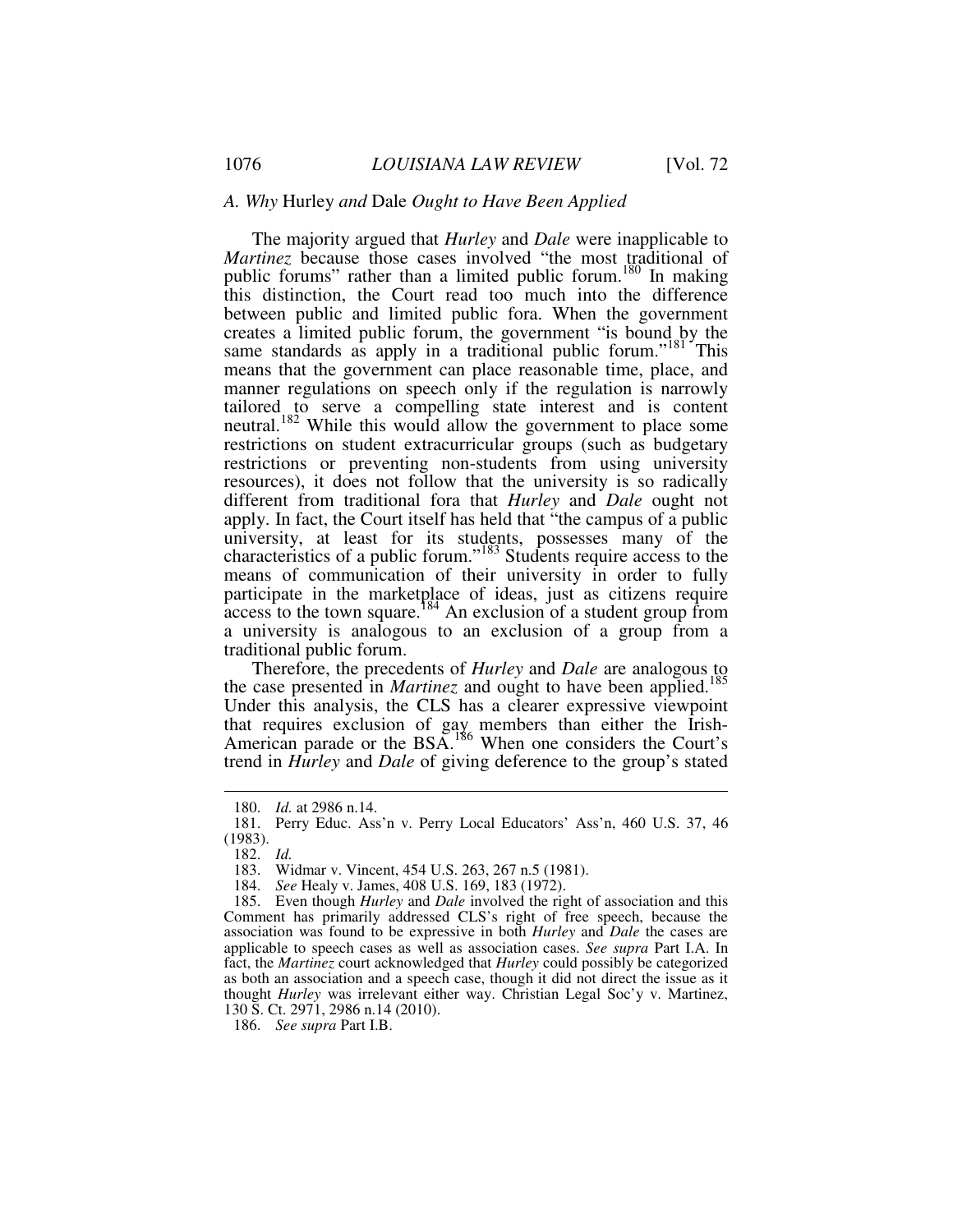viewpoints, CLS's case under a traditional public forum analysis is even stronger.<sup>187</sup> With this in mind, the forced inclusion of gays into the group would deeply interfere with CLS's right to associate via non-association, and such interference would be unconstitutional.<sup>188</sup>

#### *B. The All-Comers Policy's Lack of Content-Neutrality*

The Court ought to have found that the all-comers policy was not content-neutral. The Court found that Hastings was merely establishing a rule of reasonable conduct. This stance does not recognize that for Christians, there is no practical distinction between promoting Christian beliefs, including those regarding homosexuality, and the conduct of limiting membership on the basis of religion and sexual orientation.

#### *1. Sometimes Belief Requires Conduct*

The majority argued that the all-comers policy did not promote a viewpoint and was viewpoint neutral because it rejected only CLS's discriminatory conduct, not its beliefs.<sup>189</sup> The policy, in the Court's mind, targeted not religious or Christian groups, but all groups engaged in such conduct.<sup>190</sup> Because it was so broad, the majority found that it would be difficult for Hastings to have constructed a policy that was more viewpoint neutral.<sup>191</sup>

Supreme Court jurisprudence has held that not all conduct can be considered expressive speech under the First Amendment.<sup>192</sup> However, the Court has also held that some conduct can be considered so inherently expressive that the conduct is inextricably linked with speech and therefore is protected.<sup>193</sup> Thus, an inquiry into whether a regulation is content neutral does not end when one determines whether the regulation targets belief or conduct. If the regulation targets conduct, the Court must then determine whether or not the conduct is indistinguishable from the beliefs such that a regulation against the conduct is really a regulation against the

 <sup>187.</sup> *See supra* Part I.B.

 <sup>188.</sup> *See supra* Part I.B.

 <sup>189.</sup> *Martinez*, 130 S. Ct. at 2990.

 <sup>190.</sup> *Id.* 

 <sup>191.</sup> *Id.* at 2993.

 <sup>192.</sup> United States v. O'Brien, 391 U.S. 367, 376 (1968).

 <sup>193.</sup> Texas v. Johnson, 491 U.S. 397, 404–06 (1989) (holding that burning the American flag was inherently expressive).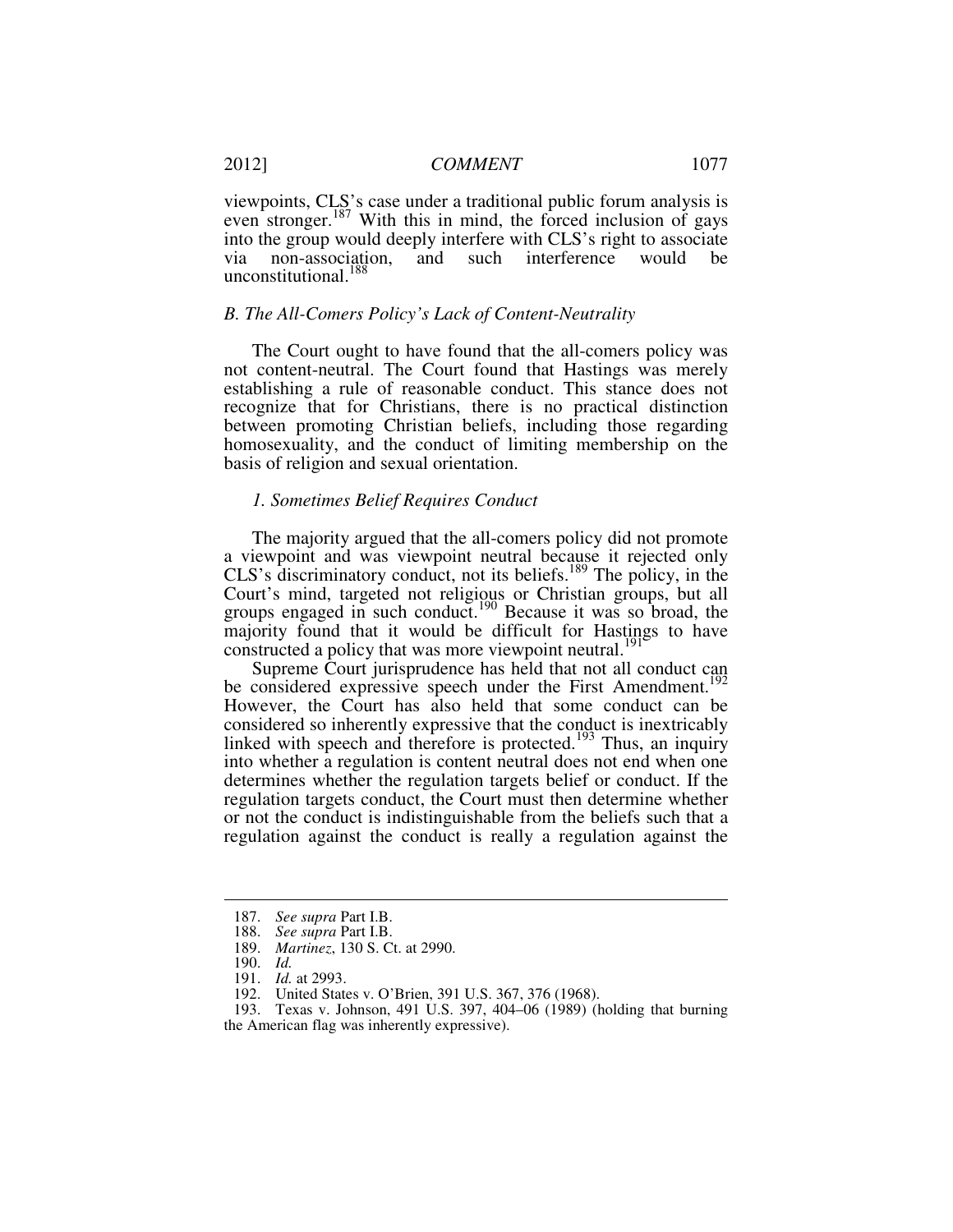beliefs.<sup>194</sup> In the *Martinez* case, the inquiry is then whether CLS's beliefs regarding Christianity and homosexuality required the conduct of exclusion of non-Christians and practicing homosexuals.<sup>195</sup>

# *2. Exclusion Allows Religious Groups to Effectively Communicate Their Viewpoints*

It could be argued that the conduct of exclusion is not inherent in CLS's beliefs because those with opinions different from the group's beliefs could vote and perform many of the leadership functions of the group. Such a member would only need to abstain from advocating those positions at odds with the viewpoints promoted by the group. Although it might be reasonable for Christian groups to exclude non-believers, is it *necessary*? However, the silence of dissenting members and officers carries with it a number of problems: (1) it hinders the intellectual growth of the dissenting students, (2) it hinders the ability of the group to promote its viewpoints to the members of the group, and (3) it hinders the ability of the group to advocate its positions to students that are not in the group.

# *a. Students with Dissenting Views Do Not Prosper in Groups with Opposing Views*

If a student cannot voice his dissenting opinions, then there is very little educational growth for that student. One would be hard pressed to argue that teaching students through habituation to be silent when the majority of their peers disagree advances the university's mission of teaching students to be active participants in their communities. If students are to have the courage to advance unpopular viewpoints in order to enrich the marketplace of ideas not only of the university but the country as well, it is bad policy to create an environment that encourages silence.<sup>196</sup>

 <sup>194.</sup> *Martinez*, 130 S. Ct. at 2990 (citing Bray v. Alexandria Women's Health Clinic, 506 U.S. 263, 270 (1993)). Interestingly, the Court in *Martinez* recognized the need for this inquiry when it mentioned the example of a tax on wearing yarmulkes really being a tax on Jews. *Id.*

 <sup>195.</sup> CLS argued that it was targeting not homosexuals but homosexual conduct, as its exclusion was for those who engaged in "unrepentant homosexual conduct." *Id.* at 2980. However, the Court rejected that distinction. *Id.* at 2990. Why the Court allowed the university to target conduct but not CLS is not clear.

 <sup>196.</sup> If the student did speak out, then the group would certainly have a lot more difficulty promoting its viewpoints. *See infra* Parts III.B.2.b–c.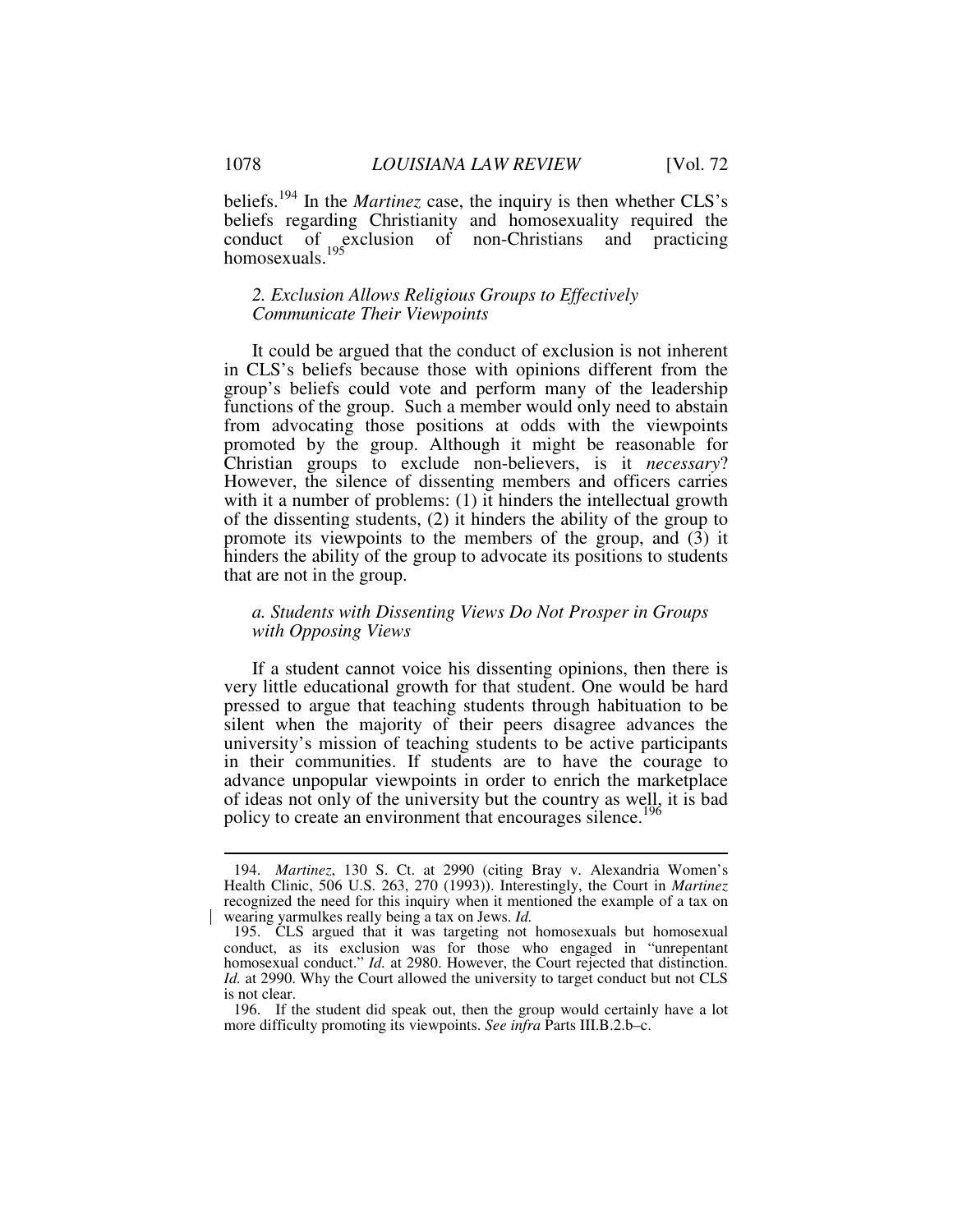# *b. Dissenting Members Negatively Affect a Group's Ability to Communicate Internally*

Second, the presence of a "quiet" unorthodox believer can have negative effects on the group's ability to express its viewpoints both internally and externally.<sup>197</sup> Internally, studies have found that members of a religious group form a greater attachment to the religion if there is a greater amount of orthodoxy in the membership.<sup>198</sup> Introducing unorthodox members would then seem likely to reduce the amount of attachment believing members have not only to the group but to the faith itself. As most religious groups would be trying to help believers incorporate their faith into a larger part of their identity, this is a serious obstacle. Furthermore, while an unorthodox member could perform some duties within a religious group, a lack of belief would prevent him or her from performing others. For example, a non-believer could not fulfill any duties regarding worship. If the meetings of the CLS consisted of a Bible study followed by a session of "praise and worship" music, a non-Christian would find it difficult, to say the least, to carry out those activities as well as a Christian could. This problem intensifies when there are acts of worship that require the worshipper to be a believer, such as receiving the Eucharist for Catholics.<sup>199</sup> Not only would unorthodox members be unable to worship as devoutly as orthodox members in these cases, the unorthodox members would be totally unable to worship at all without deeply offending, if not desecrating, the religious practices and beliefs of the group.

Perhaps such leaders could abstain from performing worship duties as well, but then one must question how many exceptions the group can make before the member or leader is no longer truly a member. The leadership opportunities that Hastings attempted to provide via the all-comers policy would not be present if the "leader" could not carry out the tasks of leadership. If there are to be true leadership opportunities, there cannot be castes of members divided upon degrees of adherence to the viewpoints of the group, as this would seem to cause the very problems Hastings was attempting to solve through the "all-comers" policy.

 <sup>197.</sup> This Comment uses the word "unorthodox" in this context to refer to those who do not share all of the viewpoints of the group.

 <sup>198.</sup> *See* BENJAMIN BEIT-HALLAHMI & MICHAEL ARGYLE, THE PSYCHOLOGY OF RELIGIOUS BEHAVIOUR, BELIEF & EXPERIENCE 226–29 (1997).

 <sup>199.</sup> CATECHISM OF THE CATHOLIC CHURCH ¶ 1388–1389 (1995) (describing under which conditions "the faithful" may receive the Eucharist). *See also* 1983 CODE c.915–916 (prohibiting reception of the Eucharist by those who have been excommunicated or have committed "grave sin").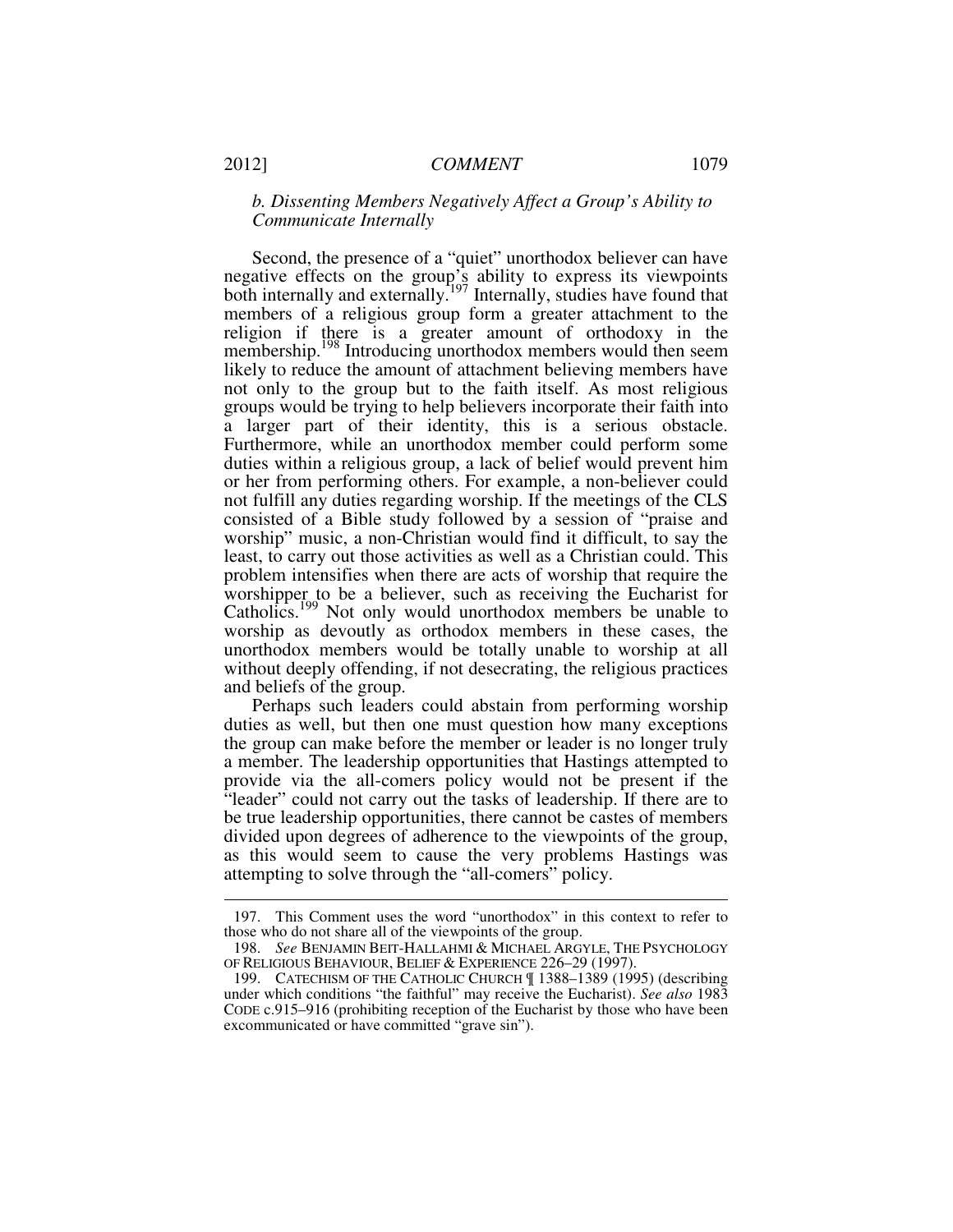Notably this problem, at its surface, does not appear as prevalent when religious groups exclude practicing homosexuals as opposed to excluding non-believers. A practicing homosexual could (and many do) believe in the permissibility of homosexuality as well as the divinity of Jesus Christ.<sup>200</sup> However, for many Christian groups, the views on homosexuality are but a small part of a larger set of beliefs.<sup>201</sup> For example, the Catholic Church teaches that sexuality has both a unitive and procreative aspect. $202$ As homosexual acts cannot ever be procreative, they are prohibited.<sup>203</sup> This same principle applies to many Catholic teachings, including birth control, the human body, and the purpose of marriage.<sup>204</sup> This is a significant range of viewpoints that members practicing homosexuality would be unable to promote, as they would have to reject the principle underlying and justifying the group's viewpoints on those issues.

Similarly, other Christian groups base their opposition to homosexuality on their readings of the Bible.<sup>205</sup> A gay person would approach the Bible very differently from these groups, not only regarding those passages that specifically discuss homosexuality, but all other passages as well.<sup>206</sup> With such a vast area in which a gay person and a traditional Christian group disagree, it is difficult to expect the traditional Christian group to incorporate the gay person as a truly full member or leader without

 <sup>200.</sup> *See*, *e.g.*, Andrew Sullivan, *On Remaining Catholic, Ctd.*, THE ATLANTIC (Jan. 15, 2009, 12:53 PM), http://www.theatlantic.com/daily-dish/ archive/2009/11/on-remaining-catholic-ctd/194073/.

 <sup>201.</sup> This is not to deny that there are Christian sects that believe that homosexuality is compatible with Christianity. Instead, this section is meant to point out that for those traditional sects that find homosexuality incompatible with the tenets of a Christian faith, an inhibition on speaking about homosexuality also entails an inhibition on expressing many other viewpoints.

 <sup>202.</sup> Pope Paul VI, *Humanae Vitae* § 12 (1968), *available at* http://www. vatican.va/holy\_father/paul\_vi/encyclicals/documents/hf\_p-vi\_enc\_25071968\_ humanae-vitae\_en.html.

 <sup>203.</sup> *See id*.

 <sup>204.</sup> *See* Pope John Paul II, *Evangelium Vitae* § 13, 92 (1995), *available at*  http://www.vatican.va/holy\_father/john\_paul\_ii/encyclicals/documents/hf\_jp-ii\_ enc\_25031995\_evangelium-vitae\_en.html.

 <sup>205.</sup> *See*, *e.g.*, *Genesis* 19:24; *Leviticus* 20:13; *Romans* 1: 26–27; 1 *Timothy* 1: 8–10 (condemning homosexual activity).

 <sup>206.</sup> That is, if one accepted that the Bible only condemned homosexuality as the result of historical mores, it becomes significantly difficult to accept that Christianity is a timeless religion that contains truths applicable to all persons regardless of one's society. It also becomes difficult to accept that God inspired the Bible, as it would require an understanding that the Bible was teaching moral falsehoods at least in some places by condemning homosexuality.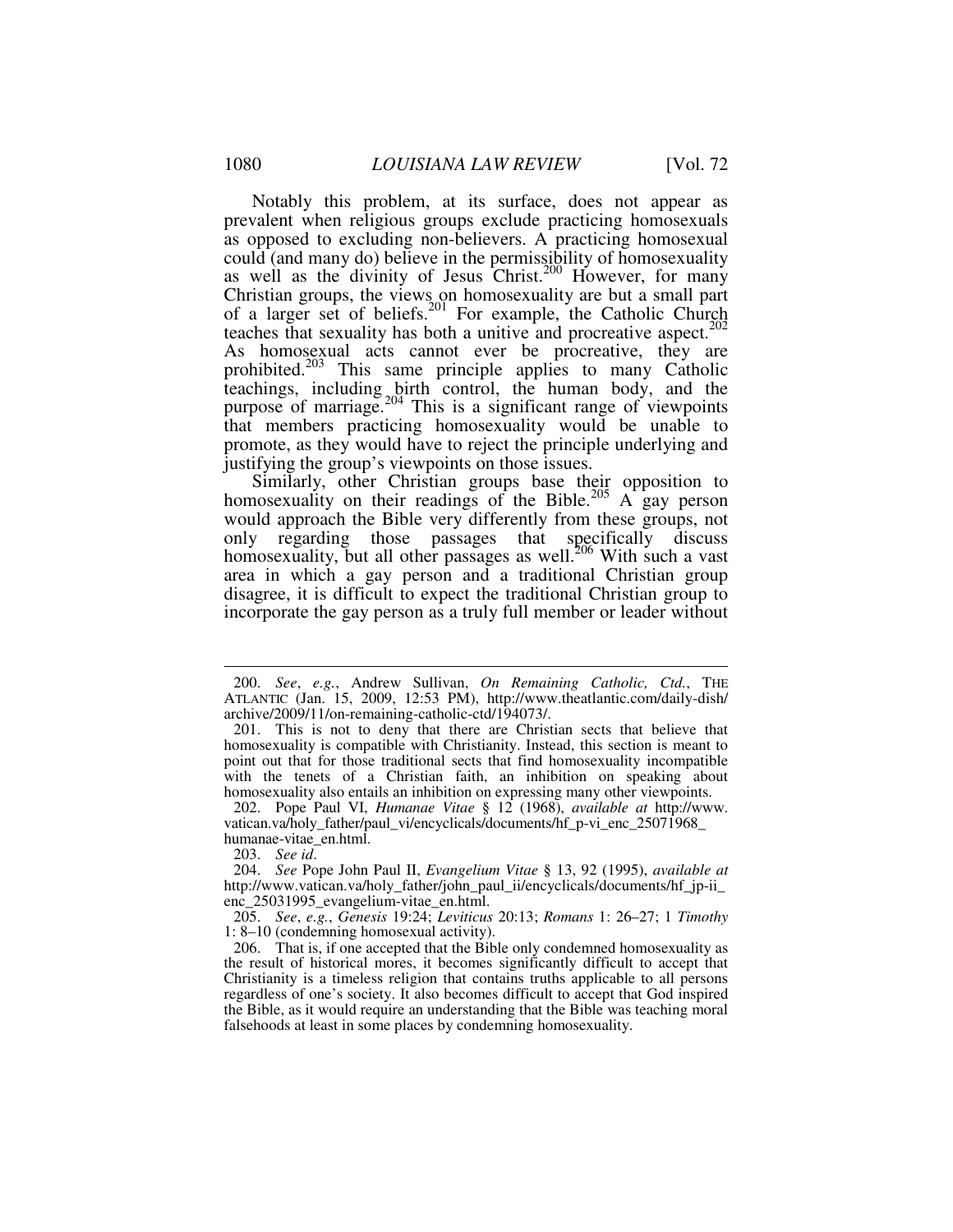diminishing the group's ability to express its viewpoints to the members of its own group.

# *c. Dissenting Members Negatively Affect a Group's Ability to Communicate Externally*

Finally, such a scenario would hinder the group from expressing its viewpoints to non-members. A group will have trouble persuading others about the need to change their beliefs or conduct when some of the group's members have not done so. This difficulty is only heightened when the member is a leader of the group. If the leader of the Orthodox Jewish group does not keep kosher, why would anyone expect that group to value Jewish dietary restrictions? A group sends a much more powerful message when its members live in accordance with certain principles. Interestingly, Hastings recognized this as it did allow for groups to put in certain conduct conditions for membership into their bylaws.<sup>207</sup> Very few groups want members who are unwilling to live up to the group's standards of conduct, whether it is the law review demanding academic excellence from its members, the football team demanding its members devote time to practice, or a Christian group requiring that its members and leaders live out the call to Christian virtue. When members act contrary to the values of the group, the message of the group is diluted or lost.

Therefore, exclusion is a necessary component for many religious groups at universities in order to properly convey their viewpoints both to their own members as well as those outside the group. Exclusion also prevents putting unorthodox students into situations where they must keep silent to retain their positions. Thus, the beliefs of these religious groups are inseparable from the conduct of exclusion.

Because *Martinez* failed to recognize that beliefs require the conduct of exclusion, the Court has effectively created a backdoor for universities to exclude many religious groups from campus.<sup>208</sup>

 <sup>207.</sup> Christian Legal Soc'y v. Martinez, 130 S. Ct. 2971, 3004 (2010).

 <sup>208.</sup> Judging by some of the amici briefs filed with the Court, particularly one that was composed by an alliance of Christian, Jewish, Muslim, and Sikh groups, this decision could affect the willingness of many religions to affiliate at universities. Brief for American Islamic Congress et. al. as Amici Curiae Supporting Petitioner, Christian Legal Soc'y v. Martinez, 130 S. Ct. 2971 (2010) (No. 08-1371), 2010 WL 711180. In fact, at least one Muslim group has been denied recognition because it did not conform to a university's policy against discrimination on the basis of religion and sexual orientation. Brief for Foundation for Individual Rights in Education and Students for Liberty as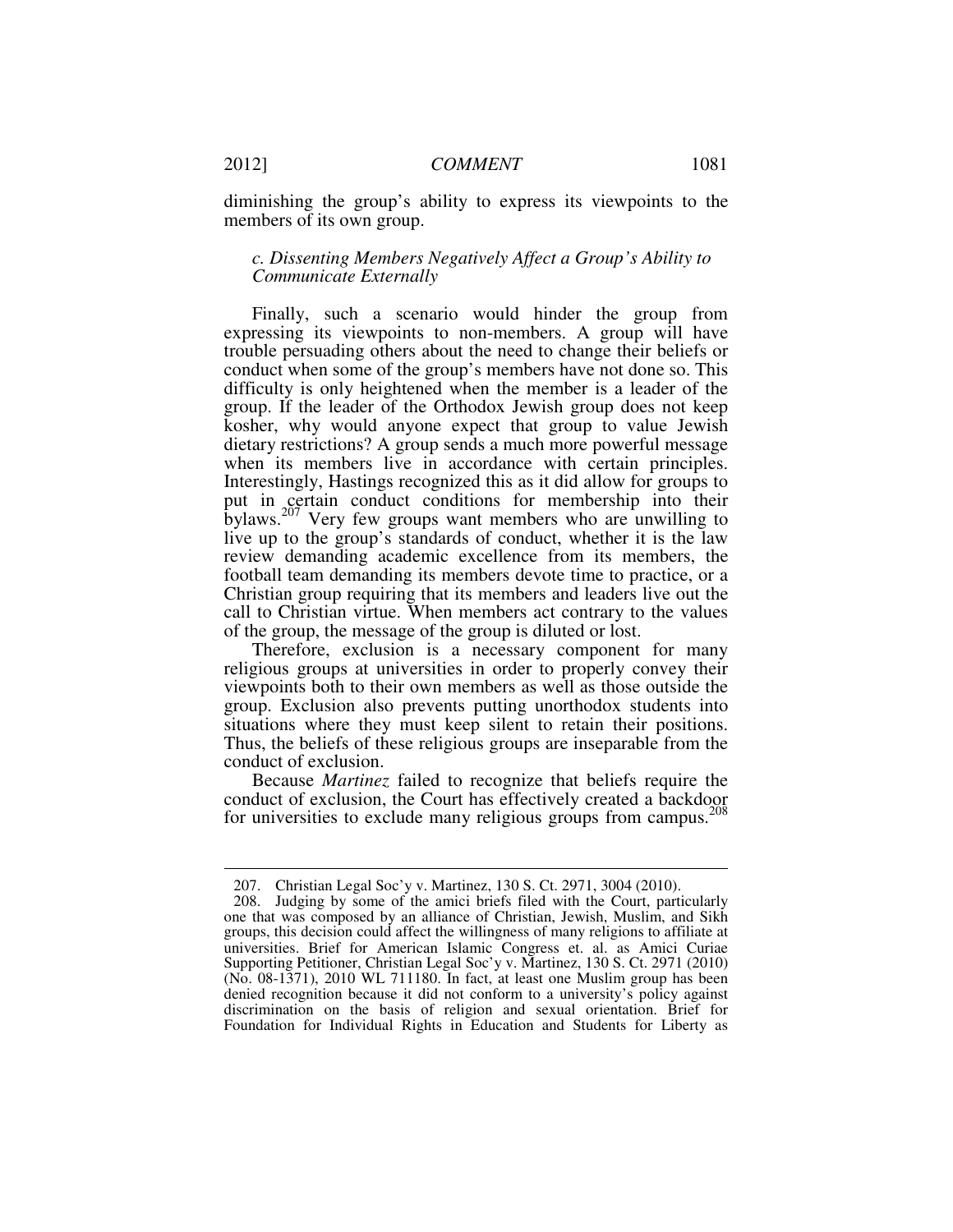What the Court sought to avoid in *Widmar* and *Rosenberger* may very well have been made real by *Martinez*.

# *C. Distortion of the Marketplace by Depriving Minority Groups of Vital Protections*

Finally, the Court's analysis in *Martinez* must be rejected because it changes the conception of the marketplace of ideas such that minority viewpoints will struggle and the marketplace itself will suffer as a result. The marketplace of ideas is achieved through having a multitude of groups representing various viewpoints.<sup>209</sup> These groups help to educate members about the logic and reasoning behind the viewpoints of the groups, allowing students to better promote their viewpoints both inside and outside the classroom. Under this view, it is good to have both a Republican and a Democrat group, as these groups help their members develop their views so that when there is conflict, there is also fruitful debate and discussion. If the university funded the Republicans but not the Democrats, not only would the Democrats lack the resources to refine their arguments, but also the Republicans would lack the incentive to define their arguments.

This view explains why the Court in *Healy* rejected the idea that the SDS could simply exist off campus.<sup>210</sup> To be off campus is to be outside the self-contained world of the university, such that groups with conflicting views could ignore the SDS's views and have no incentive or opportunity to grow as a result of the exchange of ideas.<sup>211</sup> In short, without CLS being on campus, or present in the marketplace, the discussion would not happen nearly as effectively as it should have, if it happened at all.

# *1. The Weaknesses of Diversity of Individuals Compared to Diversity of Groups*

Although the majority opinion is less clear about this, Justice Kennedy's concurrence suggests that the Court's view of what the marketplace of ideas on a campus ought to look like has changed.<sup>212</sup> Instead of interaction by different groups representing

Amicus Curiae Supporting Petitioner at 10, Christian Legal Soc'y v. Martinez, 130 S. Ct. 2971 (2010) (No. 08-1371), 2010 WL 530519.

 <sup>209.</sup> *See supra* note 67.

 <sup>210.</sup> *See supra* notes 48–57 and accompanying text.

 <sup>211.</sup> Healy v. James, 408 U.S. 169, 181–82 (1972).

 <sup>212.</sup> *See supra* Part II.C.2.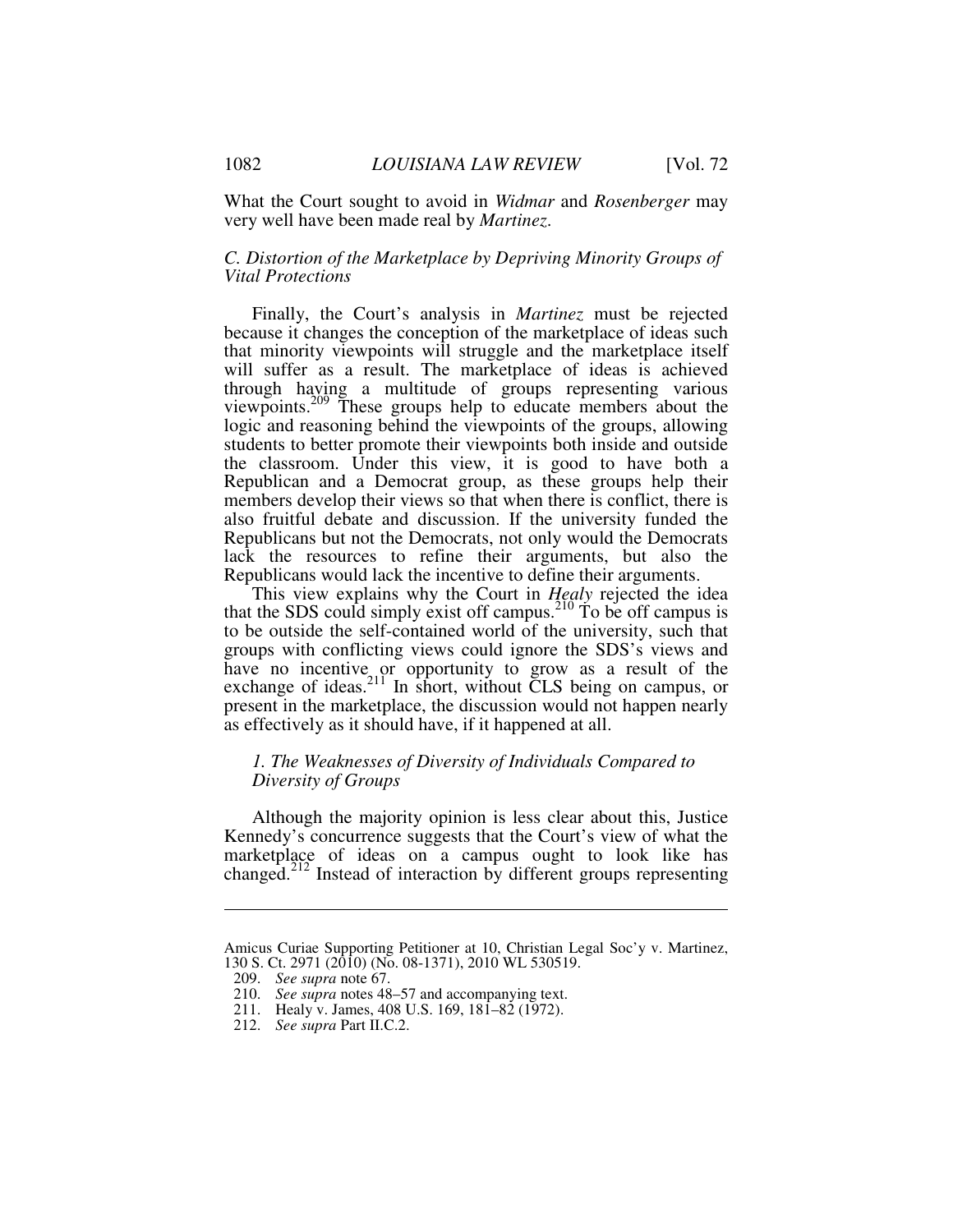different viewpoints, the marketplace is best achieved, in Justice Kennedy's view, through different students representing different viewpoints.<sup>213</sup> Justice Kennedy appears to denounce the previous structure of viewpoint-oriented groups as allowing students to isolate themselves from opposing viewpoints, thereby preventing the marketplace from truly existing.<sup>214</sup> Only if students associate with those of differing viewpoints will the university's goals be truly achieved, which makes the "all-comers" policy quite laudable.<sup>215</sup> This marks a radical shift in the previous uses of the extracurricular program forum. Instead of groups organized around viewpoints, groups would now likely be organized around different subjects or interests, becoming debate clubs or something similar.<sup>216</sup> While Hastings presumably could have allowed the old structure to remain, it chose to alter the goals of its limited forum to produce this kind of marketplace. $217$ 

Even if these changes are really enacted with the goal of maximizing the marketplace, the opposite result is sure to occur. It is important to interact with people of different viewpoints, but students already do this in the classroom setting, where peers of many viewpoints discuss the issues of the class. Extracurricular organizations are supposed to supplement the curriculum by providing what is not possible in the classroom.<sup>218</sup> It is true that extracurricular activities under an "all-comers" policy would provide a more intimate environment for discussing issues than the classroom and thus would probably encourage students to express their viewpoints. However, the dynamics of the discussion would be identical to that of the classroom and so would not provide a significant supplement for the university.

In contrast, groups rallied around a viewpoint enrich the marketplace in ways that organizations under an "all-comers" policy cannot. Students with a minority viewpoint can find comfort in associating with others who share their viewpoint, allowing them to feel more confident in their views and thus better able to promote their viewpoints in the various settings of the

 <sup>213.</sup> *Id.* 

 <sup>214.</sup> Christian Legal Soc'y v. Martinez, 130 S. Ct. 2971, 3000 (2010) (Kennedy, J., concurring).

 <sup>215.</sup> One wonders whether under Justice Kennedy's argument a simple nondiscrimination policy, which allows groups to discriminate based on adherence to the group's belief, would be permissible.

 <sup>216.</sup> Under a nondiscrimination policy, a university could have both viewpoint based groups as well as non-viewpoint based groups. Under an allcomers policy, non-viewpoint based groups are exclusively permitted.

 <sup>217.</sup> *Martinez*, 130 S. Ct. at 2997 (Stevens, J., concurring).

 <sup>218.</sup> *Id*. at 2999 (Kennedy, J., concurring).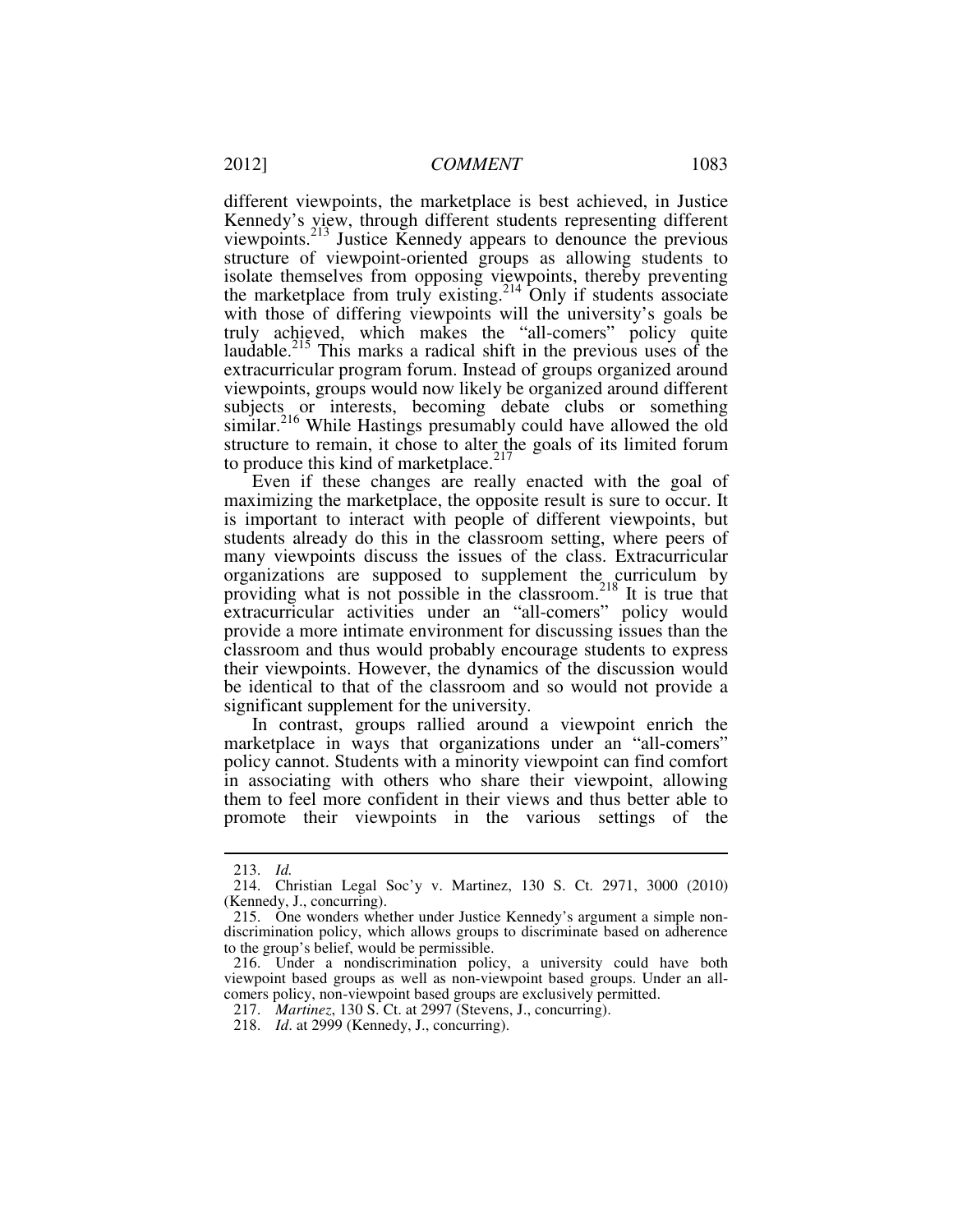university.<sup>219</sup> Indeed, Americans traditionally form groups when they wish to promote a viewpoint.<sup>220</sup> Moreover, groups promoting a minority viewpoint help make other students aware of the viewpoint. Just by existing, a group calls attention to its viewpoint and grants it a kind of legitimacy that a student acting as an individual could not achieve. Finally, groups rallied around a viewpoint are more interested in their viewpoint being presented well. Often, groups will host events designed to help students formulate and articulate their arguments and more fully understand the issue.<sup>221</sup> This in turn allows the student to learn the skills of advocacy and be a better participant both on group issues and other issues. Thus, these groups provide strong value to the educational mission of all universities and law schools in particular.

# *2. The Survival of Groups with Minority Viewpoints Under an All-Comers Policy*

Even if the "all-comers" policy is not so radical and viewpointbased groups continue, minority groups will still be greatly hindered from forming. Although the Court dismisses the prospect of students with opposing viewpoints joining groups, this is a rather naïve view of the maturity of college-aged students that places minority groups at significant risk. Majority groups may have a desire to prevent minority groups from preaching against the views of the majority, and taking over the minority group is an excellent method to achieve that objective.

It should be emphasized that this is not an implausible hypothetical; in fact, takeovers have already occurred on college campuses with "all-comers" policies.<sup>222</sup> For example, at the University of Nebraska, the College Republicans attended the elections of the Young Democrats.<sup>223</sup> Being in the majority, the College Republicans elected members of the College Republicans

 <sup>219.</sup> This is particularly true considering the psychological evidence that religious groups tend to incorporate the religion as a greater part of their identity if they are able to associate with like-minded individuals. *See supra* note 199 and accompanying text.

 <sup>220.</sup> This phenomenon has been complimented as a unique strength of American democracy. *See* ALEXIS DE TOCQUEVILLE, 2 DEMOCRACY IN AMERICA 489–92 (Harvey C. Mansfield & Delba Winthrop trans. & eds., Univ. of Chi. Press 2000) (1840).

 <sup>221.</sup> For example, one of the activities CLS wanted to conduct on Hastings' campus was to bring in a guest speaker. *Martinez*, 130 S. Ct. at 3006 (Alito, J., dissenting).

 <sup>222.</sup> Note, *supra* note 92, at 2885 n.20 (2005).

 <sup>223.</sup> *Id.*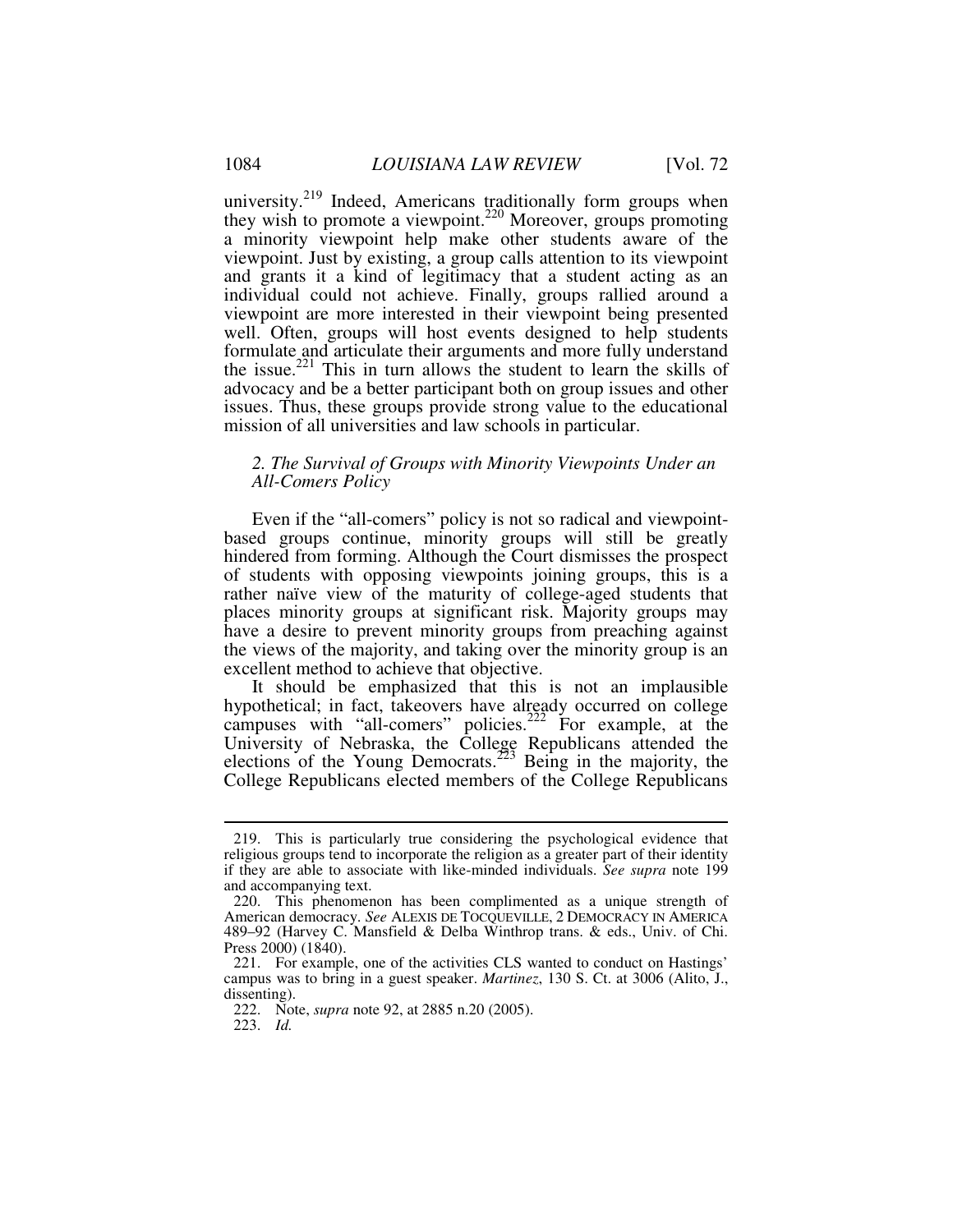as officers in the Young Democrats.<sup>224</sup> At Central Michigan University, students who believed the Young Americans for Freedom (YAF) promoted hateful viewpoints began a group on Facebook.com that called for students to go to the YAF elections and elect anti-YAF students as officers.<sup>225</sup> Various students attended YAF meetings and disrupted the meetings.<sup>226</sup> Before the elections were held, Central Michigan University decided to change its policy. $2^{27}$  These examples show that the minority groups need the ability to limit membership to those who share their viewpoints in order to protect against the very real threat of being taken over by students of the majority viewpoint.

Ironically, homosexuals, as a minority group, have enjoyed great benefits from excluding others based on sexual orientation. Some homosexual groups in the early 1900s feared being revealed as gay if non-gays were admitted and so limited membership to only homosexuals.<sup>228</sup> This exclusion applied to bisexuals as well.<sup>229</sup> As the gay rights movement progressed, homosexual groups relied heavily on the freedom of association in order to protect their rights to meet at universities, particularly the freedom espoused in *Rosenberger*.<sup>230</sup> Without these rights, the movement for gay equality may not have enjoyed the increased "public" visibility" that has helped its viewpoint gain popularity.<sup>231</sup> Had homosexual groups at universities been denied the ability to exclude, the groups may not have formed at all because of fear of retribution by the majority. This demonstrates just how important the ability to exclude can be for a group espousing a minority viewpoint.

However, even if the Court is right in stating that most people would not be interested in joining groups that advocate viewpoints other than their own, then the question of what these policies

 <sup>224.</sup> *Id.* 

 <sup>225.</sup> Foundation for Individual Rights in Education, *Victory for Freedom of Association at Central Michigan University: Reversal of Policy Forbidding Student Groups from 'Discriminating' on the Basis of Politics* (April 3, 2007), http://www.thefire.org/article/7888.html.

 <sup>226.</sup> *Id.*

 <sup>227.</sup> *Id.*

 <sup>228.</sup> *See* Dale Carpenter, *The Freedom of Expressive Association: Expressive Association and Anti-Discrimination Law After* Dale*: A Tripartite Approach*, 85 MINN. L. REV. 1515, 1528–29 (2001). This was not an unreasonable fear. One of the first leaders of a gay group was arrested and lost his job. *Id.* at 1529–30. The FBI for a period of time infiltrated homosexual groups and documented their members. *Id.* at 1530.

 <sup>229.</sup> *Id.* at 1529.

 <sup>230.</sup> *Id.* at 1532–33.

 <sup>231.</sup> *Id.* at 1532.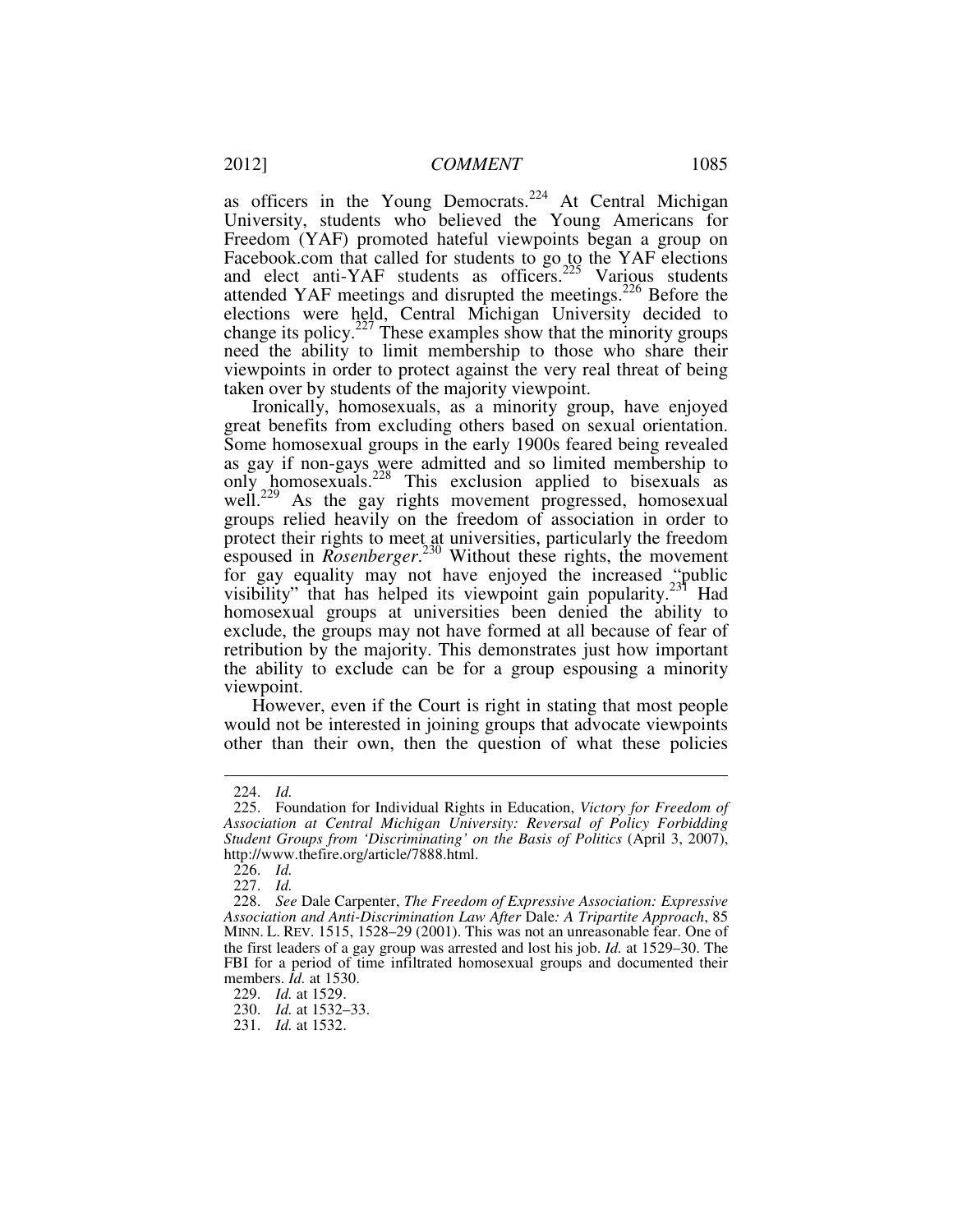accomplish arises. If no one who believes in the acceptability of homosexuality is interested in joining a traditional Christian group, why would universities be inclined to ban traditional Christian groups because they refuse to admit those who will not join? Such a ruling not only seems petty, but it also seems to distort the values of real diversity.<sup>2</sup>

Regardless of the form an "all-comers" policy takes, the marketplace of ideas that once existed in the university will diminish considerably. As the Court has time and time again sought to protect this nature of education through constitutional analysis, it is disgraceful that the Court allowed a university to distort its extracurricular forum as Hastings did.

# *D. Would a Nondiscrimination Policy as Applied Against Religious Groups be Constitutional under Martinez?*

The national CLS has argued that *Walker*, which focuses on the constitutionality of nondiscrimination policies, continues to be good law.<sup>233</sup> It is an issue, then, whether the reasoning of *Martinez* can be applied to only those institutions with an all-comers policy, or if *Martinez* changed the analysis such that even schools with a nondiscrimination policy would be affected.<sup>234</sup> In order to determine just how much impact *Martinez* will have on the free speech rights of university students, it must be determined whether *Martinez* has left *Walker* largely untouched.

*Walker* had three prongs in its analysis of determining whether CLS's ability to advocate was harmed in a significant way.<sup>235</sup> The first prong, whether the group is expressive, is not altered by the *Martinez* decision, as the majority in *Martinez* found CLS to be expressive as well.<sup>236</sup> The second prong asked whether or not admitting homosexuals would affect the CLS's ability to advocate against homosexuality.<sup>237</sup> While the Seventh Circuit thought that to "ask the question is very nearly to answer it," the Supreme Court

237. *Walker*, 453 F.3d at 862.

 <sup>232.</sup> *See* Joan W. Howarth, *Teaching Freedom: Exclusionary Rights of Student Groups*, 42 U.C. DAVIS L. REV. 889, 923–25 (2009) (arguing that meaningful diversity does not require homosexuals to be admitted into groups that do not desire them).

 <sup>233.</sup> Christian Legal Society, CLS v. Martinez*: Some Thoughts on the Recent Supreme Court Decision*, http://www9.clsnet.org/law-students/cls-v-martinezsome-thoughts-recent-supreme-court-decision.

 <sup>234.</sup> Recall that *Martinez* dealt with an all-comers policy, which prohibits exclusion on any basis, and not a nondiscrimination policy, which prohibits exclusions on specified bases. *See supra* Part II.A.

 <sup>235.</sup> *See* Christian Legal Soc'y v. Walker, 453 F.3d 853, 862 (7th Cir. 2006).

 <sup>236.</sup> Christian Legal Soc'y v. Martinez, 130 S. Ct. 2971, 2985 (2010).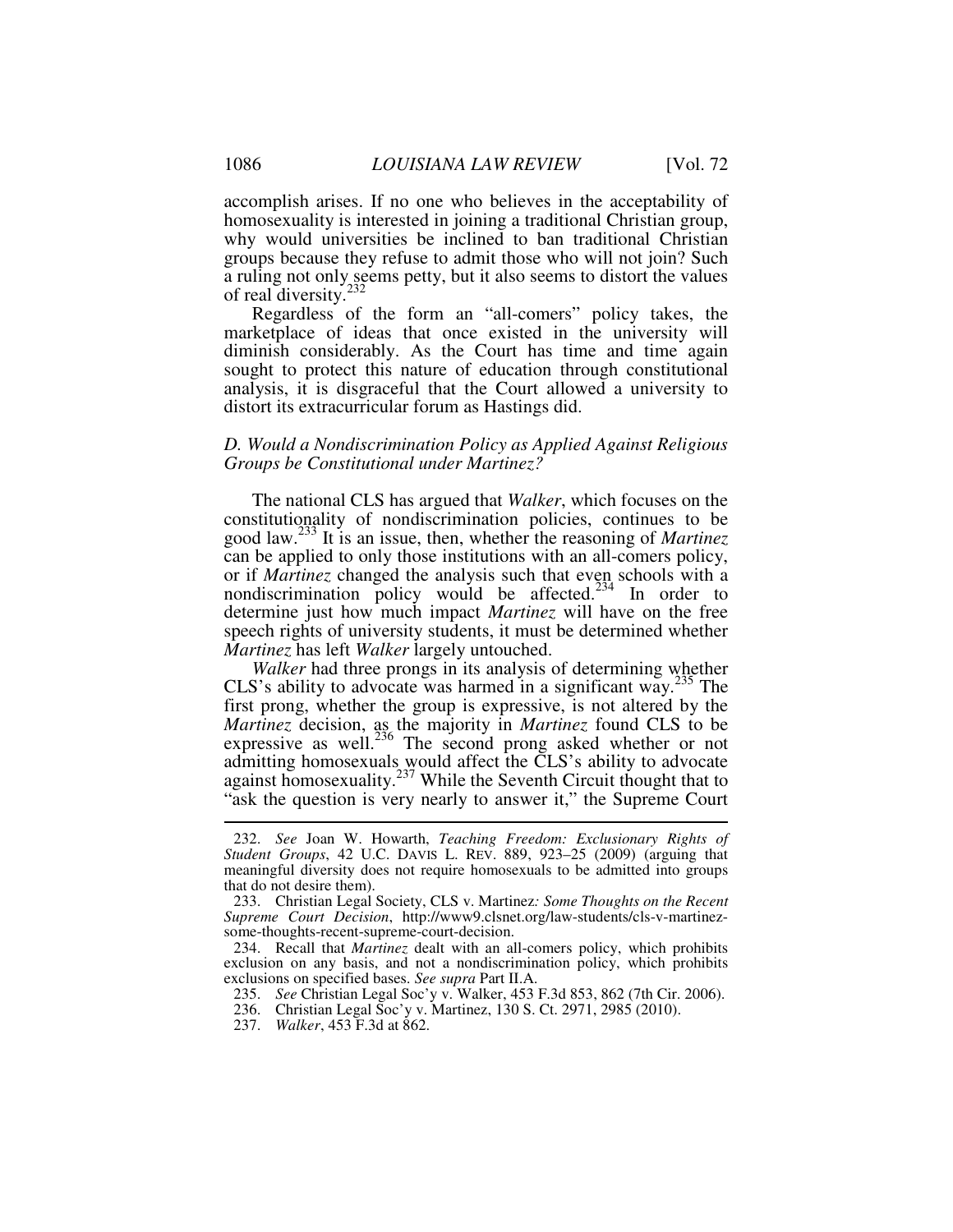disagreed.<sup>238</sup> In *Martinez*, the Court assumed it was possible for the CLS to admit dissenters as members while proclaiming its message.<sup>239</sup> On the third prong, weighing the interest of the group against the interest of the university, the *Walker* court held that although the university has an interest in protecting homosexuals from discrimination, this interest is related to the suppression of viewpoints and therefore impermissible.<sup>240</sup> However, this seems to rest upon the assumption that by forcing groups with viewpoints against homosexuality to admit homosexuals, the university is engaging in viewpoint discrimination, i.e., is not being viewpoint neutral. The Court in *Martinez* rejected this reasoning.<sup>241</sup>

To be sure, the *Martinez* Court was impressed that the allcomers policy applied to any kind of belief and so was easily viewpoint and content neutral. $242$  A nondiscrimination policy would not have the same advantage, as it applies only to certain areas of discrimination, while an all-comers policy prohibits discrimination on any basis.<sup>243</sup> Although the majority opinion does not address what it would have said about nondiscrimination policies, Justice Stevens argued that they would also be viewpoint neutral because they would apply to all groups seeking to discriminate.<sup>244</sup> On the other hand, Justice Alito argued that due to the discriminatory motive he believed Hastings to have exhibited in denying recognition only to the CLS and due to the disproportionate impact on religious groups, a nondiscrimination policy would be unconstitutional.<sup>245</sup>

Although it is a difficult task to predict what the Supreme Court would do, it is also difficult to imagine that the Court would find a nondiscrimination policy anything but viewpoint-neutral under *Martinez*'s reasoning. If acceptance of homosexuality was not a viewpoint when Hastings expressed it through the "allcomers" policy, it seems unlikely that its expression in a narrow nondiscrimination policy would make it a viewpoint. $246$ Additionally, the disparate impact on religious groups did not affect the Court's judgment in *Martinez* and so would not likely persuade the Court that a nondiscrimination policy is not viewpoint

 <sup>238.</sup> *Id.* at 862.

 <sup>239.</sup> *Martinez*, 130 S. Ct. at 2992–93.

 <sup>240.</sup> *See Walker*, 453 F.3d at 863–64.

 <sup>241.</sup> *See Martinez*, 130 S. Ct. at 2993.

 <sup>242.</sup> *Id.*

 <sup>243.</sup> *Id.* at 2979.

 <sup>244.</sup> *Id.* at 2995–96 (Stevens, J., concurring).

 <sup>245.</sup> *See id.* at 3012 (Alito, J., dissenting).

 <sup>246.</sup> *See id.* at 2993.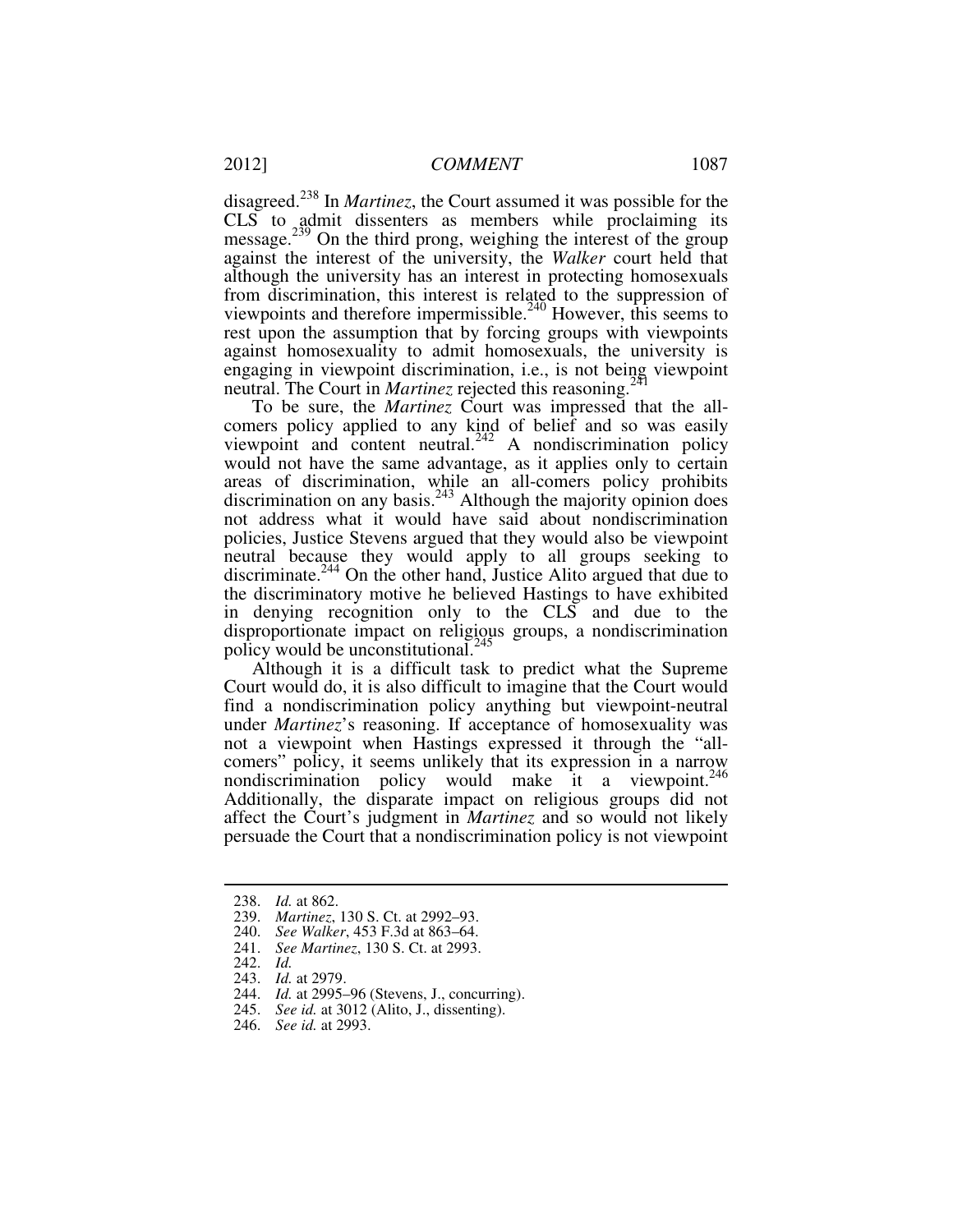neutral.<sup>247</sup> Most importantly, much of the negative consequences of being banned from campus, including the lack of access to the normal channels of communication, were minimized in *Martinez*, so that groups will face the difficult if not impossible task of showing that they have been burdened significantly when the university denied their use of campus facilities. $248$ 

Although the Court in *Martinez* was concerned about whether Hastings seemingly selected out the CLS for enforcement, if a college does enforce a nondiscrimination policy against all groups equally, the policy is likely to stand.<sup>249</sup> Thus, even at campuses without an "all-comers" policy, religious groups are likely to be left without constitutional protection from diversity policies if the Court continues to use the reasoning employed in *Martinez*.

# IV. WHY RELIGIOUS GROUPS SHOULD BE GRANTED AN EXEMPTION FROM UNIVERSITIES' DIVERSITY POLICIES

Because the beliefs of religious groups often require exclusion of those with opposing beliefs, many religious groups will be unable in good conscience to comply with diversity policies.<sup>250</sup> In order to prevent universities from losing the diversity these religious groups contribute, the Court ought to overturn *Martinez* and grant religious groups an exemption from diversity policies. However, because this seems unlikely in the short term, state legislatures and other organizations in charge of setting diversity policies for state universities must create exemptions for groups who promote the beliefs of a comprehensive religion.

# *A. The Value of Comprehensive Religions to Universities*

Even in secular universities, religion can greatly assist in the interaction and communication between disciplines. Although the definition of religion is difficult to determine for theologians and lawyers alike, the Third Circuit Court of Appeals attempted to synthesize Supreme Court jurisprudence to come up with a three part-definition.<sup>251</sup> The three parts are: (1) if the alleged religion considers "ultimate" questions such as life and death or good and evil; (2) if the religion is a comprehensive belief system; and (3) if

 <sup>247.</sup> *See id.*

 <sup>248.</sup> *See supra* notes 132–35 and accompanying text.

 <sup>249.</sup> *See Martinez*, 130 S. Ct. at 2995.

 <sup>250.</sup> *Id.* at 3019.

 <sup>251.</sup> Stephanie R. Tumbiolo, *Intimately Linked: Examining Religious Protection for Student Expressions of Sexual Abstinence*, 48 J. CATH. LEGAL STUD. 117, 131 (2009).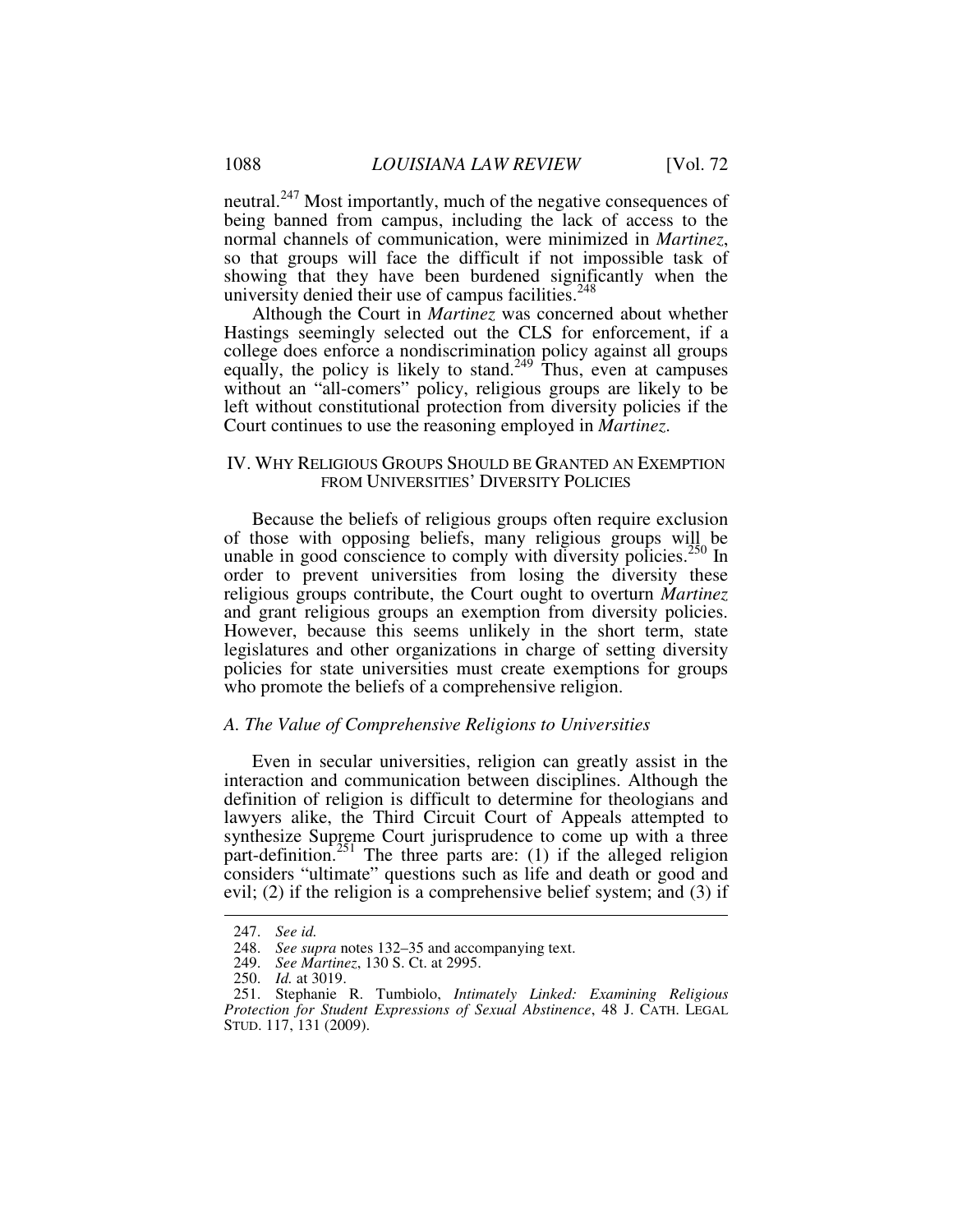the religion has the "defining structural characteristics of a traditional religion, such as 'ceremonial functions, the existence of clergy, [and so forth]." $252$  The Supreme Court has been clear that this does not protect purely secular beliefs, i.e., those that are "philosophical and personal."<sup>253</sup>

Although there are some disagreements about this definition's appropriateness, the second prong is particularly important.<sup>254</sup> Religion can be "comprehensive," which by definition means the religious faith affects every aspect of the adherent's life.<sup>255</sup> There is nothing that a believer could do in which religion would not provide guidance or influence.<sup>256</sup> In fact, many faiths require their followers to integrate their beliefs into every aspect of their lives. $257$ 

The pervasiveness of religious faith in the lives of believers has previously led to conflict with governmental policies. In these situations, an exception for religious expression is not a new concept; schools have employed this exception before in the area of uniform regulations.<sup>258</sup> Although this can sometimes create

 255. This is not meant to address the debate regarding the proper definition courts ought to use when determining whether a group is religious. Instead, it is to say that groups that express the viewpoints of a comprehensive religion have particular needs for an exemption from diversity policies that noncomprehensive religious viewpoints do not.

 256. A glance at the many things for which the Catholic Church provides patron saints shows just how extensive this can be. For example, St. Arnulf of Soissons is the patron saint of brewing beer.

 257. For example, Pope Benedict XVI has argued that "[d]evelopment, social well-being, [and] the search for a satisfactory solution to the grave socio-economic problems besetting humanity" require the truths of faith that enable genuine sacrificial love. Pope Benedict XVI, *Caritas in Veritate* § 5 (2009), *available at*  http://www.vatican.va/holy\_father/benedict\_xvi/encyclicals/documents/hf\_benxvi\_enc\_20090629\_caritas-in-veritate\_en.html.

 258. *See* Tumbiolo, *supra* note 252, at 130–33. Courts have stated that a wrist tattoo signifying servitude to Ra, the Egyptian god of the sun, can be religious expression protected against uniform regulations at public schools. *Id*. Although some courts have imposed an "intricately-linked" standard for religious expression to be exempted, this standard forces courts, which are often outsiders to the faith, to make determinations that are far outside their competence. *Id.* at 138–46.

 <sup>252.</sup> *Id.* (quoting Africa v. Pennsylvania, 662 F.2d 1025, 1031–35 (3d Cir. 1981)).

 <sup>253.</sup> Wisconsin v. Yoder, 406 U.S. 205, 216 (1972).

 <sup>254.</sup> For an example of this discussion, see Karen Sandrik, *Towards a Modern Definition of Religion*, 85 U. DET. MERCY L. REV. 561 (2008). Sandrik rejects the definition that includes comprehensiveness. However, the definition she offers seems incompatible with many religious groups, such as many Christian sects, that believe in predestination. It thus seems ill-suited for the needs of American universities that must frequently interact with Christian students.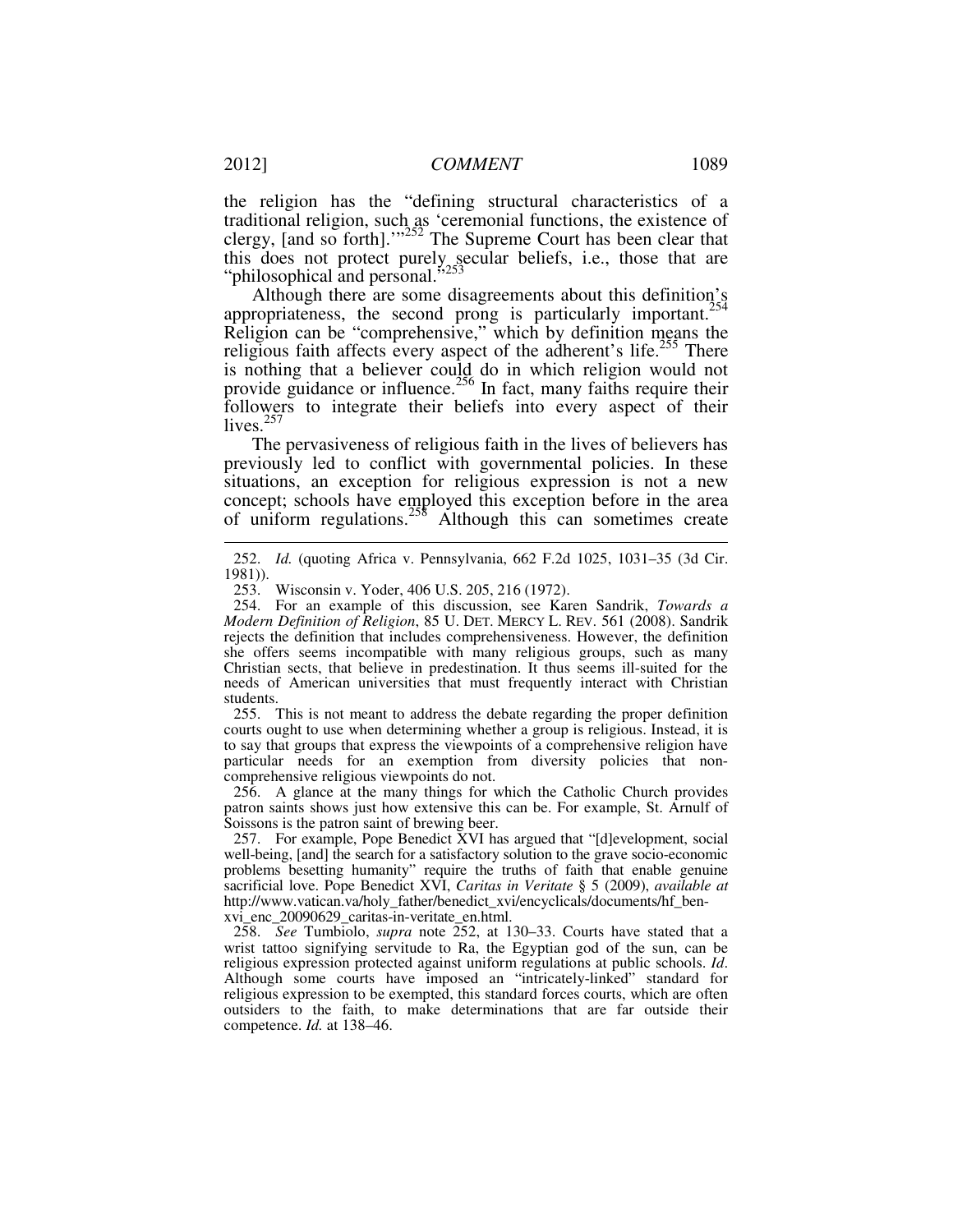difficulties as students attempt to justify fashion preferences as religious expression, it establishes that courts are willing to undertake such difficult inquiries in order to protect the First Amendment rights of the speaker.<sup>259</sup>

When religion is comprehensive, it has a particular value to the university that non-comprehensive viewpoints lack.<sup>260</sup> The modern university is anything but universal; often disciplines conduct themselves in isolation from each other.<sup>261</sup> Although this increases the efficiency of research, it prevents a true understanding of reality in which disciplines are not artificially separated as they are in a university. What has resulted is "a place in which certain questions go unasked or rather, if they are asked, it is only by individuals and in settings such that as few people as possible hear them being asked."<sup>262</sup> With so much disunity, the need for comprehensive belief systems cannot be understated.

Religions bring disciplines into dialogue with each other that would otherwise not interact in the modern university. For example, in the mind of a religious person, ethics has considerable relation to science; law has considerable relation to sociology in order to care for the poor.<sup>263</sup> Even though some philosophies could theoretically bring various subjects together, they are not comprehensive like religion and therefore cannot unite disciplines the same way religion can.<sup>264</sup> The presence of religion on a campus best enables a university or any other educational body to bring together various disciplines. Thus, religion's comprehensive nature

 <sup>259.</sup> There is a recent case of a student justifying a nose piercing because she and her mother are part of the "Church of Body Modification." *See Teen: School Ban on Piercing Violates Religion*, CBSNEWS (Sept. 16, 2010, 11:05 AM), http://www.cbsnews.com/stories/2010/09/16/national/main6872106.shtml.

Although this claim may have some merit, others do not. *See* Brown v. Pena, 441 F. Supp. 1382 (S.D. Fla. 1977), *aff'd*, 589 F.2d 1113 (unpublished table decision) (5th Cir. 1979) (rejecting a man's claim that eating cat food was religious in nature). This demonstrates why the "comprehensive" requirement is so important. Instead of claiming that "x is a religious belief," an adherent to a religion would have to prove that "x" is a belief that is a part of a comprehensive religion. This prevents students simply wishing to curtail school rules from making up religions to justify their behavior.

 <sup>260.</sup> This is not to say that universities ought not encourage groups that express no viewpoint and are more like a debate club. Such a policy would be consistent with a marketplace of ideas model, as it does not suppress viewpoints.

 <sup>261.</sup> ALASDAIR MACINTYRE, GOD, PHILOSOPHY, UNIVERSITIES: A SELECTIVE HISTORY OF THE CATHOLIC PHILOSOPHICAL TRADITION 174 (2009). MacIntyre suggests that modern universities would be more accurately called "multiversities" due to the disjointed nature of their curricula. *Id*.

 <sup>262.</sup> *Id.*

 <sup>263.</sup> *See id.* at 177–78.

 <sup>264.</sup> Africa v. Pennsylvania, 662 F.2d 1025, 1031–35 (3d. Cir. 1981).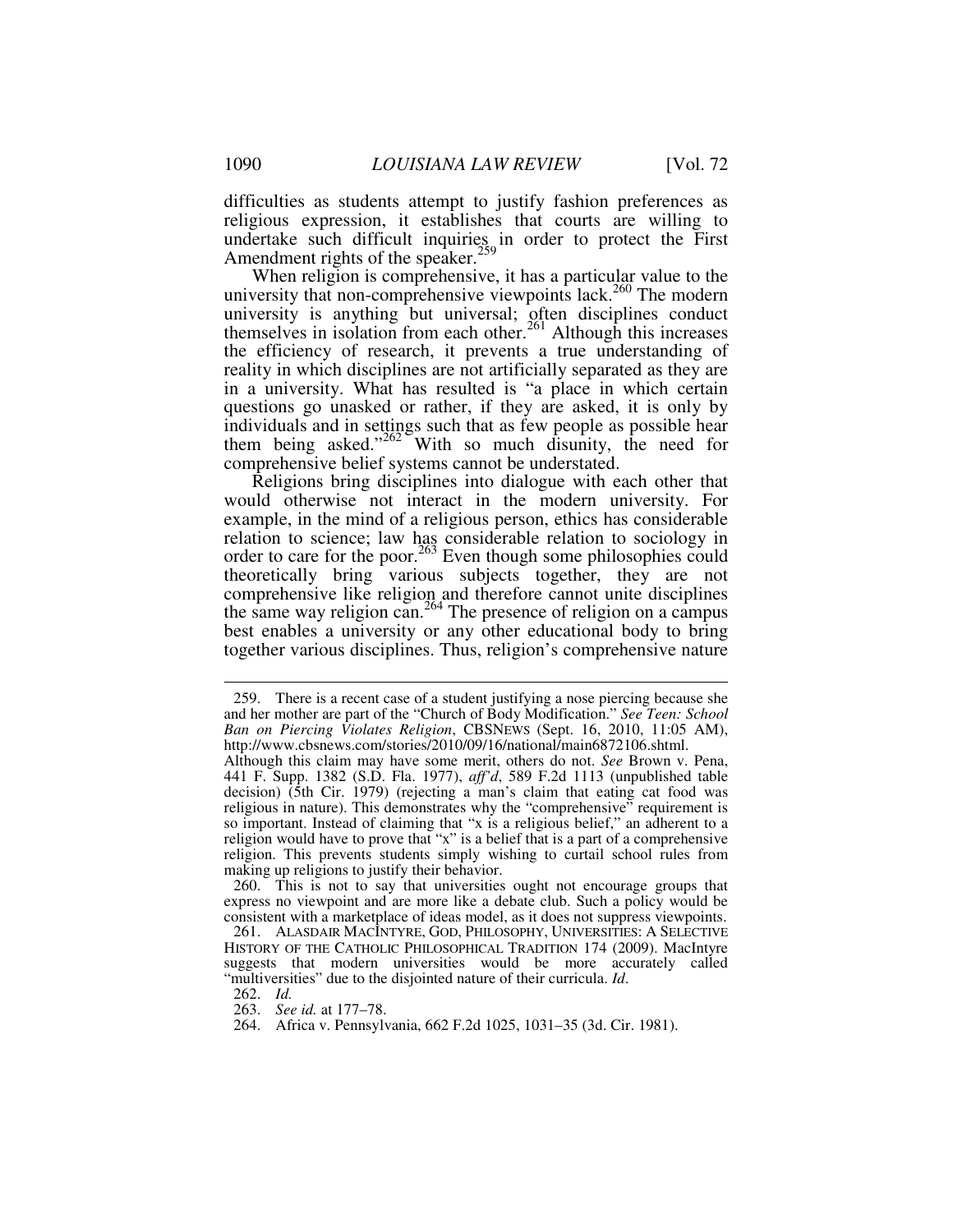aids the university greatly in its mission of educating its students about the world as a whole. Therefore, universities must operate under diversity policies that contain exemptions for religious groups in order to best fulfill their charge of educating students.

# *B. The Need for Well-Formed Religious Viewpoints in the Marketplace of Ideas*

Another important mission of education is to expose students to a wide variety of ideas as the university is uniquely the "marketplace of ideas."<sup>265</sup> It is hard to imagine a thriving marketplace in the United States that does not have religious viewpoints well represented.<sup>266</sup> Not only do many people pronounce religious beliefs, but comprehensive religions, by their definition, proclaim ideas on almost every subject. If it is essential for the university and its students to grow in knowledge and approach truth by having as many ideas as possible interact with each other, it is also essential for religion to be well represented in the university.

For example, a discussion in a constitutional law class about *Griswold v. Connecticut* requires a student to determine why the Court believed an individual's interest in privacy and autonomy outweighed the state's desire to ban contraceptive use.<sup>267</sup> This discussion will be rather dull if everyone accepts that laws against contraception are silly and that use of contraception presents no moral problems. However, if there is someone from a Catholic viewpoint who is well-versed in Catholic teaching (or any other religion that prohibits use of contraception), a purely academic discussion changes to an actual conflict of competing values. Such a discussion represents more closely the debate that the Connecticut Legislature and the Supreme Court addressed.<sup>268</sup> Exposure to such discussions would greatly increase a student's understanding of the decision.

The need for exposure to religion is particularly true of those religions that are not merely unpopular, but largely unknown by the general American public. For example, an understanding of the

 <sup>265.</sup> *See* Healy v. James, 408 U.S. 169, 180 (1972) (citing Keyishian v. Bd. of Regents, 385 U.S. 589, 603 (1967)).

 <sup>266.</sup> Although the numbers have been declining, 78% of Americans still associate themselves with the Christian faith. *See* Frank Newport, *This Christmas, 78% of Americans Identify as Christians*, GALLUP (Dec. 24, 2009), http://www. gallup.com/poll/124793/this-christmas-78-americans-identify-christian.aspx.

 <sup>267.</sup> Griswold v. Connecticut, 381 U.S. 479 (1965).

 <sup>268.</sup> KATHLEEN M. SULLIVAN & GERALD GUNTHER, CONSTITUTIONAL LAW 421 (16th ed. 2007).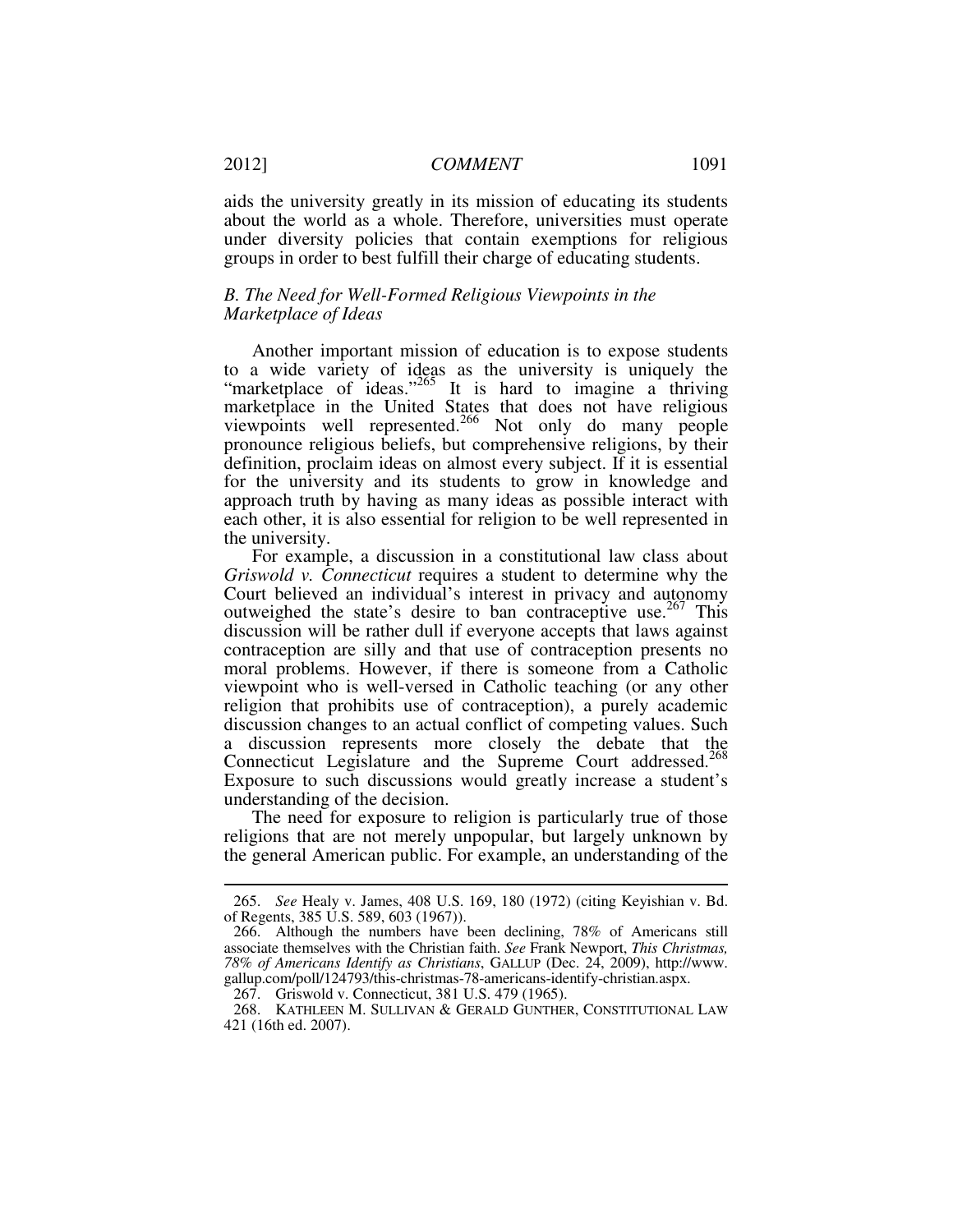differences and disputes between Sunni and Shia sects within Islam would be vital in a class dealing with issues of the Middle East.<sup>269</sup> Another example would be an understanding of the Sikh traditions that mandate that Sikhs must always wrap their hair and wear a small curved sword.<sup>270</sup> This may enrich a discussion about the appropriateness of government regulations on uniforms in schools or in the military.<sup>271</sup> Allowing the formation of groups that promote the viewpoints of those religions that are not familiar to many Americans would give students a much greater opportunity to learn about these faiths that play important roles in policy decisions both home and abroad. $272$ 

Religion is important even in topics that do not directly concern religion. Religion has played such a tremendous role in philosophy, science, and law that it is impossible to imagine a useful education that does not effectively address religion.<sup>273</sup> Much of the legal and philosophical precepts used by the modern Western world came to it through religion.<sup>274</sup> Without an understanding of religion, much of the terms used in the modern world lack context and would be only fragments detached from the source of their significance.<sup>275</sup> If a university is to promote understanding, religion is indispensable. This understanding is not limited to only religious ideas, but includes religious (and nonreligious) persons themselves.<sup>276</sup> By growing in understanding

274. *Id.*

 <sup>269.</sup> *See generally* Mike Shuster, *Iraq War Deepens Sunni–Shia Divide*, NPR (Feb. 15, 2007), http://www.npr.org/templates/story/story.php?storyId=7411762. 270. *See The Khalsa*, SIKHS.ORG, http://www.sikhs.org/khalsa.htm (last visited Mar. 15, 2012).

 <sup>271.</sup> *See*, *e.g.*, Goldman v. Weinberger, 475 U.S. 503, 512 (1986).

 <sup>272.</sup> For example, an American would be a much better voter on the issue of rebuilding Iraq if she understood why the different religious factions are fighting each other. If an American groups all these factions as just Muslims out of ignorance, it is less likely that the voter will support a proper rebuilding plan, i.e., one that accounts for these differences.

 <sup>273.</sup> *See* ALASDAIR MACINTYRE; GOD, PHILOSOPHY, UNIVERSITIES 173–80 (2009).

 <sup>275.</sup> ALASDAIR MACINTYRE, AFTER VIRTUE 2 (2d ed. 2007) (discussing the problems which occur when the language of morality is separated from their original context). For MacIntyre, this has already occurred with disastrous results in our understanding of "rights" and "virtue." *Id.* at 68–69, 121–243. For a vivid metaphorical illustration of a world stripped from context, see WALTER M. MILLER, JR., A CANTICLE FOR LEIBOWITZ (1959). In it, monks in a postapocalyptic world venerate diagrams of electrical circuits because they lack understanding of what the diagram actually represents. *Id.*

 <sup>276.</sup> Meira Levinson, *"Getting Religion": Religion, Diversity, and Community in Public and Private Schools*, *in* WRESTLING WITH DIVERSITY 94, 95–97 (Sanford Levinson ed., 2003).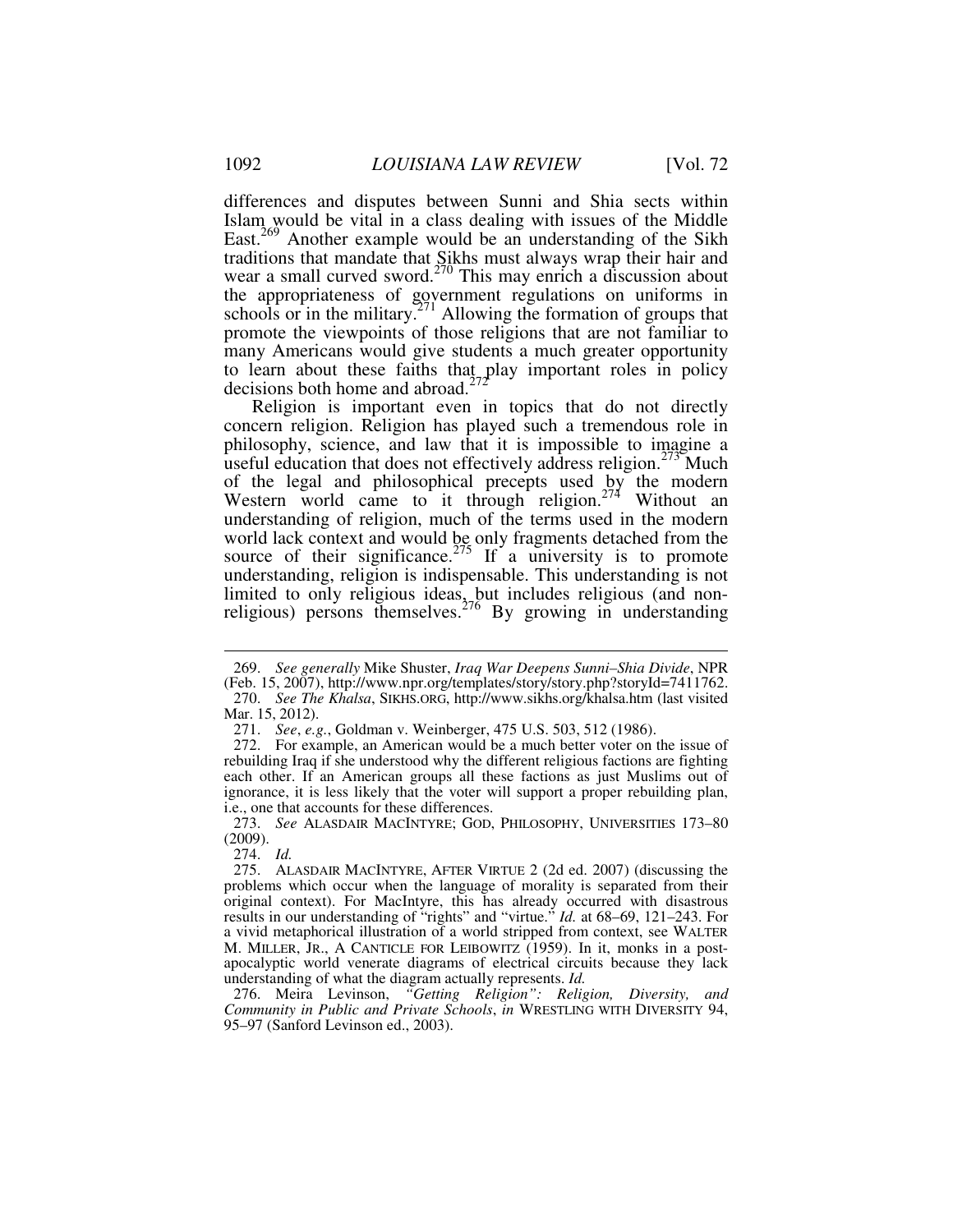both of religious persons and religious ideas, the student is not only better equipped to act within a democratic environment that requires an actor to interact with religion, but the student also has more information from which to choose her own ideas, thus making her more autonomous.<sup>277</sup> By limiting the ability of religious groups to express their viewpoints, universities are diminishing the opportunities of their students to gain the valuable education that comes from religious groups robustly promoting their ideas.

It is true that because the definition of religion is nebulous, some groups may be able to clothe hate speech under religious garb, even under a comprehensiveness requirement. Indeed, many totalitarian ideologies, such as fascism and Nazism, appropriated religious guises to further their causes.<sup>278</sup> However, under marketplace principles, it is better to let these groups out in the open than remain hidden. If a university has a sizable minority of racists, it is better to spend the minimal costs of recognition so that the group is out in the open where their racist or otherwise deplorable views can be defeated (and ideally their minds changed) than to allow the students to graduate with their erroneous views intact. Not only will the university have failed to provide students with a proper education, but it also will have to suffer the consequences of alumni representing the university very poorly.

An on-campus group thus greatly increases the expression of religious ideas, and it is better to have these ideas than not. In fact the Court has held that diversity is valuable for both students and society.<sup>279</sup> Diversity promotes virtues of tolerance and respect for those with differing viewpoints and also helps students gain a greater sense of autonomy as they define themselves through interactions with those of a different perspective.<sup>280</sup> This applies to

 <sup>277.</sup> *Id.* 

 <sup>278.</sup> *See* MICHAEL BURLEIGH, SACRED CAUSES: THE CLASH OF RELIGION AND POLITICS, FROM THE GREAT WAR TO THE WAR ON TERROR 38–123 (2007).

 <sup>279.</sup> Regents of Univ. of Ca. v. Bakke, 438 U.S. 265, 313 (1978); *see also* Grutter v. Bollinger, 539 U.S. 306, 328–33 (2003). Although both of these cases involved racial diversity, religious diversity is just as, if not more, important than race. One of the purposes of affirmative action in achieving racial diversity is "to select those students who will contribute the most to the 'robust exchange of ideas.'" *Grutter*, 539 U.S. at 329 (citing *Bakke*, 438 U.S. at 313). Religion is more directly associated with ideas than race, as to be religious involves certain beliefs whereas to be of a particular race does not. Therefore, a diversity of religious viewpoints more directly leads to a diversity of ideas than does racial diversity.

 <sup>280.</sup> Levinson, *supra* note 276, at 107.